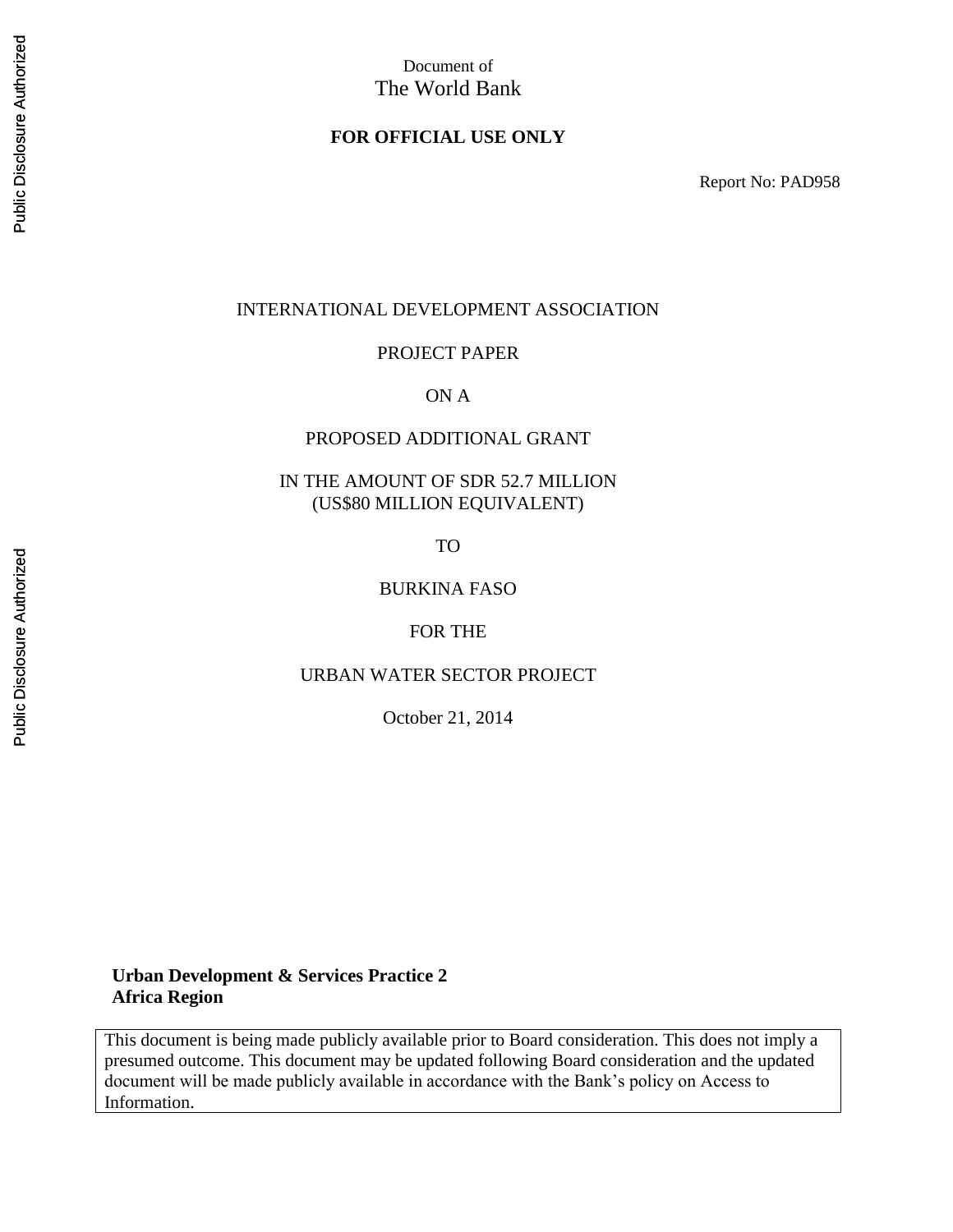# CURRENCY EQUIVALENTS

(Exchange Rate Effective August 31, 2014)  $Currency Unit = CFAF$  $CFAF 514 = US$1$ US\$0.65859666 = SDR 1

# FISCAL YEAR

January 1 – December 31

# ABBREVIATIONS AND ACRONYMS

| <b>Additional Financing</b>                                                        |
|------------------------------------------------------------------------------------|
| African Financial Community Franc (Franc de la Communauté financière<br>africaine) |
| <b>Country Partnership Strategy</b>                                                |
| ONEA's Ouagadougou Works Department (Direction du Projet Alimentation en           |
| Eau Potable de Ouagadougou)                                                        |
| <b>Nominal Diameter</b>                                                            |
| <b>Environmental and Social Impact Assessment</b>                                  |
| Economic Internal Rate of Return                                                   |
| End-of-Project Target                                                              |
| <b>Environmental and Social Management Plan</b>                                    |
| <b>Environmental and Social Management Framework</b>                               |
| <b>Financing Agreement</b>                                                         |
| Financial Internal Rate of Return                                                  |
| <b>Financial Management</b>                                                        |
| <b>International Competitive Bidding</b>                                           |
| <b>International Development Association</b>                                       |
| <b>Interim Financial Report</b>                                                    |
| Liter per capita per day                                                           |
| Long-Term Marginal Cost                                                            |
| Monitoring and Evaluation                                                          |
| Mid-Term Review                                                                    |
| <b>Net Present Value</b>                                                           |
| National Water and Sanitation Agency (Office National de l'Eau et de               |
| l'Assainissement)                                                                  |
| Project Agreement                                                                  |
| Polyethylene High Density                                                          |
| Public-Private Partnership                                                         |
| <b>Resettlement Action Plan</b>                                                    |
| <b>Resettlement Policy Framework</b>                                               |
| Value added Tax                                                                    |
| Water and Sanitation Program – Africa                                              |
| Willingness-to-Pay                                                                 |
|                                                                                    |

| <b>Country Director:</b>         | <b>Ousmane Diagana</b> |
|----------------------------------|------------------------|
| Senior Global Practice Director: | Junaid Kamal Ahmad     |
| <b>Practice Manager:</b>         | Alexander E. Bakalian  |
| Task Team Leader:                | Matar Fall             |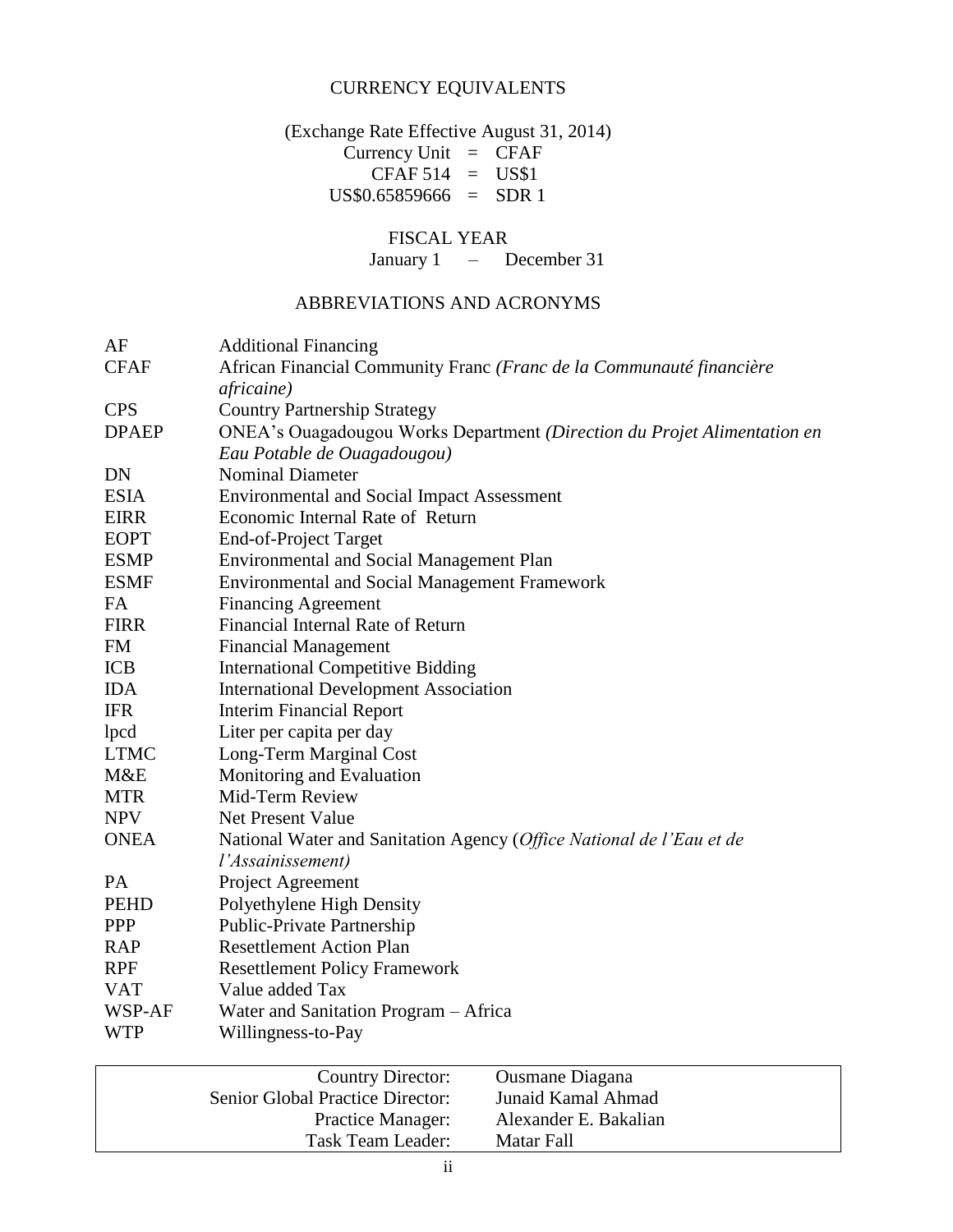# **BURKINA FASO**

# **Urban Water Sector Project - Additional Financing (P149556)**

# **CONTENTS**

| Project Paper Data Sheet | iv           |
|--------------------------|--------------|
| Project Paper            | $\mathbf{1}$ |
|                          |              |
|                          |              |
|                          |              |
|                          |              |
|                          |              |
|                          |              |
|                          |              |
|                          |              |
|                          |              |
|                          |              |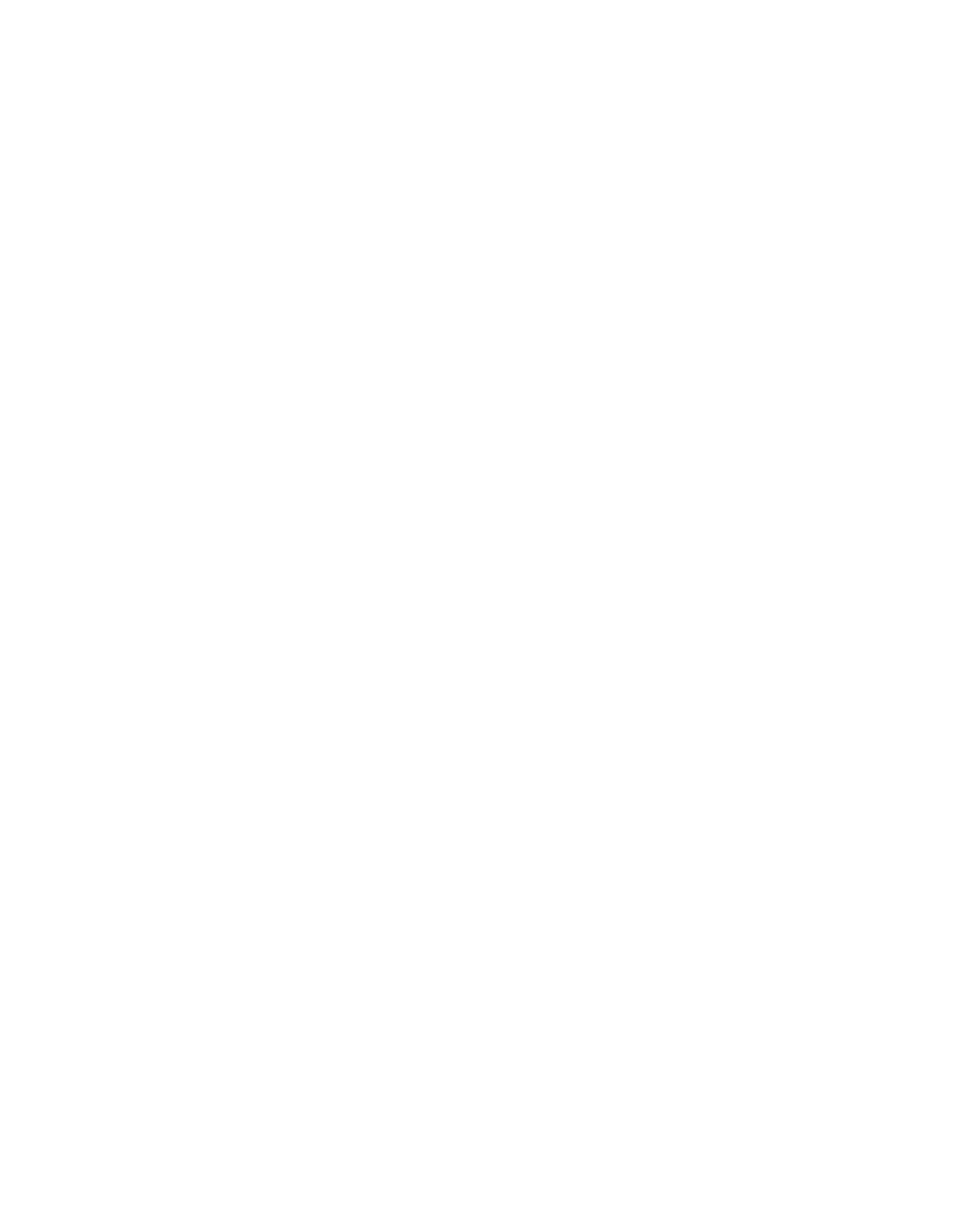# **ADDITIONAL FINANCING DATA SHEET**

# *Burkina Faso Urban Water Sector Project - Additional Financing (P149556) AFRICA GWADR*

| <b>Basic Information - Parent</b>                                                                            |                                                                                 |                 |                       |                      |                                                 |                     |                       |                                                                        |                                 |               |                   |                                |                               |
|--------------------------------------------------------------------------------------------------------------|---------------------------------------------------------------------------------|-----------------|-----------------------|----------------------|-------------------------------------------------|---------------------|-----------------------|------------------------------------------------------------------------|---------------------------------|---------------|-------------------|--------------------------------|-------------------------------|
| Parent Project ID:                                                                                           |                                                                                 |                 | P106909               |                      |                                                 |                     | Original EA Category: |                                                                        |                                 |               |                   |                                | <b>B</b> - Partial Assessment |
|                                                                                                              | <b>Current Closing Date:</b>                                                    |                 | 30-Jun-2015           |                      |                                                 |                     |                       |                                                                        |                                 |               |                   |                                |                               |
|                                                                                                              | <b>Basic Information - Additional Financing (AF)</b>                            |                 |                       |                      |                                                 |                     |                       |                                                                        |                                 |               |                   |                                |                               |
| Project ID:                                                                                                  | P <sub>149556</sub>                                                             |                 |                       |                      | <b>Additional Financing</b><br>Type (from AUS): |                     |                       | Scale Up                                                               |                                 |               |                   |                                |                               |
| President:                                                                                                   | <b>Acting Regional Vice</b>                                                     |                 | Sri Mulyani Indrawati |                      |                                                 |                     |                       | Proposed EA Category:                                                  |                                 |               |                   |                                | <b>B</b> - Partial Assessment |
| <b>Country Director:</b>                                                                                     |                                                                                 |                 | Ousmane Diagana       |                      |                                                 | Date:               |                       | <b>Expected Effectiveness</b>                                          |                                 |               | 15-Dec-2014       |                                |                               |
| <b>Sector Director:</b>                                                                                      |                                                                                 |                 | Junaid Kamal Ahmad    |                      |                                                 |                     |                       | <b>Expected Closing Date:</b>                                          |                                 |               | 31-Dec-2018       |                                |                               |
| Practice Manager:                                                                                            |                                                                                 |                 | Alexander E. Bakalian |                      |                                                 | Report No:          |                       |                                                                        |                                 | <b>PAD958</b> |                   |                                |                               |
| Team Leader:                                                                                                 |                                                                                 |                 | Matar Fall            |                      |                                                 |                     |                       |                                                                        |                                 |               |                   |                                |                               |
|                                                                                                              |                                                                                 |                 |                       |                      |                                                 | <b>Borrower</b>     |                       |                                                                        |                                 |               |                   |                                |                               |
| <b>Organization Name</b>                                                                                     |                                                                                 |                 | Contact               |                      |                                                 | Title               |                       | Telephone                                                              |                                 | Email         |                   |                                |                               |
| <b>ONEA</b>                                                                                                  |                                                                                 | Harouna Ouibiga |                       | Managing<br>Director |                                                 | $+22650431900$      |                       | oneadg@fasonet.bf                                                      |                                 |               |                   |                                |                               |
| <b>Key Dates</b>                                                                                             |                                                                                 |                 |                       |                      |                                                 |                     |                       | Project Financing Data - Parent ( Urban Water Sector Project-P106909 ) |                                 |               |                   |                                |                               |
| Project                                                                                                      | Ln/Cr/TF                                                                        | <b>Status</b>   | Approval<br>Date      |                      |                                                 | <b>Signing Date</b> |                       | Effectiveness<br>Date                                                  | Original<br><b>Closing Date</b> |               |                   | Revised<br><b>Closing Date</b> |                               |
| P106909                                                                                                      | IDA-<br>H4820                                                                   | Effecti<br>ve   | 28-May-2009           |                      |                                                 | 09-Jun-2009         |                       | 05-Oct-2009                                                            | 30-Jun-2015                     |               | 31-Dec-2018       |                                |                               |
| <b>Disbursements</b>                                                                                         |                                                                                 |                 |                       |                      |                                                 |                     |                       |                                                                        |                                 |               |                   |                                |                               |
| Project                                                                                                      | Ln/Cr/TF                                                                        | <b>Status</b>   | Currency              |                      | Original                                        | Revised             |                       | Cancelled                                                              | Disbursed                       |               | Undisb %<br>ursed |                                | Disbursed                     |
| P106909                                                                                                      | IDA-<br>H4820                                                                   | Effecti<br>ve   | <b>XDR</b>            | 53.50                |                                                 | 53.50               |                       | 0.00                                                                   | 41.2                            |               | 12.3              |                                | 77                            |
|                                                                                                              |                                                                                 |                 |                       |                      |                                                 |                     |                       |                                                                        |                                 |               |                   |                                |                               |
| Project Financing Data - Additional Financing Urban Water Sector Project - Additional<br>Financing (P149556) |                                                                                 |                 |                       |                      |                                                 |                     |                       |                                                                        |                                 |               |                   |                                |                               |
| $[\ ]$                                                                                                       | Loan<br>$\lceil \ \rceil$                                                       | Grant           | [X]                   |                      | <b>IDA</b> Grant                                |                     |                       |                                                                        |                                 |               |                   |                                |                               |
| $\lceil$                                                                                                     | Credit [<br>Other<br>Guarantee<br>$\lceil$ $\rceil$<br>$\overline{\phantom{a}}$ |                 |                       |                      |                                                 |                     |                       |                                                                        |                                 |               |                   |                                |                               |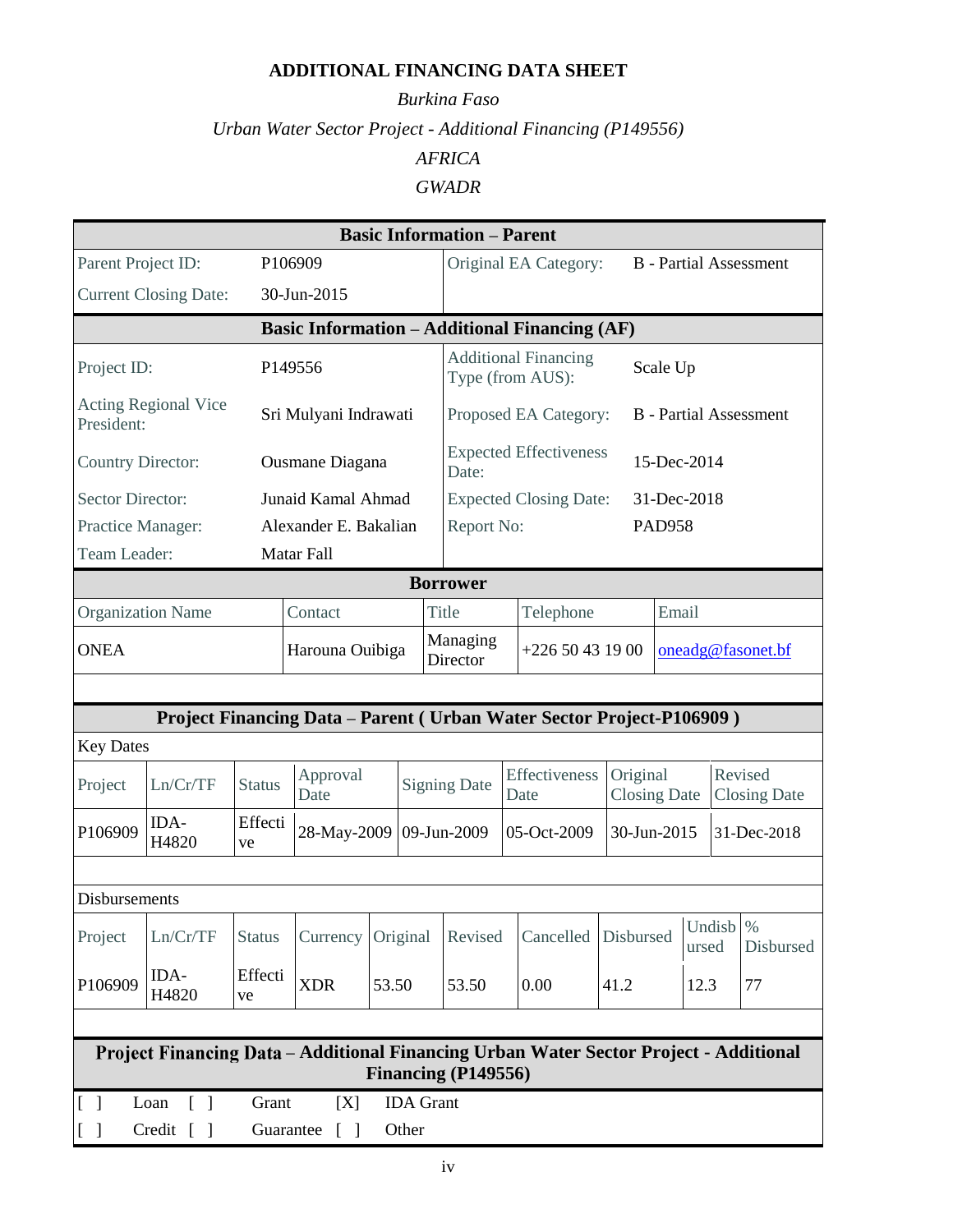| <b>Total Project Cost:</b>                         | 80.00                                                                   | <b>Total Bank Financing:</b> | 80.00             |
|----------------------------------------------------|-------------------------------------------------------------------------|------------------------------|-------------------|
| Financing Gap:                                     | 0.00                                                                    |                              |                   |
|                                                    | Financing Source – Additional Financing (AF)                            |                              | <b>Amount</b>     |
| <b>BORROWER/RECIPIENT</b>                          |                                                                         |                              | 0.00              |
| <b>IDA</b> Grant                                   |                                                                         |                              | 80.00             |
| Total                                              |                                                                         |                              | 80.00             |
|                                                    |                                                                         |                              |                   |
| <b>Policy Waivers</b>                              |                                                                         |                              |                   |
| respects?                                          | Does the project depart from the CAS in content or in other significant |                              | N <sub>o</sub>    |
| Explanation                                        |                                                                         |                              |                   |
| Does the project require any policy waiver $(s)$ ? |                                                                         |                              | N <sub>o</sub>    |
| Explanation                                        |                                                                         |                              |                   |
|                                                    |                                                                         | <b>Team Composition</b>      |                   |
| <b>Bank Staff</b>                                  |                                                                         |                              |                   |
| <b>Name</b>                                        | <b>Title</b>                                                            | Specialization               | Unit              |
| Aissata Z. Zerbo                                   | <b>Procurement Specialist</b>                                           |                              | <b>GWADR</b>      |
| <b>Richard Verspyck</b>                            | Consultant                                                              |                              | <b>GWADR</b>      |
| <b>Matar Fall</b>                                  | Lead Water and<br><b>Sanitation Specialist</b>                          | <b>Team Leader</b>           | <b>GWADR</b>      |
| Pierre Francois-Xavier<br>Boulenger                | Consultant                                                              |                              | <b>GWADR</b>      |
| Maman-Sani Issa                                    | Senior Environmental<br>Specialist                                      |                              | AFTN <sub>2</sub> |
| Roch Levesque                                      | Senior Counsel                                                          |                              | LEGES/LEGAM       |
| <b>Kishor Uprety</b>                               | Senior Counsel                                                          |                              | LEGES/LEGAM       |
| Aguiratou Savadogo-<br>Tinto                       | Sr Transport. Specialist                                                |                              | <b>GWADR</b>      |
| Mouhamed Fadel Ndaw                                | Sr Water & Sanitation<br>Specialist.                                    |                              | <b>TWIAF</b>      |
| Seydou Traore                                      | Water & Sanitation<br>Specialist                                        |                              | <b>TWIAF</b>      |
| Mamata Tiendrebeogo                                | Senior Procurement<br>Specialist                                        |                              | <b>AFTPW</b>      |
| Yolande Bougouma-<br>Zagre                         | Program Assistant                                                       |                              | <b>AFMBF</b>      |
| <b>Elisabeth Marie</b><br><b>Bambara</b>           | Program Assistant                                                       |                              | <b>AFMBF</b>      |
| Maimouna M. Fam                                    | Sr Financial<br><b>Management Specialist</b>                            |                              | AFCF <sub>2</sub> |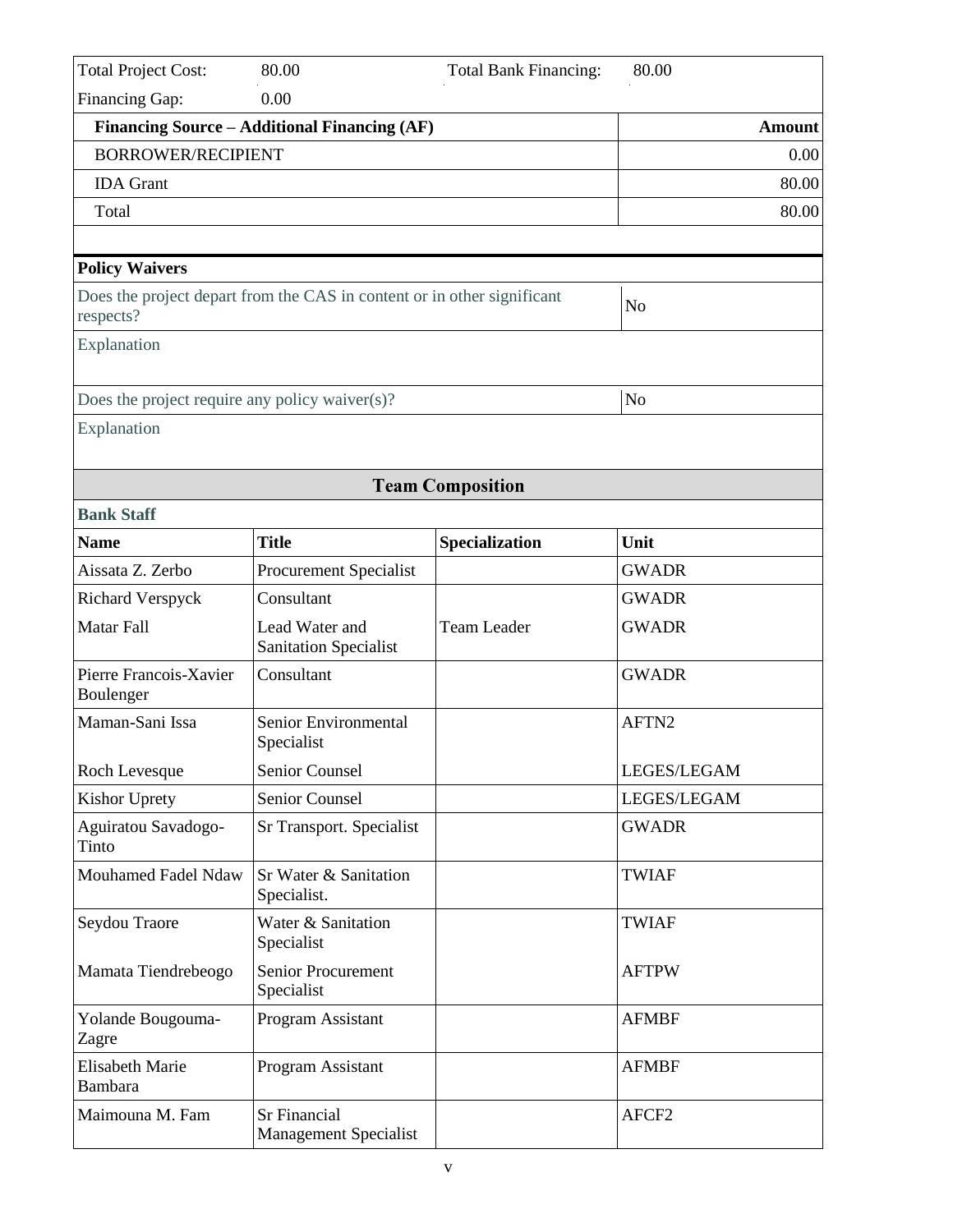| <b>Non Bank Staff</b>                                                                   |                 |                                      |                                                                     |                                         |                                           |                       |                             |      |                              |  |
|-----------------------------------------------------------------------------------------|-----------------|--------------------------------------|---------------------------------------------------------------------|-----------------------------------------|-------------------------------------------|-----------------------|-----------------------------|------|------------------------------|--|
| <b>Name</b>                                                                             |                 | <b>Title</b>                         | <b>Office Phone</b>                                                 |                                         |                                           |                       | <b>City</b>                 |      |                              |  |
|                                                                                         |                 |                                      |                                                                     |                                         |                                           |                       |                             |      |                              |  |
|                                                                                         |                 |                                      |                                                                     |                                         |                                           |                       |                             |      |                              |  |
| <b>Locations</b>                                                                        |                 |                                      |                                                                     |                                         |                                           |                       |                             |      |                              |  |
| Country                                                                                 | <b>Division</b> | <b>First Administrative Location</b> |                                                                     |                                         |                                           | <b>Planned</b> Actual |                             |      | <b>Comments</b>              |  |
| <b>Burkina Faso</b>                                                                     | Centre          |                                      | Ouagadougou                                                         |                                         | X                                         |                       |                             |      |                              |  |
|                                                                                         |                 |                                      |                                                                     |                                         |                                           |                       |                             |      |                              |  |
|                                                                                         |                 |                                      |                                                                     | <b>Institutional Data</b>               |                                           |                       |                             |      |                              |  |
| Parent (Urban Water Sector Project-P106909)                                             |                 |                                      |                                                                     |                                         |                                           |                       |                             |      |                              |  |
| <b>Sector Board</b>                                                                     |                 |                                      |                                                                     |                                         |                                           |                       |                             |      |                              |  |
| Water                                                                                   |                 |                                      |                                                                     |                                         |                                           |                       |                             |      |                              |  |
| <b>Sectors / Climate Change</b>                                                         |                 |                                      |                                                                     |                                         |                                           |                       |                             |      |                              |  |
| Sector (Maximum 5 and total % must equal 100)                                           |                 |                                      |                                                                     |                                         |                                           |                       |                             |      |                              |  |
| <b>Major Sector</b>                                                                     |                 |                                      | Sector                                                              | $\%$                                    | Adaptation<br>Co-benefits %<br>benefits % |                       | Mitigation Co-              |      |                              |  |
| Water, sanitation and flood protection                                                  |                 |                                      | Water supply                                                        | 60                                      |                                           |                       |                             |      |                              |  |
| Water, sanitation and flood protection                                                  |                 |                                      | Sanitation                                                          |                                         | 30                                        |                       |                             |      |                              |  |
| Public Administration, Law, and<br>Justice                                              |                 |                                      | Public administration-<br>Water, sanitation and<br>flood protection | 10                                      |                                           |                       |                             |      |                              |  |
| Total                                                                                   |                 |                                      |                                                                     |                                         | 100                                       |                       |                             |      |                              |  |
| <b>Themes</b>                                                                           |                 |                                      |                                                                     |                                         |                                           |                       |                             |      |                              |  |
| Theme (Maximum 5 and total % must equal 100)                                            |                 |                                      |                                                                     |                                         |                                           |                       |                             |      |                              |  |
| Major theme                                                                             |                 |                                      | Theme                                                               |                                         |                                           |                       |                             | $\%$ |                              |  |
| Urban development                                                                       |                 |                                      |                                                                     | Urban services and housing for the poor |                                           |                       |                             | 100  |                              |  |
|                                                                                         |                 |                                      |                                                                     |                                         |                                           |                       |                             |      |                              |  |
| Total                                                                                   |                 |                                      |                                                                     |                                         |                                           |                       |                             | 100  |                              |  |
|                                                                                         |                 |                                      |                                                                     |                                         |                                           |                       |                             |      |                              |  |
| <b>Additional Financing Urban Water Sector Project - Additional Financing (P149556)</b> |                 |                                      |                                                                     |                                         |                                           |                       |                             |      |                              |  |
| <b>Sector Board</b>                                                                     |                 |                                      |                                                                     |                                         |                                           |                       |                             |      |                              |  |
| Water                                                                                   |                 |                                      |                                                                     |                                         |                                           |                       |                             |      |                              |  |
| <b>Sectors / Climate Change</b>                                                         |                 |                                      |                                                                     |                                         |                                           |                       |                             |      |                              |  |
| Sector (Maximum 5 and total % must equal 100)                                           |                 |                                      |                                                                     |                                         |                                           |                       |                             |      |                              |  |
| <b>Major Sector</b>                                                                     |                 |                                      | Sector                                                              |                                         | $\%$                                      |                       | Adaptation<br>Co-benefits % |      | Mitigation Co-<br>benefits % |  |
| Water, sanitation and flood protection                                                  |                 |                                      | Water supply                                                        |                                         | 100                                       |                       |                             |      |                              |  |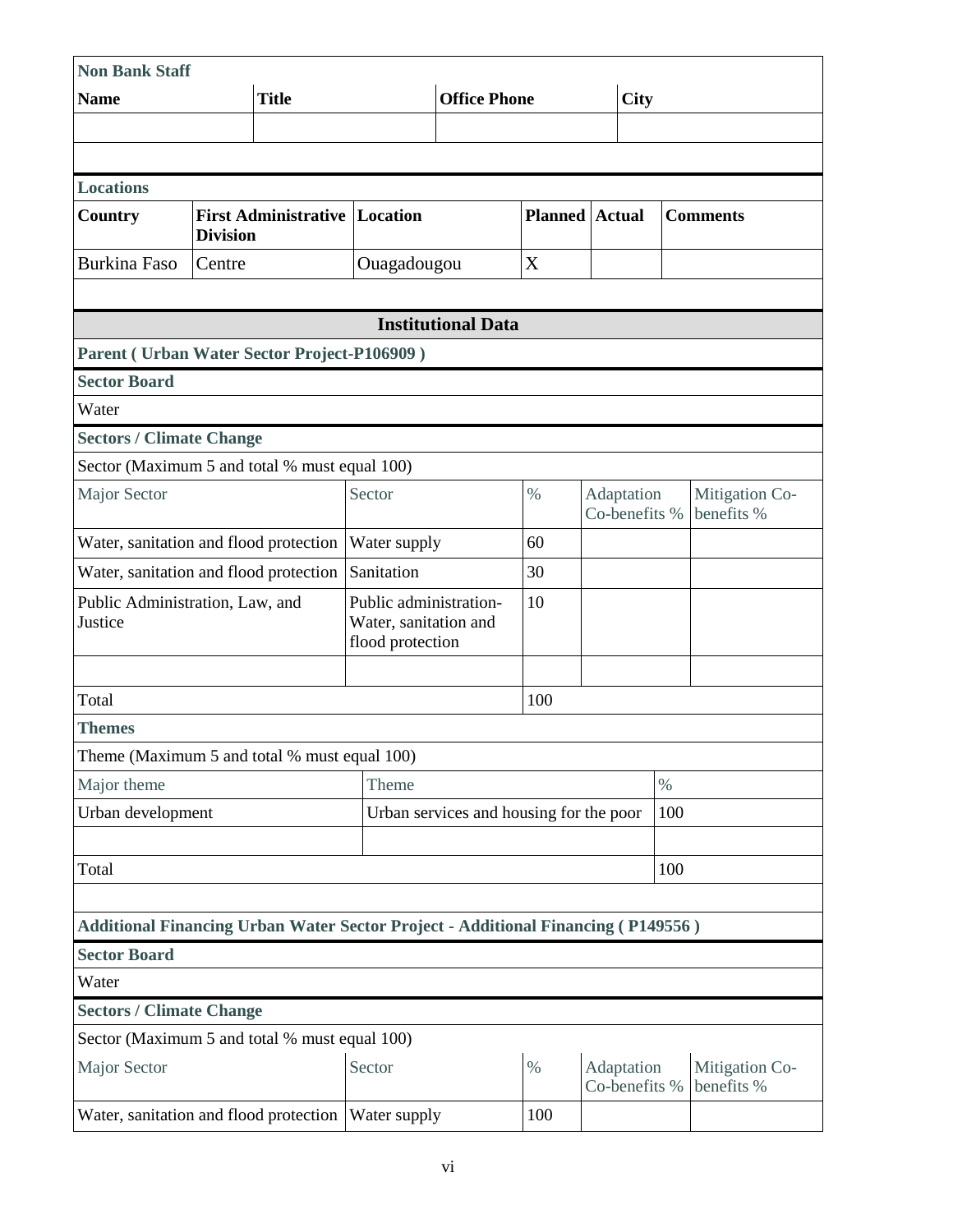| Total                                                                                                                                  |       | 100                                     |               |  |  |  |
|----------------------------------------------------------------------------------------------------------------------------------------|-------|-----------------------------------------|---------------|--|--|--|
| $\boxtimes I$ certify that there is no Adaptation and Mitigation Climate Change Co-benefits information applicable<br>to this project. |       |                                         |               |  |  |  |
| <b>Themes</b>                                                                                                                          |       |                                         |               |  |  |  |
| Theme (Maximum 5 and total % must equal 100)                                                                                           |       |                                         |               |  |  |  |
| Major theme                                                                                                                            | Theme |                                         | $\frac{0}{0}$ |  |  |  |
| Urban development                                                                                                                      |       | Urban services and housing for the poor | 100           |  |  |  |
|                                                                                                                                        |       |                                         |               |  |  |  |
| Total                                                                                                                                  |       |                                         | 100           |  |  |  |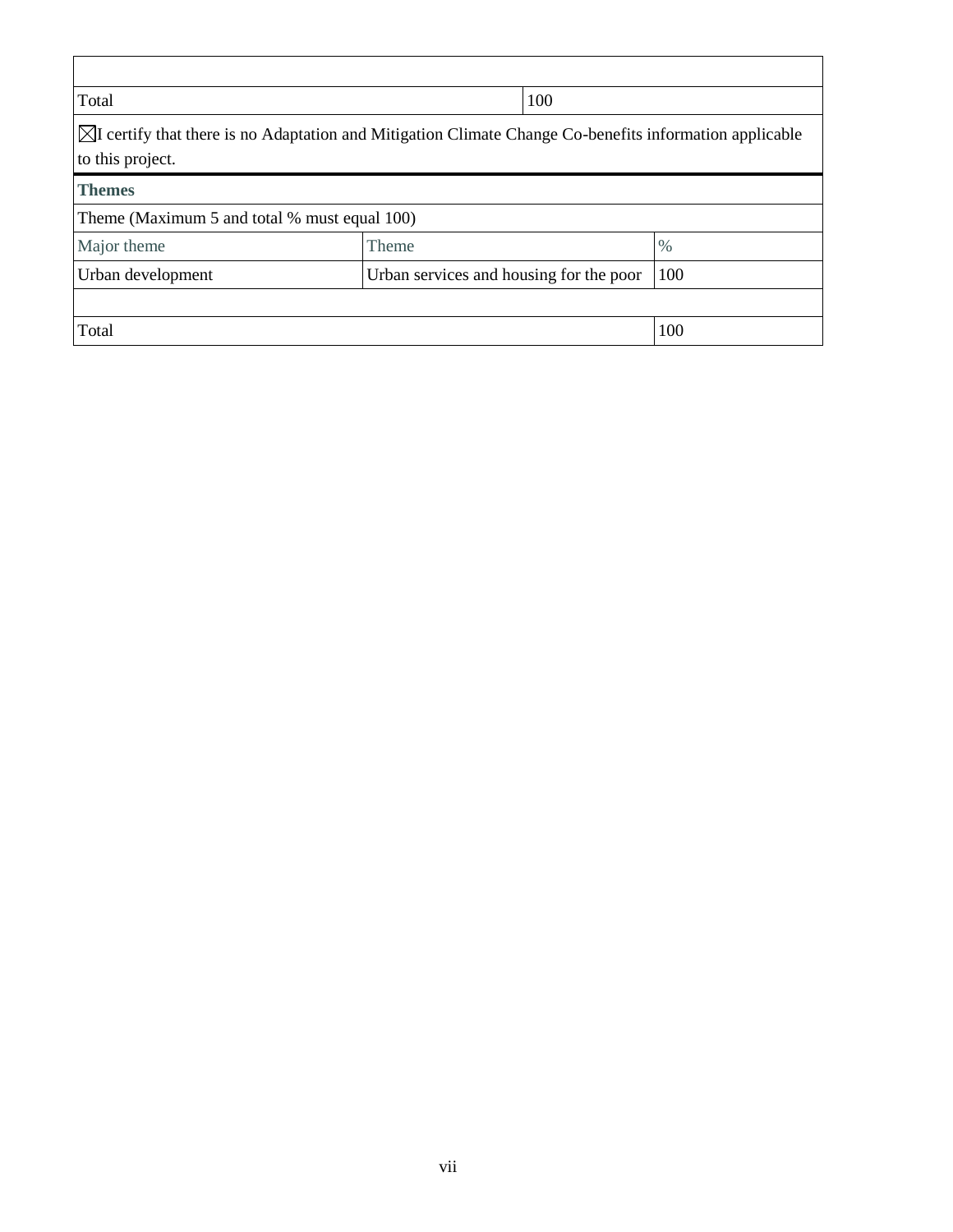## <span id="page-8-0"></span>**I. Introduction**

1. This Project Paper seeks the approval of the Executive Directors to provide an additional grant in an amount of US\$80 million to Burkina Faso for the Urban Water Sector Project (P106909) – (Grant IDA-H4820).

2. The proposed additional grant would help finance the costs associated with scaled-up activities to enhance the impact of a well-performing project. The proposal also includes a request to extend the closing date of the original project from June 30, 2015 to December 31, 2018.

3. The scope of proposed activities is fully aligned with the current Project Development Objective (PDO) to *increase access to sustainable water and sanitation services in selected urban areas,* including Ouagadougou, the capital city of Burkina Faso. The additional financing (AF) will focus on Ouagadougou and reinforce original project outcomes in terms of increased access to improved water sources. An implementation period of four years will be required to implement the proposed activities and achieve the PDO.

4. The proposed activities follow up the execution of an interim investment program that was executed by the National Water and Sanitation Agency (*Office National de l'Eau et de l'Assainissement*, ONEA) to *inter alia* increase the water production capacity in Ouagadougou.

## <span id="page-8-1"></span>**II. Background and Rationale for Additional Financing in the amount of \$80 million**

## *High level objectives to which the project contributes*

5. **The proposed AF is consistent with the Country Partnership Strategy (CPS)**. The current CPS, covering the period FY13 – FY16, was adopted in August 2013, and supports the Government's Strategy for Accelerated Growth and Sustainable Development and the World Bank Group's twin goals of reducing poverty and increasing shared prosperity. The proposed activities are fully aligned with the second pillar of the CPS aiming at improving access by the poor to quality basic services, by providing social water connections at subsidized costs and public standposts in low-income peri-urban areas of Ouagadougou.

## *Parent Project Features and Performances*

6. An IDA grant in the amount of SDR 53.5 million (US\$80 million equivalent) for the Burkina Faso Urban Water Sector Project (UWSP) was approved on May 28, 2009. The Financing Agreement was signed on June 9, 2009 and became effective on October 5, 2009. As mentioned above, the PDO was to increase access to sustainable water and sanitation services in selected urban areas (Ouagadougou, Bobo-Dioulasso, Dedougou and Koudougou), which would be achieved through: (a) facilitating access to services through programs for constructing social water service connections, public standpipes and on-site sanitation facilities; and (b) consolidating the achievements of the reform of the urban water supply sub-sector and strengthening capacities to deliver and manage services. The project included four components: (i) Urban water supply (US\$52.8 million); (ii) Urban sanitation (US\$35.6 million);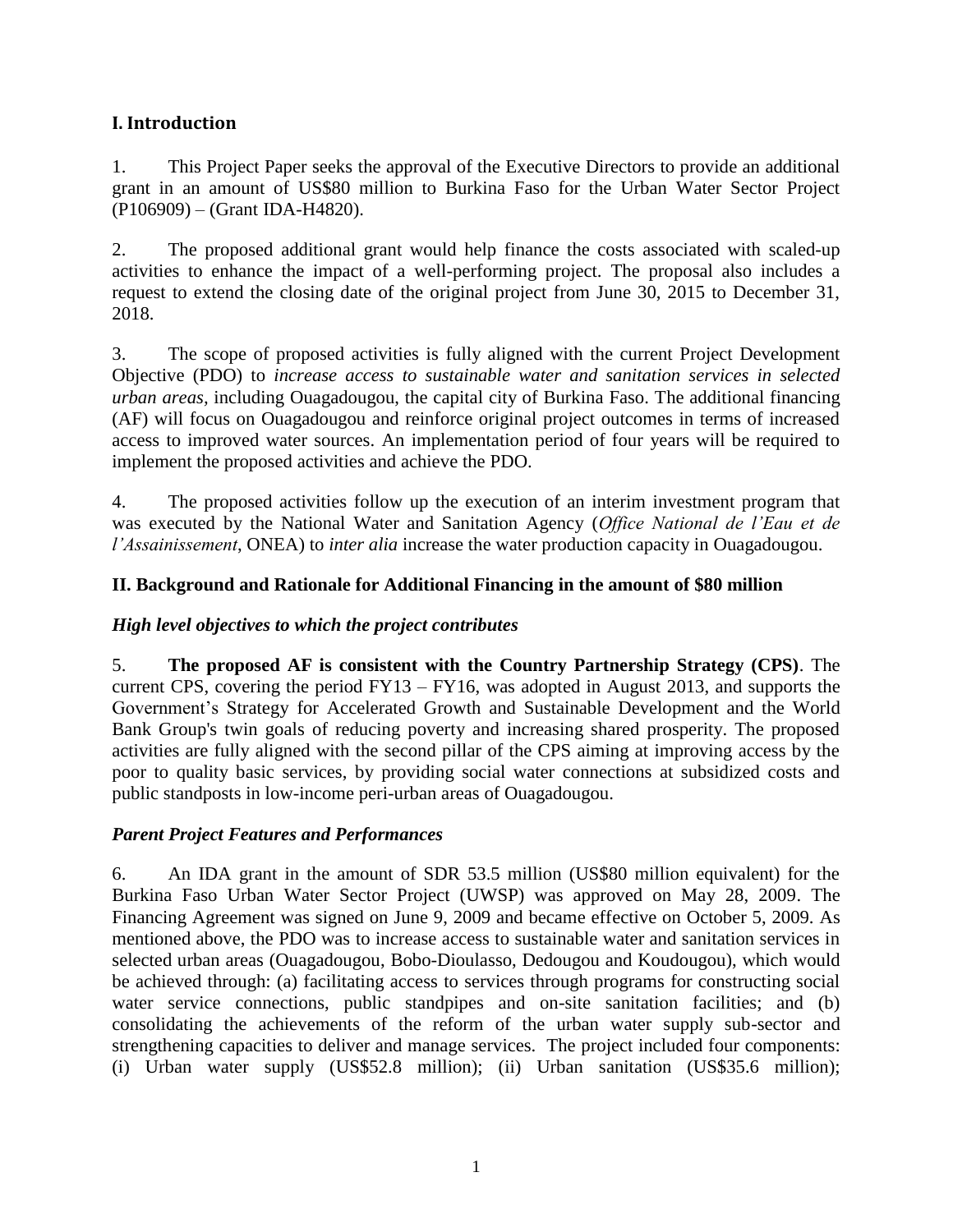(iii) Institutional support and capacity building (US\$3.9 million); and (iv) Environmental and social management (US\$0.6 million).

7. Following recommendations of the mid-term-review (MTR) carried out in February 2013, a Level 2 restructuring of the project was approved on August 30, 2013, to reallocate the grant proceeds and reorganize the project performance indicators, as follows:

- (a) Reallocation of grant proceeds: As most of the large civil works contracts initially planned had been awarded at MTR, the resulting uncommitted balance of the grant was reallocated to finance additional water supply activities, including water production works in secondary centers and the extension of water distribution networks to peri-urban informal settlements in Ouagadougou and Bobo-Dioulasso.
- (b) Re-classification of project performance indicators: As recommended by a regional M&E review, the project outcome indicators expressed in terms of "percentage of people served", were replaced with the equivalent mandatory Core Indicators expressed in terms of "number of people provided with access under the project". Likewise, the "financial equilibrium of the urban water sector" indicator was upgraded from output level to PDO level, to emphasize the impact of financial sustainability. These changes were reflected in the revised result framework, as well as the increase of the outcome target for access to onsite sanitation resulting from cost savings under that component.

8. The UWSP has been consistently rated "Satisfactory" or better on both Development Objective (DO) and Implementation Progress (IP) since effectiveness. As of August 31, 2014, 434,000 additional people, representing 82% of the end-of-project target (EOPT), have gained access to piped water and 403,000 additional people (115% of the EOPT) have gained access to improved sanitation services as a result of the project implementation. The urban water sector reform supported by the project is also being successfully implemented. The financial equilibrium of the sector has been maintained since project inception, as demonstrated by ONEA's net positive cash balance of US\$6 million in December 2013. The sector's operational management capacity has substantially improved and ONEA is today ranked among the top performing water utilities in Sub-Saharan Africa with a staff productivity of 3.4 staff per 1,000 connections and a bill collection ratio of 97.5%. The satisfactory IP rating of the project is based on: (i) a satisfactory disbursement ratio of 77% by end of August 2014, in line with initial forecasts; (ii) an effective procurement which resulted in committing 91% of the credit a year and a half before the closing date; (iii) full compliance with fiduciary requirements and legal covenants and; (iv) effective risk mitigation (the project overall risk rating remains low). The overall safeguard compliance (Environmental Assessment OP/BP 4.01 and Involuntary Resettlement OP/BP 4.12) has been rated Satisfactory since effectiveness.

### *Rationale for requesting the Additional Financing*

9. The accelerated pace of urbanization in the capital city requires a timely expansion of water infrastructure, without which the urban poor would be excluded from basic services. The population of Ouagadougou has increased at a higher rate than anticipated (6.3 percent) and the urbanized areas are growing at an even faster rate, as the mostly low-income newcomers tend to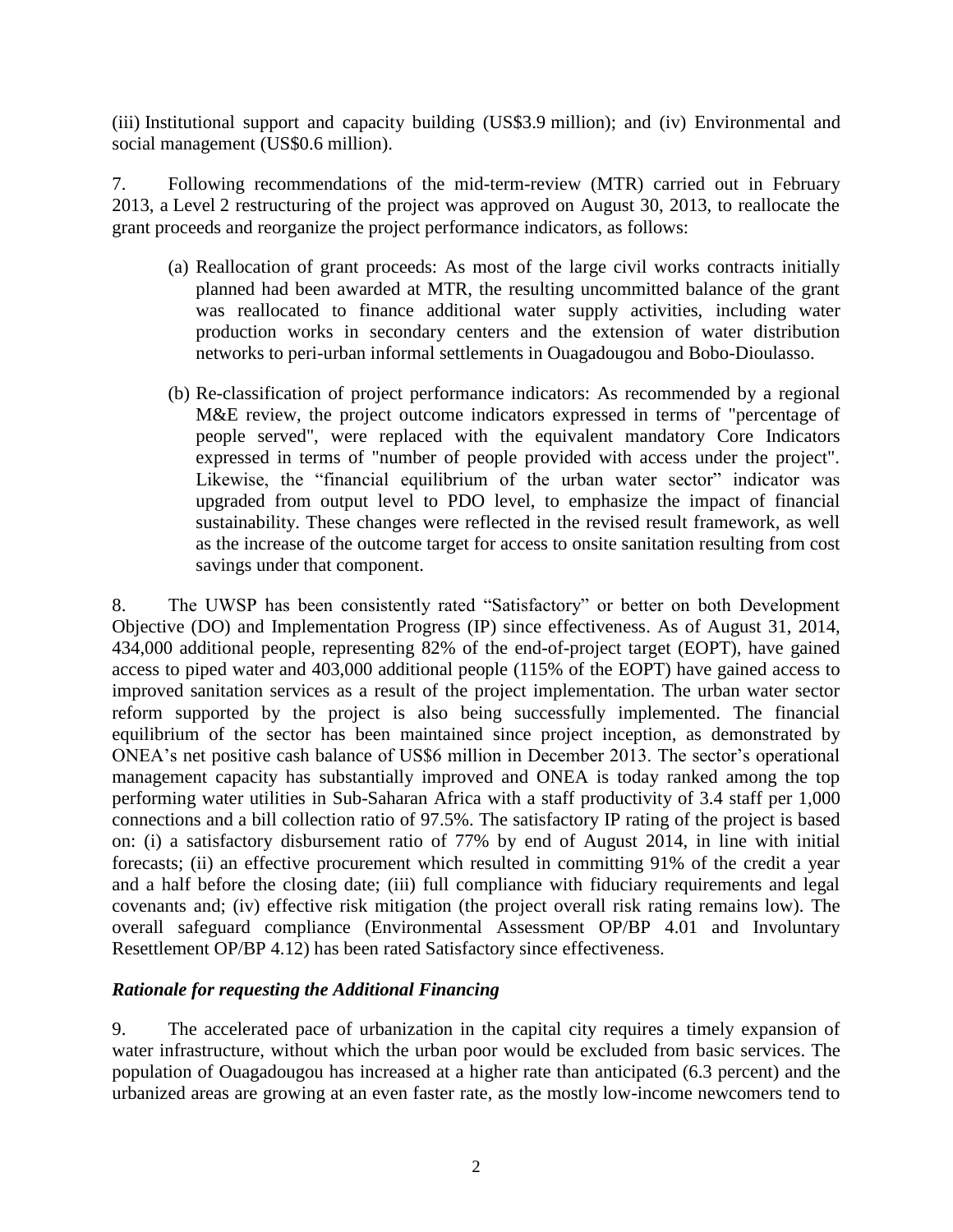spread over the fringes of the city. The accelerated urbanization thus creates serious challenges for the development of water services, particularly to avoid water shortages, maintain the quality of services and offer equitable access throughout the city. Addressing these challenges requires sustained and timely capital expenditures and specific pro-poor policies by ONEA for developing access and ensuring that services remain affordable. The proposed Additional Financing aims to complement efforts already underway by ONEA to increase water production capacity by expanding the spatial coverage of the distribution system (including transmission mains and associated water storage facilities and pumping stations). It will also help implement ONEA's pro-poor policies to facilitate access to services through water connections and public standposts in peri-urban areas and to address the specific challenges of access to services in informal settlements.

#### ONEA's Pro-Poor Policies for Equitable Access

ONEA has developed and implemented commercial and tariff policies, combined with new technical approaches to meet the needs of the ever-increasing urban population and particularly those of its poorest strata in the expansion areas of the cities. These policies aim at providing the same access and quality of services to the poor and ensuring that they will be able to afford access costs as well as the cost of water consumption.

Since 2005, ONEA has been promoting social water connections at a price (CFAF 30,500 or US\$61) that is subsidized by the water rates, and is much lower than the actual cost (CFAF 100,000 or US\$200). Subsidizing connections enables beneficiaries to benefit from a higher quality and quantity of water services, thus maximizing the health impact. The social connections policy targets the peri-urban neighborhoods, which are likely to accommodate the poor. Social connection programs, which were supported by most of the sector donors (IDA, AFD, EIB) resulted in increasing the countrywide connection rate from 22 percent in 2005 to the current 59 percent (33 percent and 79 percent, respectively, in Ouagadougou). They are complemented by the construction of standposts in areas where the population density does not warrant the installation of distribution networks.

The water tariff schedule is designed to enable the small consumers to benefit from affordable rates. A rate of CFAF 188 per m<sup>3</sup> (US\$0.38 per m<sup>3</sup>) is applicable to the first block (monthly consumption lower than 8 m<sup>3</sup> per month) and to standposts, whereas the average tariff amounts to CFAF 418 per m<sup>3</sup> (US\$0.83 per m<sup>3</sup>). In addition, the tariff revisions that are required to maintain ONEA's financial equilibrium are designed to minimize their impact on the small consumers.

Starting in 2009, ONEA developed innovative arrangements to provide sustainable access to water services in informal settlements. These settlements face particular challenges: (i) the absence of official delimitation of streets and properties prevents laying conventional distribution networks and providing water service connections; and (ii) household incomes are unlikely to be regular enough to enable them to set aside the amount of a monthly water bill. ONEA, with the assistance of Water and Sanitation Program (WSP), thus set up public-private partnerships (PPP) with local neighborhood operators, which implement adapted technical solutions (simplified networks built using Polyethylene High Density (PEHD) pipes) and contracts with endusers. The latter may benefit from social connections and are billed in accordance with ONEA rates by the local operators at an agreed frequency in line with their revenue stream. To date, five PPPs have been signed in Ouagadougou, which serves about 70,000 people, of which 40 percent are through service connections.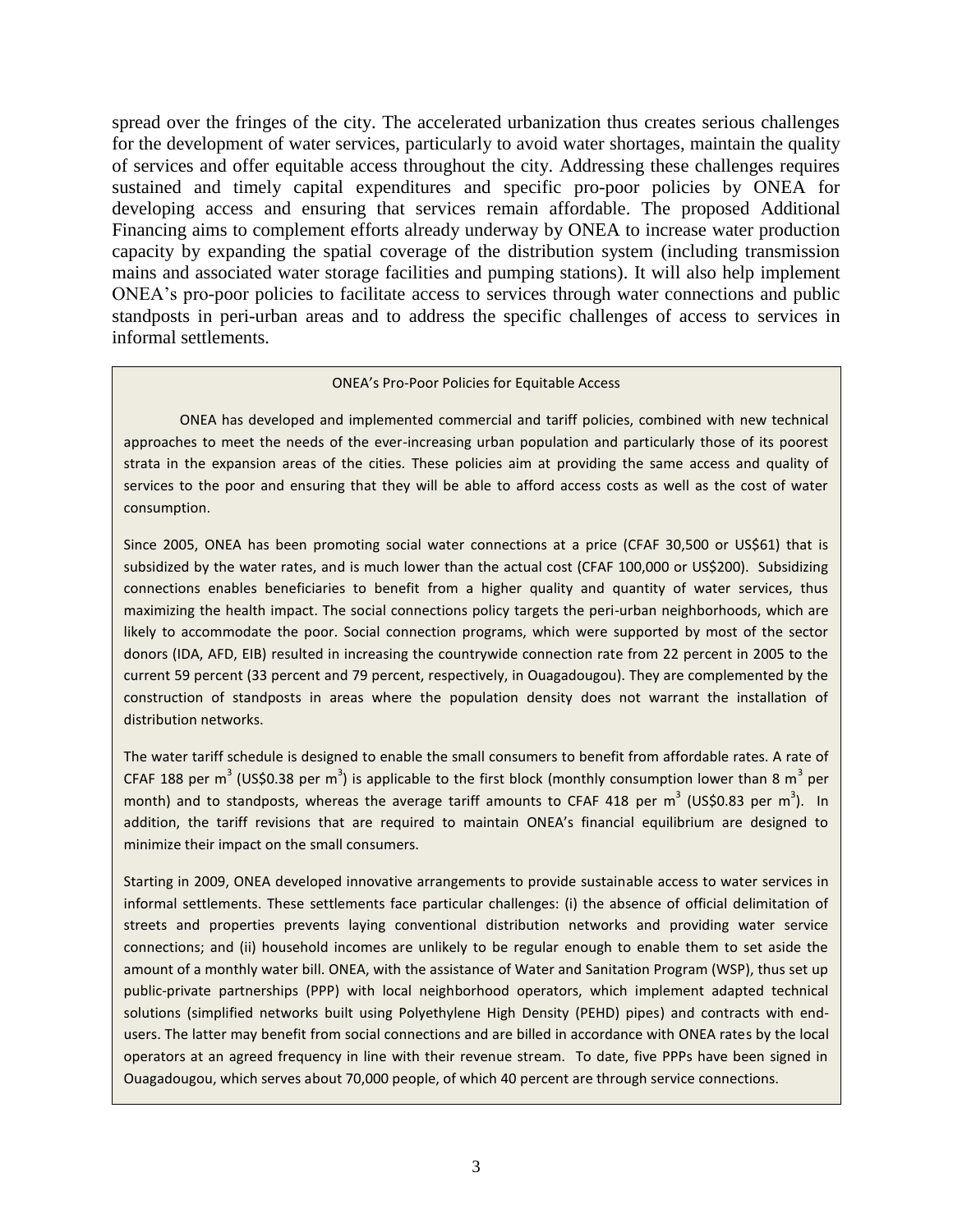10. The AF is the preferred financing mechanism as it will save time in the project preparation process while maintaining positive momentum of results achieved to date. The AF will capitalize on the current effective implementation arrangements and capacities of existing departments inside ONEA which have generated satisfactory results under the ongoing project. The AF did not consider a scaling-up of the sanitation component, as several donors already provided funds to replicate the successful on-site sanitation programs that were carried out in Ouagadougou and Bobo-Dioulasso under the original project.

# <span id="page-11-0"></span>**III. Proposed Changes**

## **Summary of Proposed Changes**

11. The Project Development Objective of the proposed AF will remain unchanged and will continue to "increase access to sustainable water and sanitation services in selected urban areas." The proposed AF will finance activities to maximize the development impact of the original project by: (i) developing the water distribution system in Ouagadougou to improve the quality of services and make water available to previously unserved areas; (ii) providing access to water services through social water connections and standposts; and (iii) strengthening the financial viability of the urban water supply sector with increased water revenues and improved staff efficiency.

12. The project description and project components, as stated in the Financing Agreement of Grant H4820 will be expanded to include the following additional parts for the city of Ouagadougou:

- (a) Supply and installation of water transmission mains;
- (b) Expansion of the water storage capacity and construction of water pumping stations; and
- (c) Expansion of the secondary and tertiary water distribution networks, installation of household connections and public standpipes, and supply of water connections kits; and

In addition, the description of Component 3 will be expanded to include the provision of support to develop technical studies on water supply and institutional development.

13. While the outcome and intermediate indicators will remain the same, the Results Framework will need adjustments of the EOPT of the indicators impacted by the proposed AF.

| Change in Implementing Agency              | Yes $\lceil \quad \rceil$ No $\lceil X \rceil$ |
|--------------------------------------------|------------------------------------------------|
| Change in Project's Development Objectives | Yes $\lceil \quad \rceil$ No $\lceil X \rceil$ |
| Change in Results Framework                | Yes $[X]$ No $\begin{bmatrix} \end{bmatrix}$   |
| Change in Safeguard Policies Triggered     | Yes $\lceil \quad \rceil$ No $\lceil X \rceil$ |
| Change of EA category                      | Yes $\lceil \quad \rceil$ No $\lceil X \rceil$ |
| Other Changes to Safeguards                | Yes $\lceil \quad \rceil$ No $\lceil X \rceil$ |
| Change in Legal Covenants                  | Yes[X] No[]                                    |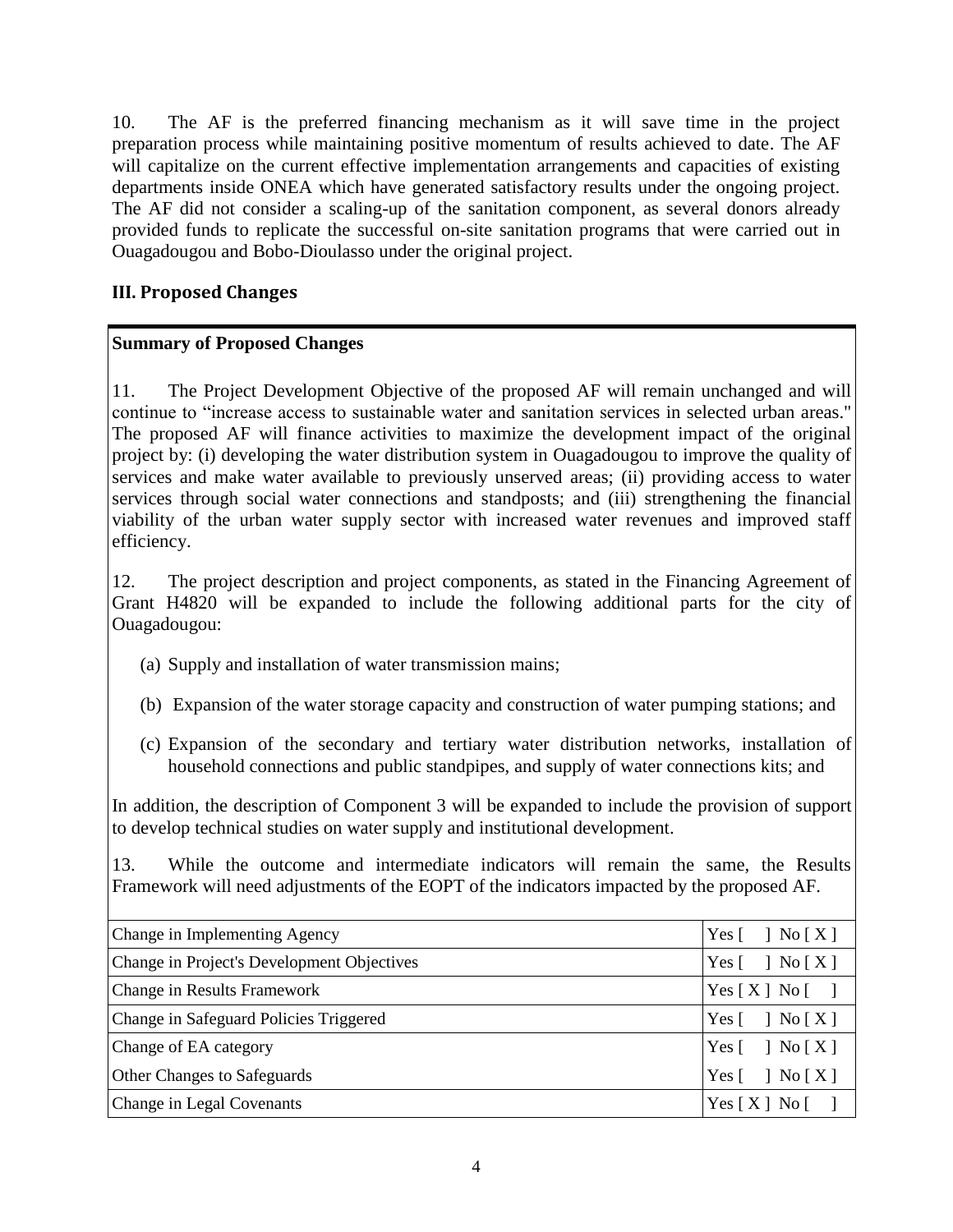| Change in Loan Closing Date(s)                      | Yes[X] No[]                                    |
|-----------------------------------------------------|------------------------------------------------|
| <b>Cancellations Proposed</b>                       | Yes $\lceil \quad \rceil$ No $\lceil X \rceil$ |
| <b>Change in Disbursement Arrangements</b>          | Yes[X] No[]                                    |
| <b>Reallocation between Disbursement Categories</b> | Yes $[ \ ]$ No $[X]$                           |
| <b>Change in Disbursement Estimates</b>             | Yes $[X]$ No $[$ ]                             |
| Change to Components and Cost                       | Yes $[X]$ No $[$ ]                             |
| Change in Institutional Arrangements                | Yes $\lceil \quad \rceil$ No $\lceil X \rceil$ |
| Change in Financial Management                      | Yes $[ \ ]$ No $[X]$                           |
| Change in Procurement                               | Yes[X] No[]                                    |
| Change in Implementation Schedule                   | Yes[X] No[                                     |
| Other Change $(s)$                                  | Yes $\lceil \quad \rceil$ No $\lceil X \rceil$ |

**Development Objective/Results** 

## **Project's Development Objectives**

### Original PDO

The overall objective of the project is to" increase access to sustainable water and sanitation services in selected urban areas."

### **Change in Results Framework**

## Explanation:

14. While the PDO outcome and intermediate indicators remain the same, the EOPT of some of them will be adjusted to reflect the impact of the AF, namely:

- (a) The EOPT of the core indicator of people provided with access to improved water supply sources will increase from 527,000 to 759,000;
- (b) The EOPT of the core indicator of direct beneficiaries will increase from 878,600 to 1,110,600 people;
- (c) The EOPT of the core indicator of the number of new piped household water connections that are resulting from the project intervention will increase from 56,170 to 82,170; and
- (d) The EOPT of the core indicator of the number of improved community water points (standposts) constructed or rehabilitated under the project will increase from 106 to 186.

15. In addition, the EOPT of two intermediate indicators will be adjusted to reflect the current level of operational performances: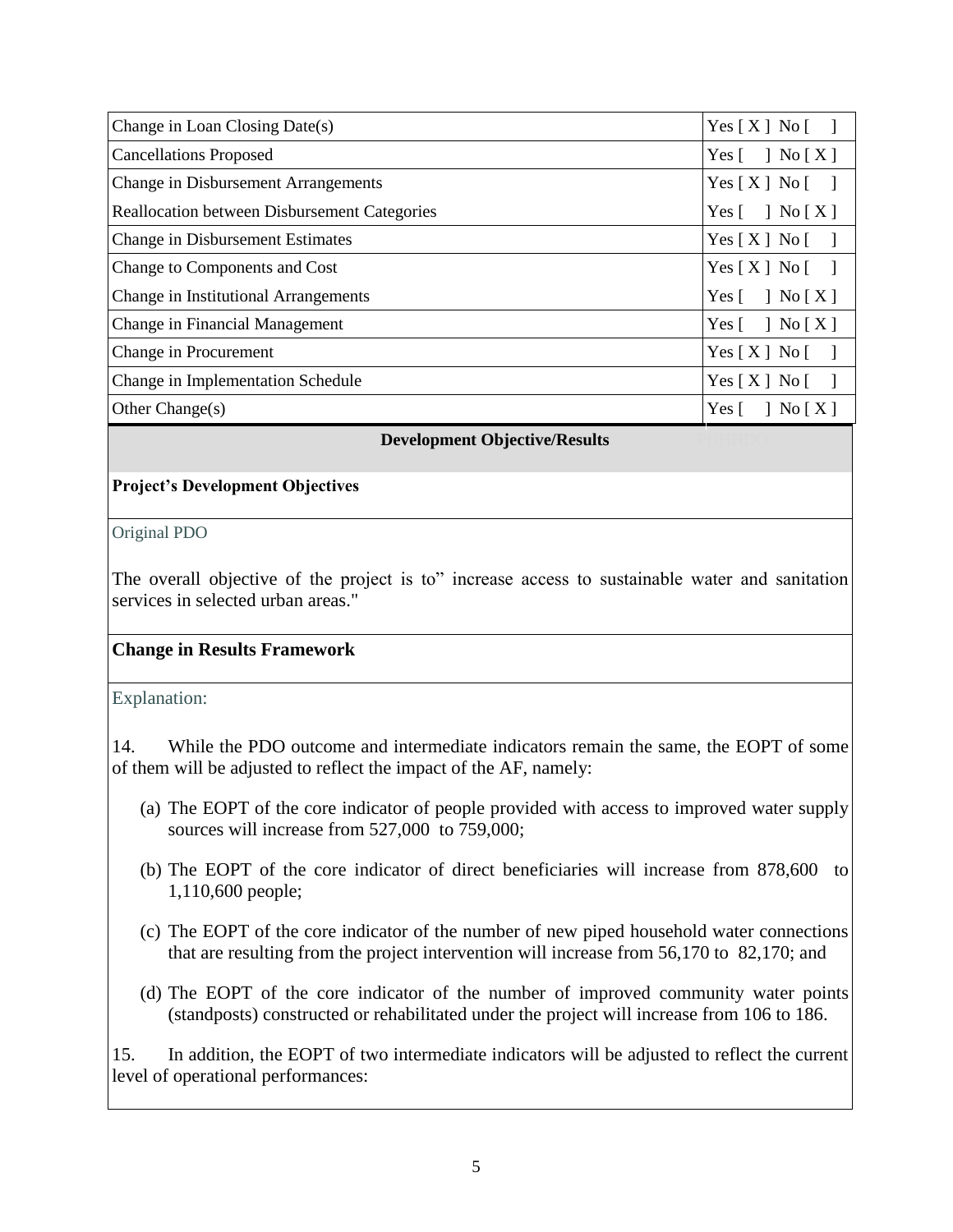- (a) The EOPT of the indicator of the number of ONEA employees per 1,000 water connections will decrease from 3.5 to 3.4; and
- (b) The EOPT of the indicator of the bill collection ratio of private water customers will increase from 97 percent to 97.5 percent.

| Compliance                |                                                                                                 |                                                                                                                                                                                                 |                                                                   |                  |             |           |               |  |  |
|---------------------------|-------------------------------------------------------------------------------------------------|-------------------------------------------------------------------------------------------------------------------------------------------------------------------------------------------------|-------------------------------------------------------------------|------------------|-------------|-----------|---------------|--|--|
|                           | Covenants - Additional Financing ( Urban Water Sector Project - Additional Financing - P149556) |                                                                                                                                                                                                 |                                                                   |                  |             |           |               |  |  |
| Source of<br><b>Funds</b> | <b>Finance</b><br><b>Agreement</b><br><b>Reference</b>                                          |                                                                                                                                                                                                 | <b>Description of</b><br><b>Covenants</b>                         | <b>Date Due</b>  | Recurrent   | Frequency | <b>Action</b> |  |  |
|                           |                                                                                                 |                                                                                                                                                                                                 |                                                                   |                  |             |           |               |  |  |
|                           |                                                                                                 |                                                                                                                                                                                                 |                                                                   |                  |             |           |               |  |  |
|                           |                                                                                                 |                                                                                                                                                                                                 | <b>Covenants - Parent ( Urban Water Sector Project - P106909)</b> |                  |             |           |               |  |  |
| Ln/Cr/TF                  | <b>Finance</b><br>Agreement of<br><b>Reference</b>                                              | <b>Description</b><br><b>Covenants</b>                                                                                                                                                          | <b>Date Due</b>                                                   | <b>Status</b>    | Recurrent   | Frequency | <b>Action</b> |  |  |
| IDA-H4820   PA Sc. II,    | B.3                                                                                             | <b>ONEA</b> has<br>appointed<br>an external<br>auditor on<br>the basis of<br>terms of<br>reference,<br>and with<br>qualificatio<br>n and<br>experience<br>satisfactory<br>to the<br>Association | 05-Jan-2010 $\lfloor$ Complied                                    | with             |             |           | No Change     |  |  |
| <b>IDA-H4820</b>          | PA Sc. II,<br>Section I,<br>B.1                                                                 | The<br>Recipient<br>shall take<br>all<br>necessary<br>measures,<br>including                                                                                                                    |                                                                   | Complied<br>with | $\boxtimes$ | Annual    | No Change     |  |  |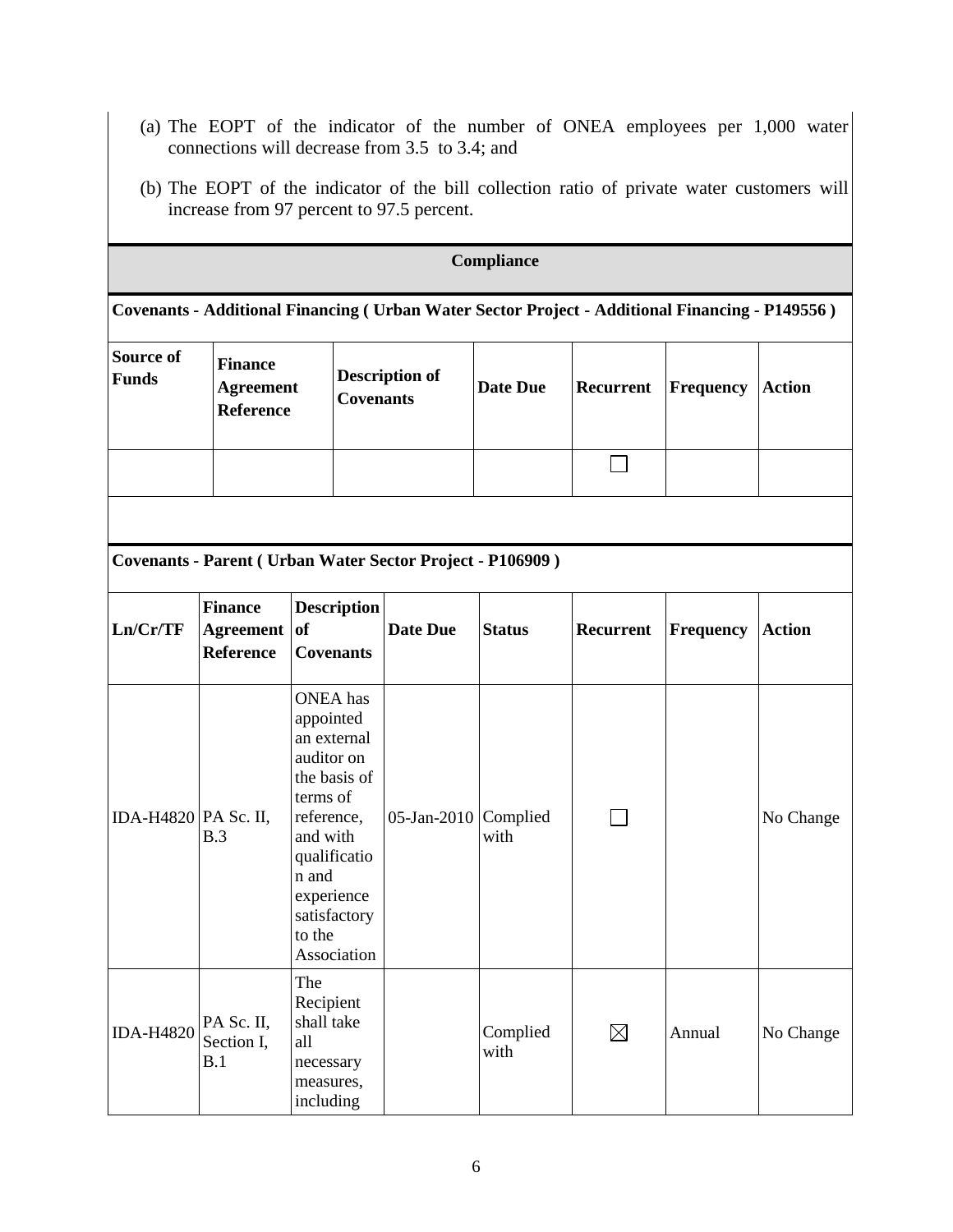| any           |  |  |  |
|---------------|--|--|--|
| necessary     |  |  |  |
| water         |  |  |  |
| supply and    |  |  |  |
| sanitation    |  |  |  |
| tariffs       |  |  |  |
| revisions, to |  |  |  |
| allow the     |  |  |  |
| Project       |  |  |  |
| Implementi    |  |  |  |
| ng Entity to  |  |  |  |
| maintain      |  |  |  |
| Financial     |  |  |  |
| Equilibrium   |  |  |  |
| in the urban  |  |  |  |
| water and     |  |  |  |
| sanitation    |  |  |  |
| sub-sector.   |  |  |  |
|               |  |  |  |

### **Conditions - Additional Financing ( Urban Water Sector Project - Additional Financing - P149556 )**

| <b>Source Of</b><br><b>Of Fund</b>                                                                                                                                                                                                                                                                                                 | - -<br>Name            | `wno<br>$\overline{\phantom{a}}$        |
|------------------------------------------------------------------------------------------------------------------------------------------------------------------------------------------------------------------------------------------------------------------------------------------------------------------------------------|------------------------|-----------------------------------------|
| <b>IDAT</b>                                                                                                                                                                                                                                                                                                                        | Subsidiary<br>greement | $\Gamma$ cc<br>veness<br><b>CHLUCTE</b> |
| $\mathbf{r}$ $\mathbf{r}$ $\mathbf{r}$ $\mathbf{r}$ $\mathbf{r}$ $\mathbf{r}$ $\mathbf{r}$ $\mathbf{r}$ $\mathbf{r}$ $\mathbf{r}$ $\mathbf{r}$ $\mathbf{r}$ $\mathbf{r}$ $\mathbf{r}$ $\mathbf{r}$ $\mathbf{r}$ $\mathbf{r}$ $\mathbf{r}$ $\mathbf{r}$ $\mathbf{r}$ $\mathbf{r}$ $\mathbf{r}$ $\mathbf{r}$ $\mathbf{r}$ $\mathbf{$ |                        |                                         |

**Description of Condition**

The Additional Condition of Effectiveness consists of the following, namely that the Subsidiary Agreement entered into between the Ministry of Finance of the Recipient and Project Implementing Entity has been amended, in accordance with terms and conditions satisfactory to the Association, to cover the execution of the additional activities to be carried out under the Project.

The Additional Legal Matter consists of the following namely that the amendment to the Subsidiary Agreement has been duly authorized or ratified by the Recipient and the Project Implementing Entity and is legally binding upon the Recipient and the Project Implementing Entity in accordance with its terms.

#### **Finance**

**Loan Closing Date - Additional Financing (Urban Water Sector Project - Additional Financing - P149556 )**

| <b>Source of Funds</b> | <b>Proposed Additional Financing Loan Closing Date</b> |
|------------------------|--------------------------------------------------------|
|                        |                                                        |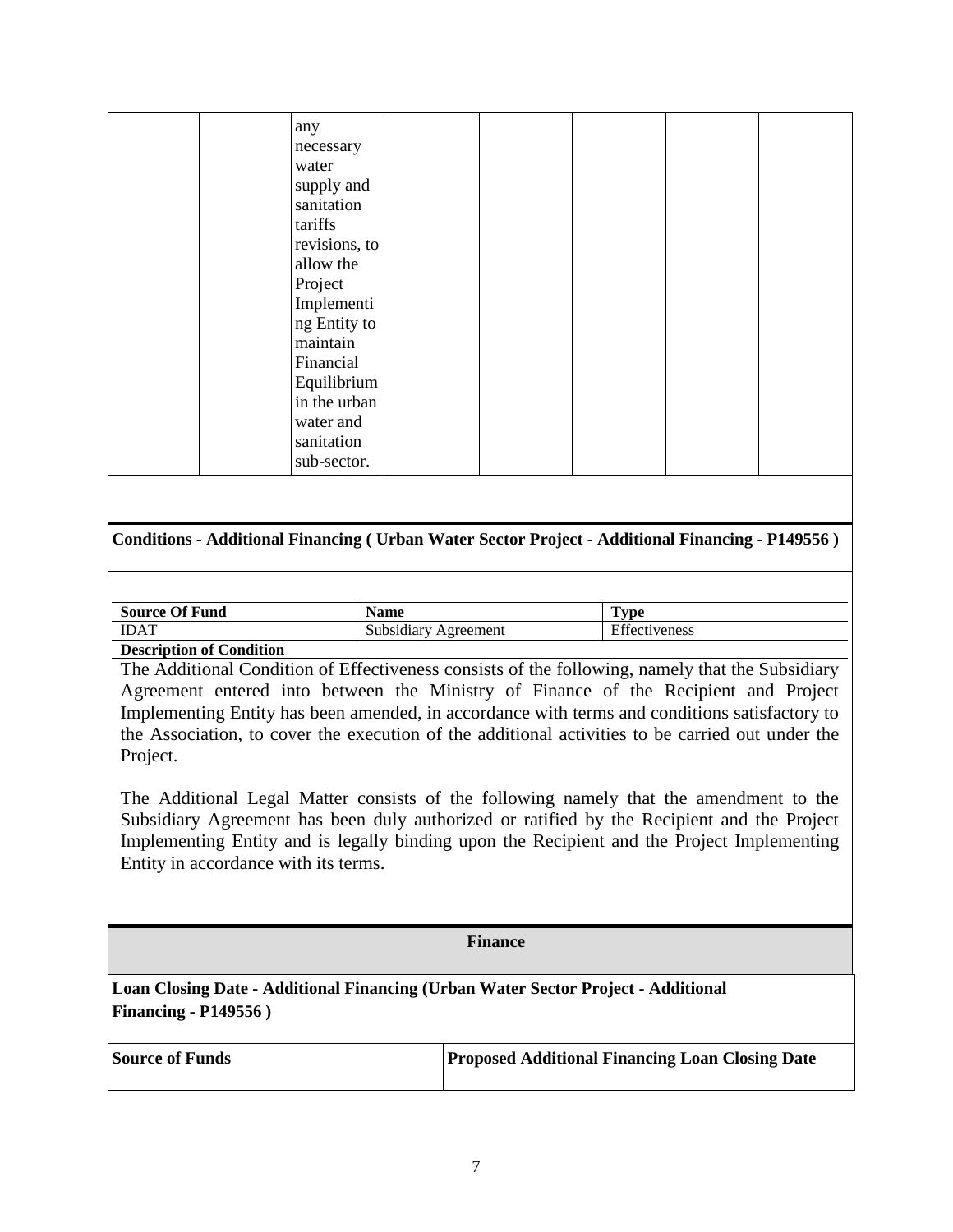IDA Grant 31-Dec-2018

## Loan Closing Date(s) - Parent ( Urban Water Sector Project - P106909 )

## Explanation:

16. The closing date of the original project will be aligned with the closing date of the AF, as requested by the Recipient, to ensure a satisfactory completion and subsequent operation of the sanitation works (particularly the sludge treatment facilities).

| Ln/Cr/TF            | <b>Status</b> | Date           | <b>Date</b>   | <b>Original Closing   Current Closing   Proposed Closing   Previous Closing</b><br><b>Date</b> | Date(s)             |
|---------------------|---------------|----------------|---------------|------------------------------------------------------------------------------------------------|---------------------|
| IDA-H4820 Effective |               | $30$ -Jun-2015 | l 30-Jun-2015 | $ 31 - Dec - 2018 $                                                                            | $ 30 - Jun - 2015 $ |

## **Change in Disbursement Arrangements**

Explanation:

17. A separate Designated Account will be established for the Additional Financing activities.

## **Change in Disbursement Estimates** (including all sources of Financing)

Explanation:

18. Disbursement estimates will change to reflect the inclusion of additional activities, as shown below.

## **Expected Disbursements (in USD Million) (including all Sources of Financing)**

| 2015                         | 2016   | 2017  | 2018                     | 2019                                                                         |
|------------------------------|--------|-------|--------------------------|------------------------------------------------------------------------------|
|                              |        |       |                          |                                                                              |
|                              |        |       |                          |                                                                              |
| 2.00                         | 10.00  | 30.00 | 30.00                    | 8.00                                                                         |
| 2.00                         | 12.00  | 42.00 | 72.00                    | 80.00                                                                        |
| <b>Financing - P149556</b> ) |        |       |                          |                                                                              |
|                              | $\sim$ |       | $\sqrt{11}$<br>$\lambda$ | Allocations - Additional Financing ( Urban Water Sector Project - Additional |

| <b>Source of</b> |  | $\vert$ Currency $\vert$ Category of | <b>Allocation</b> | <b>Disbursement % (Type)</b> |
|------------------|--|--------------------------------------|-------------------|------------------------------|
|------------------|--|--------------------------------------|-------------------|------------------------------|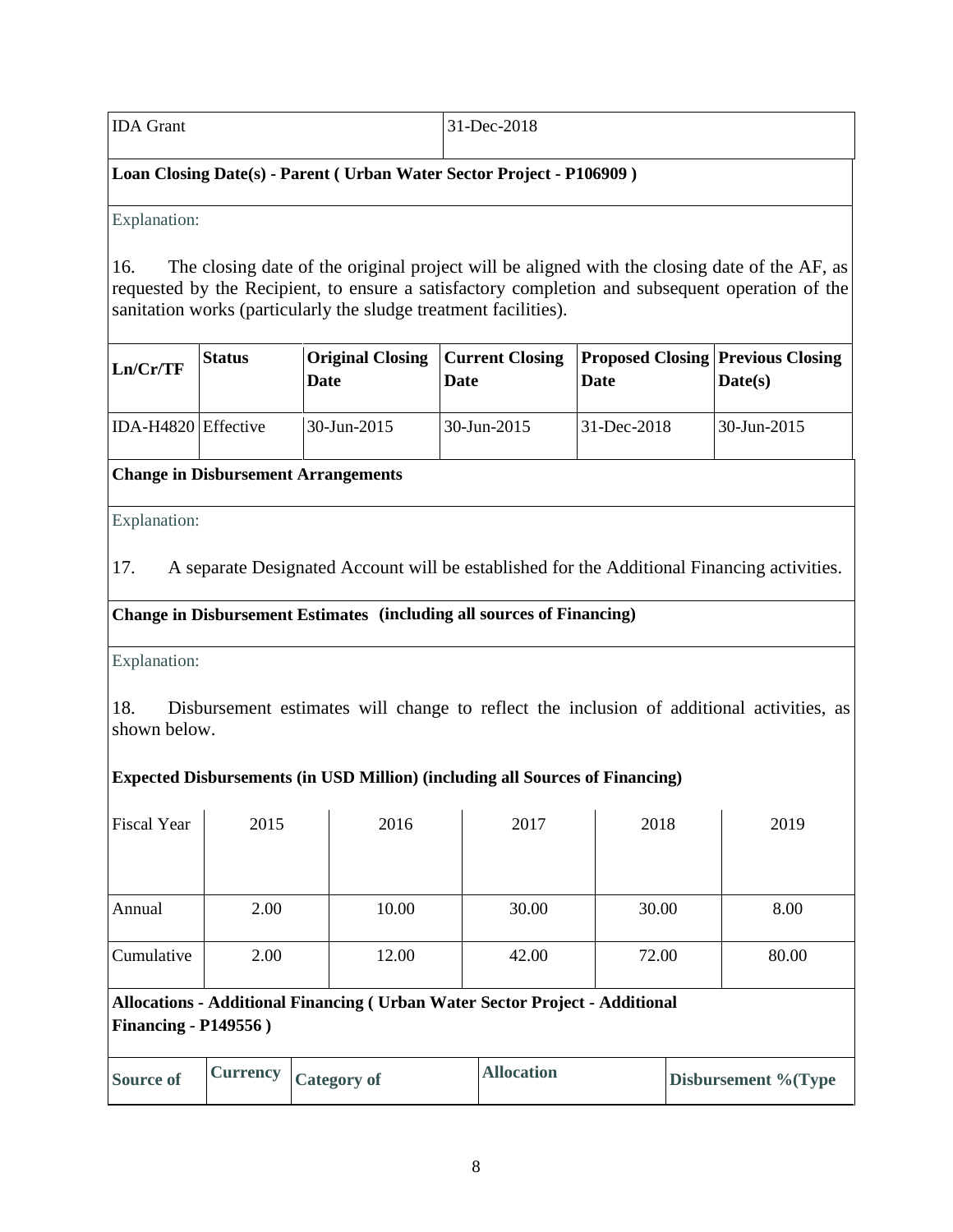| <b>Fund</b> |            | <b>Expenditure</b>                                                                            |                   | Total)          |
|-------------|------------|-----------------------------------------------------------------------------------------------|-------------------|-----------------|
|             |            |                                                                                               | <b>Proposed</b>   | <b>Proposed</b> |
| <b>IDAT</b> | <b>XDR</b> | $(1)$ Goods, works and<br>consultants' services for<br>Parts 1.2 and $3(c)$ of the<br>Project | 52,700,000.00     | 100.00          |
|             |            | <b>Total:</b>                                                                                 | 52,700,000.00     |                 |
|             |            |                                                                                               |                   |                 |
|             |            |                                                                                               | <b>Components</b> |                 |

**Change to Components and Cost** 

Explanation:

19. The project components are not modified. The cost of Component 1 (Urban Water Supply) and Component 3 (Strengthening of Capacities) will increase by US\$78.56 million and US\$1.44 million, respectively, to reflect the additional activities. The cost of the other components will not change. The detailed description and costs of the additional activities are given in Annexes 3 and 4.

| <b>Current Component</b><br><b>Name</b>               | <b>Proposed Component</b><br><b>Name</b>       | <b>Current Cost</b><br>(US\$M) | <b>Proposed</b><br>Cost (US\$M) | Action            |
|-------------------------------------------------------|------------------------------------------------|--------------------------------|---------------------------------|-------------------|
| Urban Water                                           | <b>Urban Water Supply</b>                      | 58.47                          |                                 | 137.03 Revised    |
| <b>Access to Sanitation</b>                           | Urban Sanitation                               | 18.09                          |                                 | $18.09$ No Change |
| <b>Institutional Support and</b><br>Capacity Building | Institutional Support and<br>Capacity Building | 3.14                           |                                 | 4.58 Revised      |
| Environmental and<br>Social Management                | <b>Environmental and Social</b><br>Management  | 0.30                           |                                 | 0.30 No Change    |
|                                                       | <b>Total:</b>                                  | 80.00                          | 160.00                          |                   |
|                                                       |                                                | [OfherChanoe(s)]               |                                 |                   |

## **Other Change(s)**

### **Change in Procurement**

Explanation:

20. The current Guidelines (Procurement of Goods, Works and Non-Consulting Services under IBRD Loans and IDA Credits & Grants by World Bank Borrowers, dated January 2011 and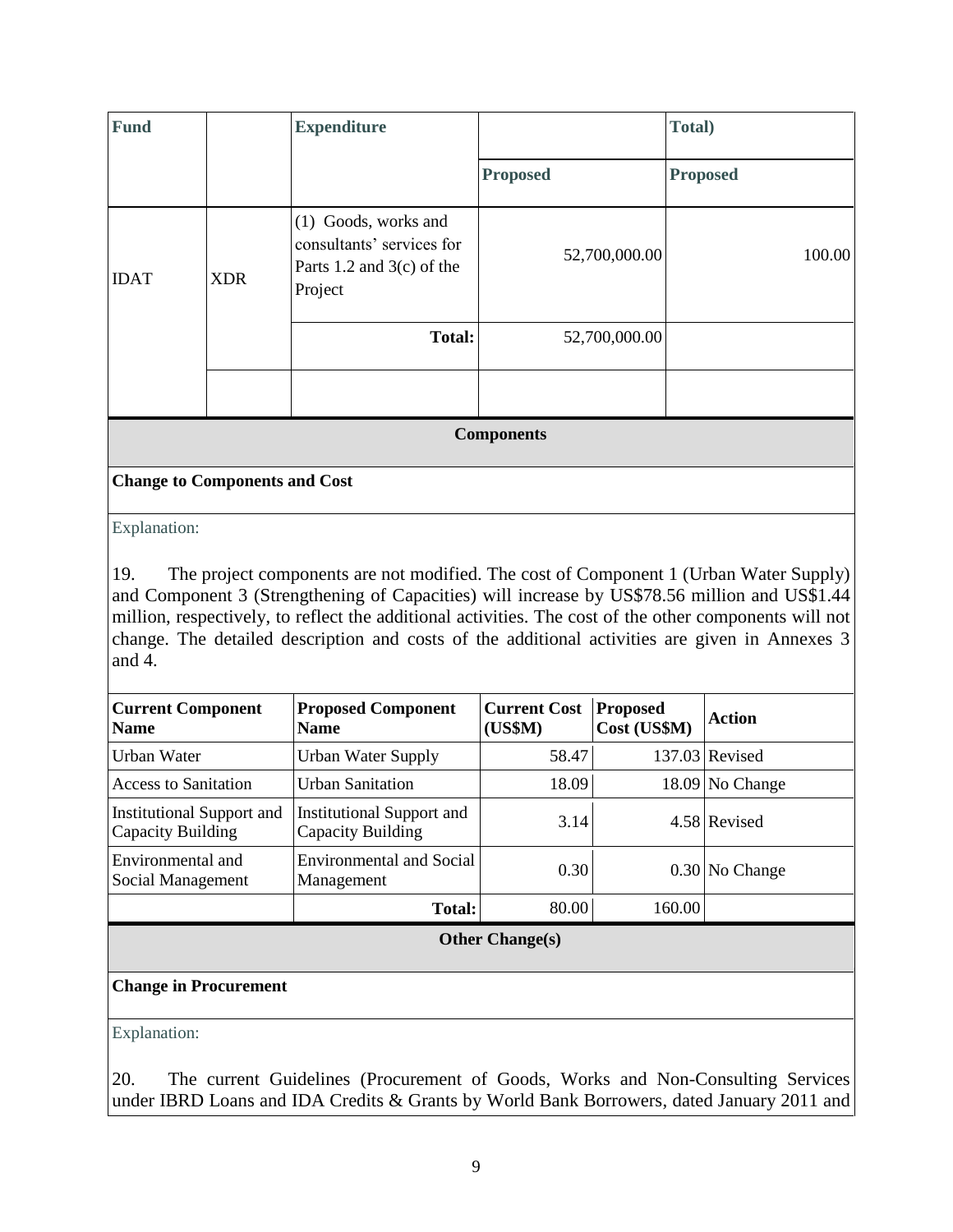revised July 2014, and Selection and Employment of Consultants under IBRD Loans and IDA Credits & Grants by World Bank Borrowers, dated January 2011 and revised July 2014) will apply and replace the Guidelines referred to in the FA of Grant H4820 (Guidelines dated May 2004 and revised October 2006).

21. An updated procurement plan, including updated thresholds for applicable procurement methods and prior reviews, dated September 16, 2014 has been finalized and agreed at negotiations.

22. Two procurement specialists recently left ONEA, which requires recruiting one new procurement specialist to maintain its implementation capacities. The recruitment is being processed and will be completed before end of October 2014.

## **Change in Implementation Schedule**

Explanation:

23. The implementation schedule will reflect activities for 2015-2018.

# <span id="page-17-0"></span>**IV. Appraisal Summary**

**Economic and Financial Analysis** 

Explanation:

## *Economic Analysis*

24. *Rationale for Public Sector Intervention*. The past performances of ONEA, as public provider of urban water and sanitation services, as well as the entity responsible for managing investments for their development, amply justify the option taken by the Government in 2001 to keep the utility in the public sector. ONEA's operating performances and its transparency compare favorably with all public and private operators in Sub-Saharan Africa. ONEA's relationship with the Government has been immune from interference with investment decisions and human resources management. The framework agreements (*contrats-plans*) between ONEA and the Government have been satisfactorily executed and the rate-setting decisions have been endorsed without problems, on the basis of the recommendations stemming from the financial model. In addition, ONEA has demonstrated its capacity to innovate to achieve its mandate to equitably serve the poorest strata of the urban population, by contracting local private operators. The AF will support this pro-poor strategy.

25. *World Bank's Value Added*. The Bank's dialogue with ONEA and the Government has been instrumental in deepening the reform of the water and sanitation sector under the previous IDA-financed projects. The Bank is now in a unique position to help ONEA to meet the challenges of the development of urban water services in the capital city. The Bank's value added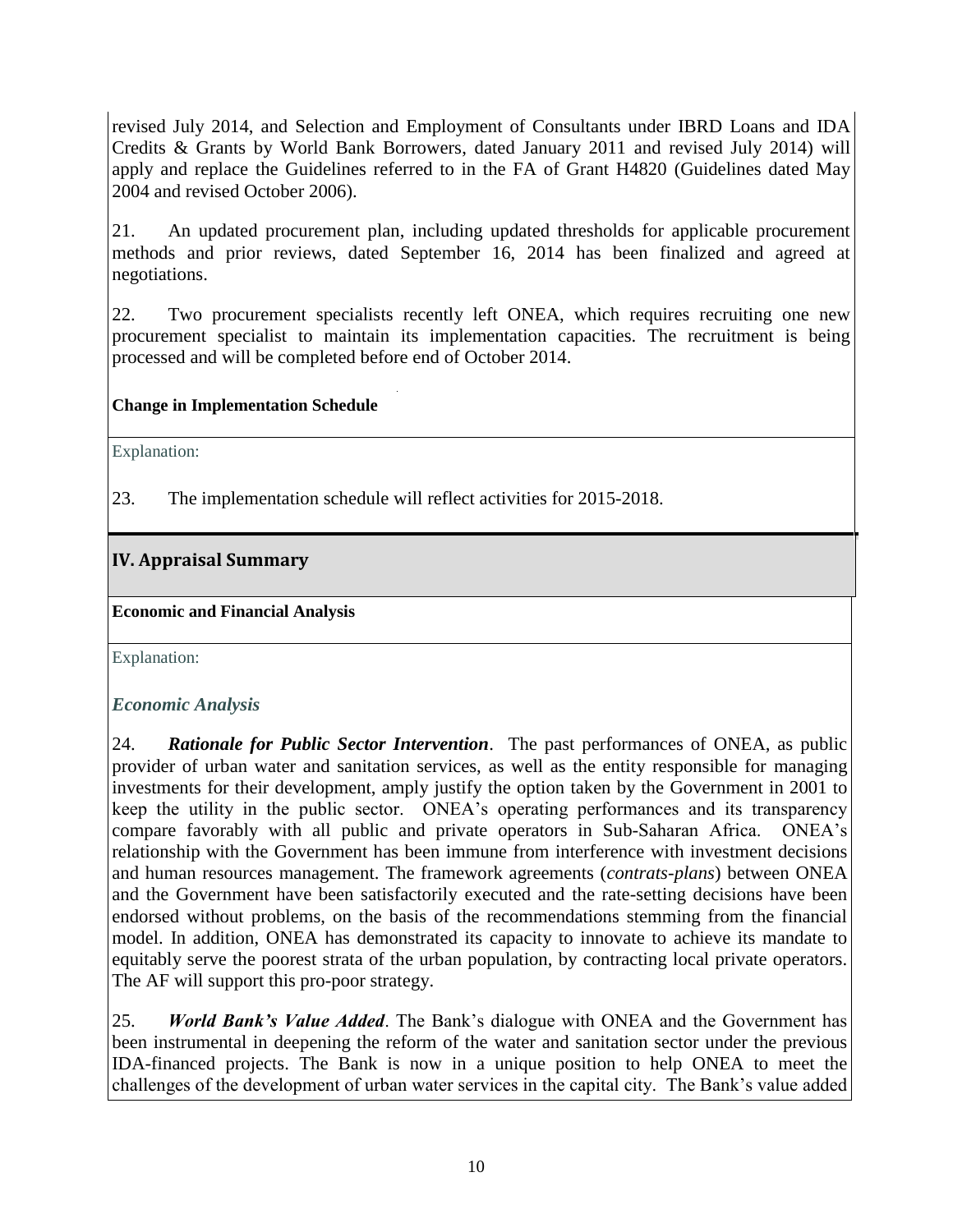has been substantial in bringing specific expertise in the development of social connections programs and of alternative solutions for serving informal settlements. Value added will be also high at the implementation stage, with a Bank team highly knowledgeable about the sector challenges and the supervision of large water investments.

26. The cost-benefit analysis of the water supply components of the original project has been updated to assess the impact of the additional activities on the Economic Internal Rate of Return (EIRR) and the Net Present Value (NPV). The analysis took into account the impact of the reallocation of grant proceeds that took place after the MTR and the actual project outcome in terms of development of water services. The PAD assumptions and methodology remain the same, with the exception of the discount rate, which has been adjusted to better reflect the current practice for water supply projects and the cost of capital. Project benefits include the increased water consumption and the consumer surplus accruing to beneficiaries shifting from other water sources to water service connections or standposts. Project costs include investment costs (adjusted as needed to eliminate the impact of longer-term design of transmission facilities), incremental operating costs, and renewal costs.

27. The results of the updated analysis are summarized in the table below, which shows the results both for the overall water supply component of the project and for Ouagadougou.

|                                                | Unit   | Original<br>Project | Original<br><b>Project and AF</b> |
|------------------------------------------------|--------|---------------------|-----------------------------------|
| NPV @10%:<br>Ouagadougou<br>Overall Project    | US\$ M | 16.5<br>19.1        | 18.4<br>4.4                       |
| EIRR:<br>Ouagadougou<br><b>Overall Project</b> | $\%$   | 31.8%<br>16.8%      | 17.7%<br>10.9%                    |

**Summary of Economic Analysis**

28. The AF exclusively focuses on Ouagadougou. The EIRR of the Ouagadougou works, including the AF, is close to 18 percent, which is satisfactory. The difference with the value computed for the original project is attributable to the fact that the original project consisted only of distribution works −which have an immediate impact on water sales−, whereas the additional activities include a large portion (70 percent) of transmission reinforcements. The latter are essential to maintain the continuity and quality of water services in Ouagadougou for both the customers already served and for the new customers. In hindsight, these reinforcements should have been foreseen in the economic analysis of the original project, which would have led to a lower initial EIRR. The updated NPV of Ouagadougou works is higher than in the original project.

29. The decrease of the NPV of the updated overall project is largely independent of the additional activities and is linked to the actual execution of the original project. It is mostly attributable to: (i) the two to three years delay observed in the actual construction of the connections of the original project in Ouagadougou, Kedougou and Dedougou; and (ii) the substantial reduction of the demand for service connections that was observed in Bobo-Dioulasso, and strongly impacted the EIRR of the local works. The overall results remain, however,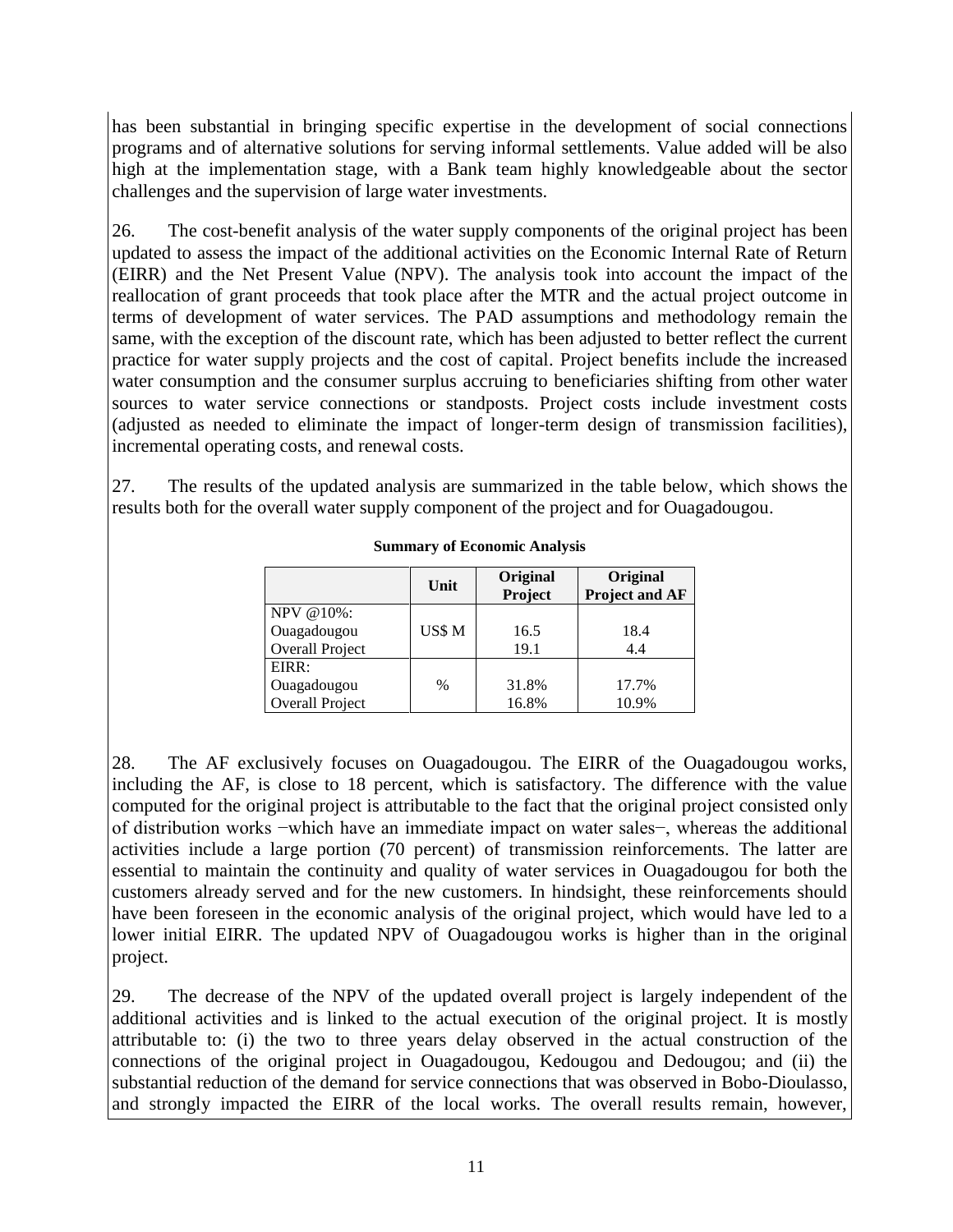satisfactory.

# *Financial Analysis*

30. *Financial viability of ONEA*. Since the project's start, ONEA has maintained financial equilibrium and a satisfactory working ratio (cash operating expenditures/operating revenues), as shown below. This was achieved through improvements of ONEA's operating performances, and without revising the water rates (the last revision occurred in July 2008).

|                               | 2009  | 2010  | 2011  | 2012  | 2013  |
|-------------------------------|-------|-------|-------|-------|-------|
| Net Cash Balance (CFAF M)     | 8.481 | 6.425 | 5.994 | 6.509 | 9.451 |
| Working ratio $(\%)$          | 67.4% | 68.4% | 64.0% | 66.1% | 67.4% |
| Debt service coverage (times) | 2.5   |       | IА    | 16    |       |

**Selected Financial Indicators – 2009-2013**

31. ONEA's financial model and the recent (November 2013) tariff study demonstrated that a modest (4 percent) increase of the water rates, spread over 2014-2017, would enable ONEA to maintain its financial equilibrium until 2018. A tariff revision was agreed by the Government in March 2014 and is applicable to the July 2014 water bills. The agreed changes of the rate schedule are socially acceptable, as the rates applicable to standposts and to the first block of the domestic consumption will not be modified.

32. The tariff study and the financial model also point out that the financial equilibrium is quite sensitive to the financing conditions of the investment programs. This is acknowledged in the 2013-2015 Performance Contract, under which the Government is expected to on-lend the proceeds of external financing at conditions similar to the original financing, while ONEA is expected to borrow exclusively at concessional terms. The proceeds of the AF will thus be made available to ONEA as a grant.

33. *Financial impact of the proposed AF*. The financial impact of the water supply components of the original project and of the additional activities is measured by the Financial Internal Rate of Return (FIRR), which amounts now to 8.4 percent. The FIRR was estimated in the PAD at 13.6 percent. The reasons for the decrease are similar to the ones of the EIRR.

# **Technical Analysis**

Explanation:

34. The water distribution system in Ouagadougou needs to be reinforced, as the urbanized areas are expanding at an even faster pace than the urban population. The proposed new transmission lines, water storage tanks and pumping stations are designed to make water available throughout the city, particularly in fringe areas, improve the quality of service (water pressure) and reduce energy costs. The proposed expansion of secondary and tertiary distribution networks will be carried out in parallel with the execution of the new social water connections. In that respect, ONEA has amply demonstrated its capacity to program and manage expansion works in close coordination with the identification of connection beneficiaries. No major technical issues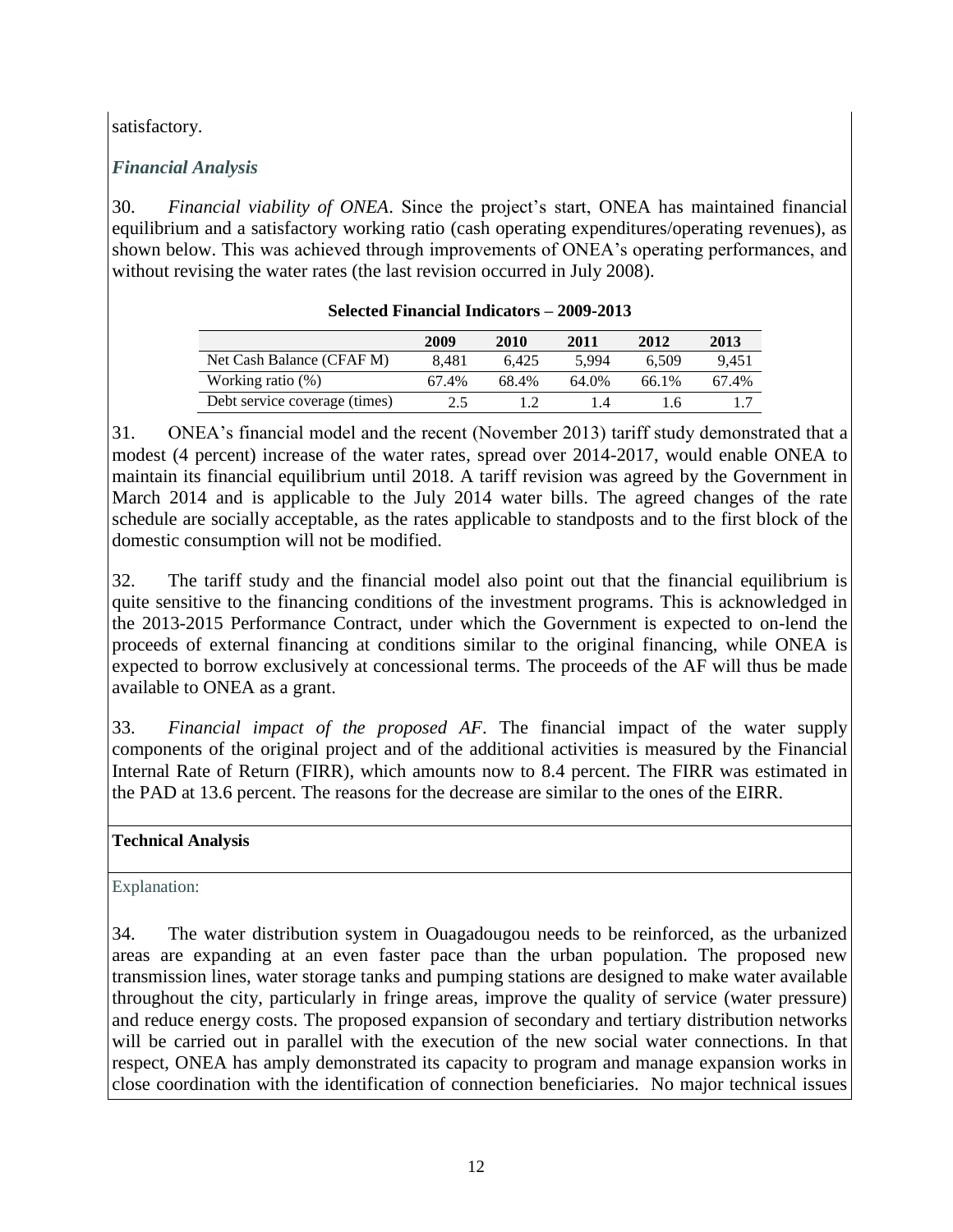are expected from the AF since technologies considered for water supply systems are proven and well established.

35. Detailed design studies of the water storage and transmission facilities have been completed and are being reviewed by the Bank. Additional technical studies will define the exact location and technical specifications of the secondary and tertiary water distribution networks.

## **Social Analysis**

## Explanation:

36. The project will continue to rely on pro-poor policies for access and tariffs, including social water connections and public standpipes programs. The eligibility criteria of the programs are based on the characteristics of the diverse urban neighborhoods. In addition, the proposed AF will seek to reduce the access bias between formal and informal settlements where, until recently, ONEA did not provide water services. The new approach developed with the support of the Water and Sanitation Program, which consists of effective PPP arrangements with private operators to manage small decentralized water supply systems, will be replicated in two informal settlements of Ouagadougou under the AF.

37. The ONEA environmental unit performed satisfactorily in implementing the social safeguard measures of the original project. In compliance with the approved Resettlement Policy Framework (RPF), resettlement action plans (RAP) of six sub-projects (secondary water distribution networks in Bobo-Dioulasso, Dedougou and Koudougou; boreholes in Bobo-Dioulasso and Dedougou; and transmission line in Koudougou) that triggered compensations as of the screening, were prepared and executed though no physical displacement has occurred. The Resettlement Policy Framework (RPF) of the original project has been updated to reflect the impact of the AF, approved and re-disclosed in country and at the Bank Info Shop on June 5, 2014. During implementation, and whenever the case arises, a Resettlement Action Plan (RAP) will be prepared and executed before commencement of the related civil works.

### **Environmental Analysis**

Explanation:

38. The safeguard responsibility of the original project was transferred to the sector unit. The overall implementation of the safeguard measures has been rated satisfactory by the implementation support missions carried out by the Bank. ONEA has set up a permanent environmental and social unit staffed by two competent senior specialists, and almost all the due diligences have been completed, namely: (i) the regular screening of activities; (ii) the preparation, processing and execution of environmental assessment reports of the six abovementioned sub-projects; (iii) the transmission of periodic environmental and social safeguard monitoring reports to the Bank; and (iv) adequate documenting of the safeguard track records including the title of lands where stations and boreholes are built. Further, the ONEA endeavored to mainstream sustainability in its own strategies and operations, as evidenced by the ongoing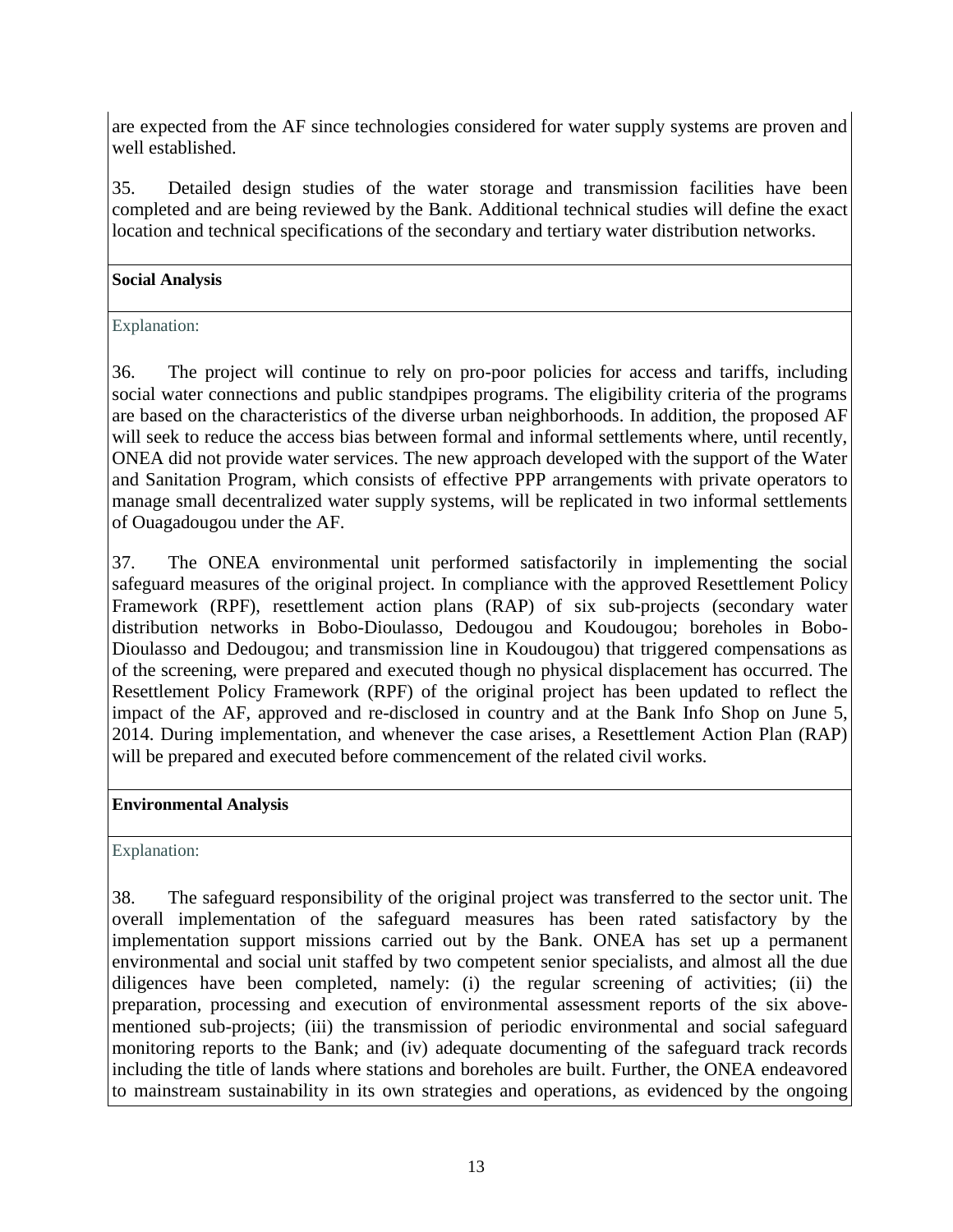process of quality-safety-environment (QSE) certification.

39. The proposed additional activities are of the same nature as the water works included in the original project. Thus, the AF does not trigger any new safeguard policies and the environmental category is the same as the original project (category B). However, the Environmental and Social Management Framework (ESMF) has been updated, approved and redisclosed in country and at the Bank Info Shop on June 5, 2014. The Environmental and social aspects of the additional activities will be dealt with in the same manner as for the works completed under the original project; for any subproject or activity subject to environmental impact evaluation as a result of the screening, the appropriate document will be prepared in consultation with the relevant stakeholders, and get approved by the National Bureau of Environmental Assessments, then implemented and evaluated.

### **Risk**

Explanation:

40. The Operational Risk Assessment Framework (ORAF) presents the risks and mitigation measures as stated in the original project, together with a re-assessment of these risks in view of: (i) the present conditions of implementation; and (ii) the scaled-up activities.

41. The overall implementation risk is rated low as all instruments related to the mitigation of sector and capacity risks are in place and drew on lessons learned from the ongoing project and previous operations in the sector.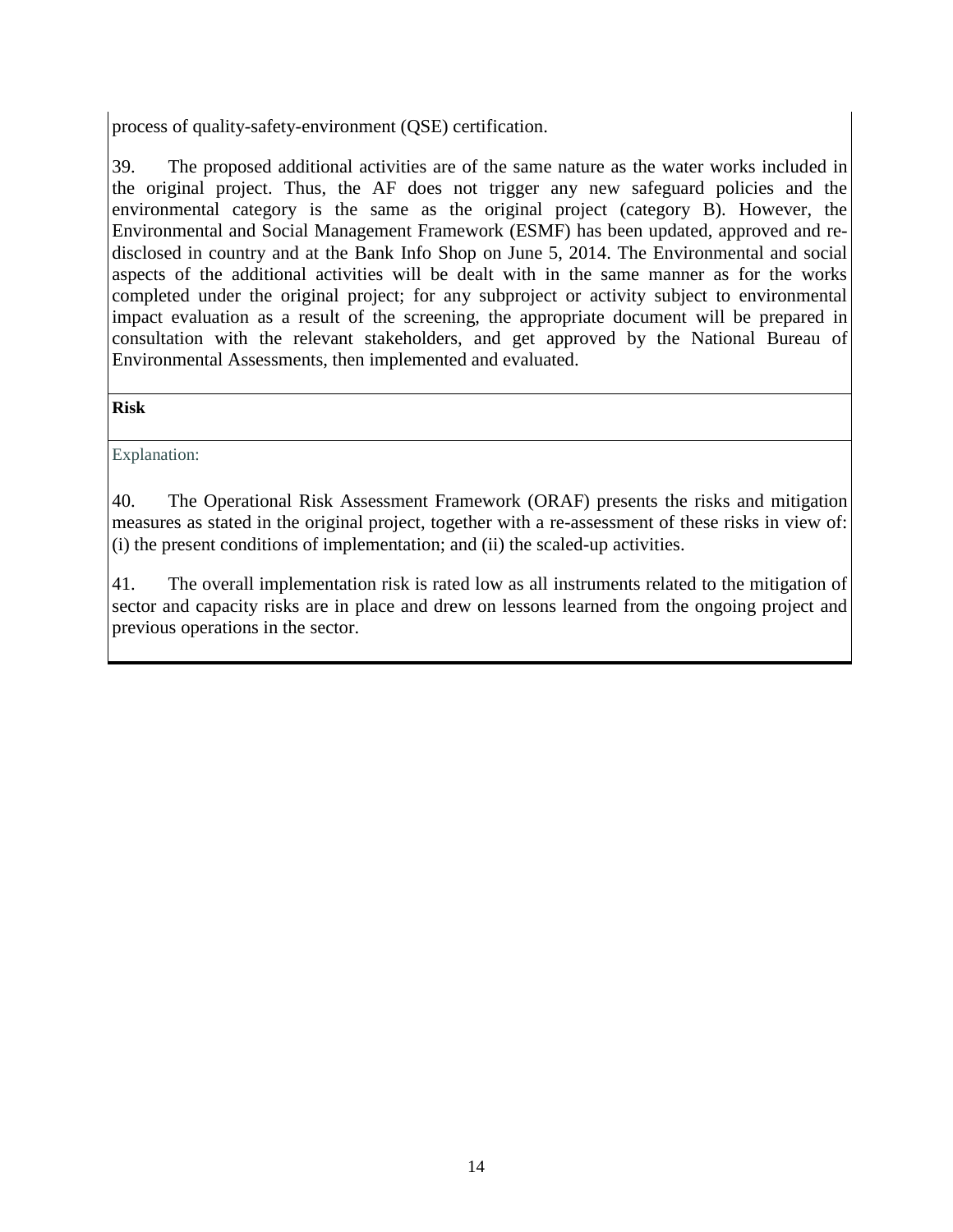# <span id="page-22-0"></span>**Annex 1: Revised Results Framework and Monitoring Indicators Burkina Faso: Urban Water Sector Project - Additional Financing (P149556)**

|                                                                 | <b>Revisions to the Results Framework</b>       | <b>Comments/</b><br><b>Rationale for Change</b> |
|-----------------------------------------------------------------|-------------------------------------------------|-------------------------------------------------|
| <b>PDO</b>                                                      |                                                 |                                                 |
| Current (PAD)                                                   | Proposed                                        |                                                 |
| To increase access to                                           | Continued                                       |                                                 |
| sustainable water and                                           |                                                 |                                                 |
| sanitation services in selected                                 |                                                 |                                                 |
| urban areas.                                                    |                                                 |                                                 |
| <b>PDO</b> indicators                                           |                                                 |                                                 |
| Current (PAD)                                                   | Proposed change*                                |                                                 |
| Number of additional people                                     | Change in the end-of-project-target             | Outcome impact of the AF                        |
| provided with access to                                         | (EOPT) value: increased from 527,000 to         |                                                 |
| "Improved Water Sources"                                        | 759,000 additional people served.               |                                                 |
| under the project                                               |                                                 |                                                 |
| Number of additional people                                     |                                                 |                                                 |
| provided with access to                                         | Continued                                       |                                                 |
| "Improved Sanitation" under                                     |                                                 |                                                 |
| the project                                                     |                                                 |                                                 |
| Number of additional students                                   |                                                 |                                                 |
| provided with access to                                         | Continued                                       |                                                 |
| appropriate sanitation facilities<br>in their schools under the |                                                 |                                                 |
| project                                                         |                                                 |                                                 |
| Direct project beneficiaries, of                                | Change in the EOPT value: increased from        | Outcome impact of the AF                        |
| which female (%)                                                | 878,600 to 1,110,600 beneficiaries              |                                                 |
| Financial equilibrium of the                                    |                                                 |                                                 |
| urban sector maintained with                                    | Continued                                       |                                                 |
| the agreed tariff policy based                                  |                                                 |                                                 |
| on cost recovery                                                |                                                 |                                                 |
| <b>Intermediate Results indicators</b>                          |                                                 |                                                 |
| Current (PAD)                                                   | Proposed change*                                |                                                 |
| ONEA's water employees per                                      | Change in the EOPT value: decreased             | To reflect actual current                       |
| 1,000 water connections                                         | from 3.5 to 3.4                                 | performance                                     |
| Bill collection ratio of private                                | Change in the EOPT value: increased from        | To reflect actual current                       |
| water customers (% of bills                                     | 97 percent to 97.5 percent                      | performance                                     |
| collected)                                                      |                                                 |                                                 |
| New piped household water                                       | Change in the EOPT value: increased from        | Impact of the AF activities                     |
| connections that are resulting                                  | 56,170 to 82,170 additional water               |                                                 |
| from the project intervention                                   | connections                                     |                                                 |
| Improved community water                                        | Change in the EOPT value: increased from        | Impact of the AF activities                     |
| points constructed or<br>rehabilitated under the project        | 106 to 186 additional community water<br>points |                                                 |
| Improved latrines constructed                                   | Continued                                       |                                                 |
| under the project                                               |                                                 |                                                 |
|                                                                 |                                                 |                                                 |

# **A. Summary of Results Framework Changes**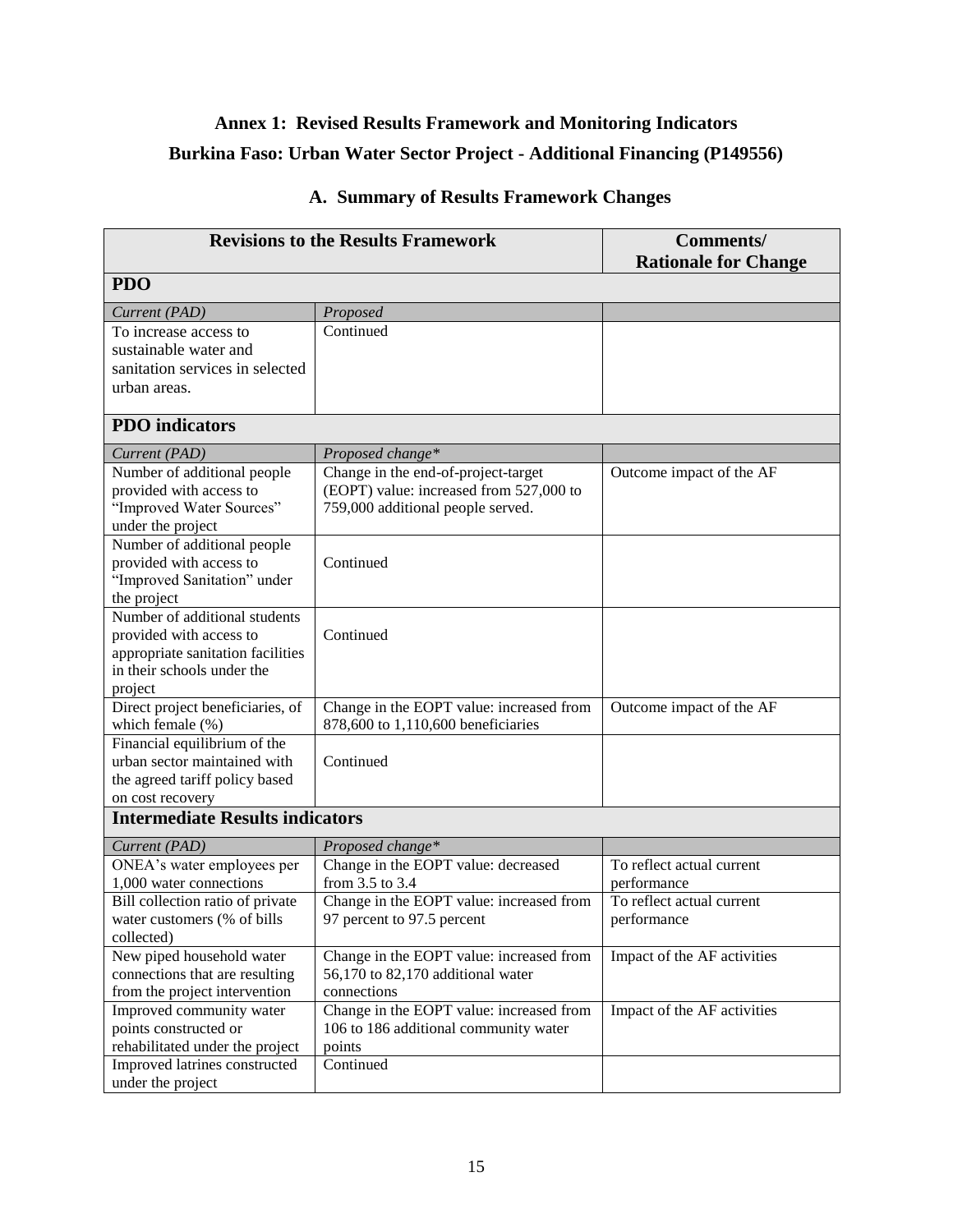# **B. Revised Framework Matrix**

| Project Development Objective (PDO): To increase access to sustainable water and sanitation services in selected urban areas.          |             |            |                                                              |                                                           |         |         |                                 |           |                            |                                                                                                 |                                                            |                                                                                                                                                                                                                                   |
|----------------------------------------------------------------------------------------------------------------------------------------|-------------|------------|--------------------------------------------------------------|-----------------------------------------------------------|---------|---------|---------------------------------|-----------|----------------------------|-------------------------------------------------------------------------------------------------|------------------------------------------------------------|-----------------------------------------------------------------------------------------------------------------------------------------------------------------------------------------------------------------------------------|
| Click here to enter the revised PDO of your operation                                                                                  |             |            |                                                              |                                                           |         |         |                                 |           |                            |                                                                                                 |                                                            |                                                                                                                                                                                                                                   |
|                                                                                                                                        |             |            | <b>Baselin</b>                                               |                                                           |         |         | <b>Cumulative Target Values</b> |           |                            |                                                                                                 |                                                            |                                                                                                                                                                                                                                   |
| <b>PDO Level Results Indicators</b>                                                                                                    | Core        | <b>UOM</b> | $\mathbf{e}$<br>Origina<br>Project<br><b>Start</b><br>(2009) | <b>Progres</b><br>s To<br><b>Date</b><br>(August<br>2014) | 2015    | 2016    | 2017                            | 2018      | Freque<br>ncy              | Data Source/<br><b>Methodology</b>                                                              | <b>Responsibility</b><br>for Data<br><b>Collection</b>     | <b>Comments</b>                                                                                                                                                                                                                   |
| 1. Number of additional people<br>provided with access to "Improved<br>Water Sources" under the project                                | $\boxtimes$ | Number     |                                                              | 434,000                                                   | 527,000 | 527,000 | 643,000                         | 759,000   | $Bi-$<br>annual<br>reports | Calculations<br>based on the<br>number of<br>water<br>connections<br>and<br>standpipes<br>built | <b>ONEA</b><br>Supervision<br>Committee of<br>the PNAEPA   | Calculated on the basis<br>of: (i) 8.8 people per<br>water household<br>connection constructed<br>under the Parent Project<br>and of 8 people per<br>connection constructed<br>under the AF; and (ii)<br>300 people per standpost |
| 2. Number of additional people<br>provided with access to "Improved<br>Sanitation" under the project                                   | $\boxtimes$ | Number     |                                                              | 403,000                                                   | 351,600 | 351,600 | 351,600                         | 351,600   | $Bi-$<br>annual<br>reports | Calculations<br>based on the<br>number of<br>sanitation<br>facilities built                     | <b>ONEA</b><br>Supervision<br>Committee of<br>the PNAEPA   | Calculated on the basis<br>of 8.8 people per latrine<br>constructed                                                                                                                                                               |
| 3. Number of additional students<br>provided with access to appropriate<br>sanitation facilities in their schools<br>under the project | $\Box$      | Number     |                                                              | 102,800                                                   | 120,000 | 120,000 | 120,000                         | 120,000   | Bi-<br>annual<br>reports   | Calculations<br>based on the<br>number of<br>sanitation<br>facilities built                     | <b>ONEA</b><br>Supervision<br>Committee of<br>the PNAEPA   |                                                                                                                                                                                                                                   |
| 4. Financial equilibrium of the urban<br>sector maintained with the agreed tariff<br>policy based on cost recovery                     | $\Box$      | Yes/No     | Yes                                                          | Yes                                                       | Yes     | Yes     | Yes                             | Yes       | Annual<br>Report           | Updated<br>financial<br>model and<br>technical<br>audits                                        | <b>ONEA/Consult</b><br>ants/IDA<br>supervision<br>missions |                                                                                                                                                                                                                                   |
| <b>Beneficiaries</b>                                                                                                                   |             |            |                                                              |                                                           |         |         |                                 |           |                            |                                                                                                 |                                                            |                                                                                                                                                                                                                                   |
| Project beneficiaries,                                                                                                                 | ⊠           | Number     |                                                              | 837,000                                                   | 878,600 | 878,600 | 994,600                         | 1,110,600 |                            | $= sum(1) +$<br>(2)                                                                             | <b>ONEA</b><br>Supervision<br>Committee of<br>the PNAEPA   |                                                                                                                                                                                                                                   |
| Of which female (beneficiaries)                                                                                                        | $\boxtimes$ | Number     | 50%                                                          | 50%                                                       | 50%     | 50%     | 50%                             | 50%       |                            |                                                                                                 |                                                            |                                                                                                                                                                                                                                   |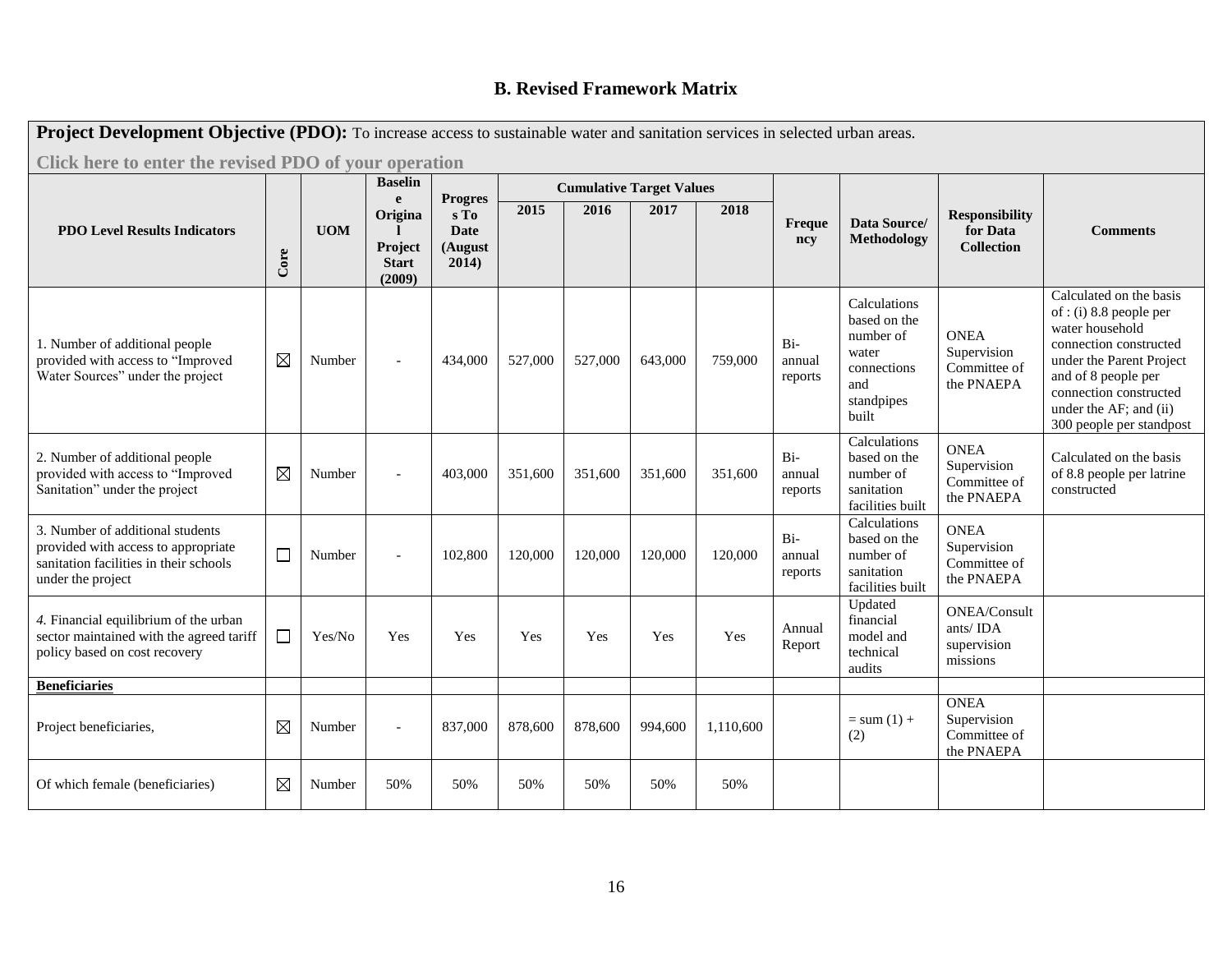| <b>Intermediate Results and Indicators</b>                                                      |             |                        |                                   |                                    |        |        |                      |        |                      |                                    |                               |                                                                          |
|-------------------------------------------------------------------------------------------------|-------------|------------------------|-----------------------------------|------------------------------------|--------|--------|----------------------|--------|----------------------|------------------------------------|-------------------------------|--------------------------------------------------------------------------|
|                                                                                                 |             | Unit of                | <b>Baseline</b><br>Original       | <b>Progress</b>                    |        |        | <b>Target Values</b> |        |                      |                                    | <b>Responsibility</b>         |                                                                          |
| <b>Intermediate Results Indicators</b>                                                          | Core        | <b>Measure</b><br>ment | Project<br><b>Start</b><br>(2009) | <b>To Date</b><br>(August<br>2014) | 2015   | 2016   | 2017                 | 2018   | Frequency            | Data Source/<br><b>Methodology</b> | for Data<br><b>Collection</b> | <b>Comments</b>                                                          |
| <b>Intermediate Result 1:</b> Click here to enter the Revised Intermediate Results Statement 1  |             |                        |                                   |                                    |        |        |                      |        |                      |                                    |                               |                                                                          |
| 1. ONEA's water employees per<br>1,000 water connections                                        | $\Box$      | Number                 | 4.3                               | 3.4                                | 3.4    | 3.4    | 3.4                  | 3.4    | Annual<br>report     | <b>ONEA</b><br>Activity<br>report  | <b>ONEA</b>                   | Indicator to be reviewed<br>and validated by<br><b>Technical Auditor</b> |
| 2. Bill collection ratio of private<br>water customers (% of bills)<br>collected)               | Г           | Percent                | 95                                | 97.5                               | 97.5   | 97.5   | 97.5                 | 97.5   | Annual<br>report     | <b>ONEA</b><br>Activity<br>report  | <b>ONEA</b>                   | Indicator to be reviewed<br>and validated by<br><b>Technical Auditor</b> |
| 3. New piped household water<br>connections that are resulting from<br>the project intervention | $\boxtimes$ | Number                 | $\overline{\phantom{a}}$          | 43,934                             | 56,170 | 56,170 | 79,170               | 82,170 | Bi-annual<br>reports | <b>ONEA</b><br>Progress<br>reports | <b>ONEA</b>                   |                                                                          |
| 4. Improved community water<br>points constructed or rehabilitated<br>under the project         | ⊠           | Number                 | $\overline{\phantom{0}}$          | 158                                | 106    | 106    | 146                  | 186    | Bi-annual<br>reports | <b>ONEA</b><br>Progress<br>reports | <b>ONEA</b>                   |                                                                          |
| 5. Improved latrines constructed<br>under the project                                           | $\boxtimes$ | Number                 | $\overline{\phantom{a}}$          | 45,838                             | 40,000 | 40,000 | 40,000               | 40,000 | Bi-annual<br>reports | <b>ONEA</b><br>Progress<br>reports | <b>ONEA</b>                   |                                                                          |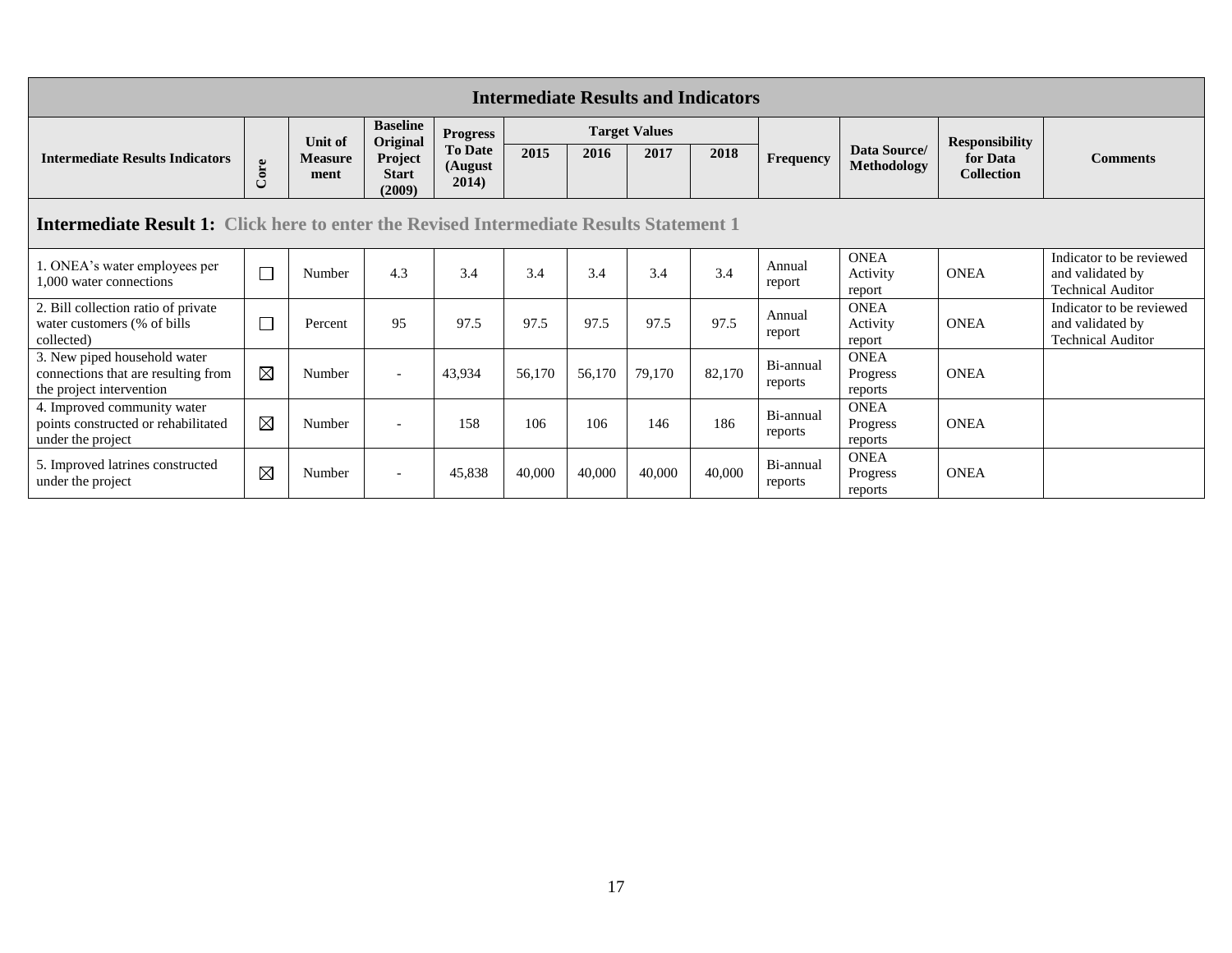# **Annex 2: Operational Risk Assessment Framework (ORAF)**

# **Burkina Faso: Urban Water Sector Project - Additional Financing (P149556)**

#### Risks

.

<span id="page-25-0"></span>

| <b>Project Stakeholder Risks</b>                                                                                                                                                                                                                                                                        |                                                                                                                                                                                                                                                                                                                                                                                                                                                                                                                                                                                                                                |                                                                                                                                                                                                                                                                    |                   |  |            |   |              |            |                   |              |                |
|---------------------------------------------------------------------------------------------------------------------------------------------------------------------------------------------------------------------------------------------------------------------------------------------------------|--------------------------------------------------------------------------------------------------------------------------------------------------------------------------------------------------------------------------------------------------------------------------------------------------------------------------------------------------------------------------------------------------------------------------------------------------------------------------------------------------------------------------------------------------------------------------------------------------------------------------------|--------------------------------------------------------------------------------------------------------------------------------------------------------------------------------------------------------------------------------------------------------------------|-------------------|--|------------|---|--------------|------------|-------------------|--------------|----------------|
| <b>Stakeholder Risk</b>                                                                                                                                                                                                                                                                                 | <b>Rating</b>                                                                                                                                                                                                                                                                                                                                                                                                                                                                                                                                                                                                                  |                                                                                                                                                                                                                                                                    | Low               |  |            |   |              |            |                   |              |                |
| <b>Risk Description:</b>                                                                                                                                                                                                                                                                                |                                                                                                                                                                                                                                                                                                                                                                                                                                                                                                                                                                                                                                | <b>Risk Management:</b>                                                                                                                                                                                                                                            |                   |  |            |   |              |            |                   |              |                |
| Sustainability of expansion of access to poorer<br>strata of urban population: Poorer segments of<br>the urban population benefiting from subsidized<br>water household connections may not be able to<br>afford the costs of monthly water bills and<br>revert to previous (unsafe) sources of supply. | Original Project:<br>Effective use of water connections will be monitored (number of inactive connections); and alternative modes of<br>supply (simplified networks, neighborhood connections) are being tested and will be implemented<br>Current Assessment: The proportion of inactive connections has decreased since 2008. ONEA found that most of<br>inactive connections are located in properties under construction and are not related to bill payment problems.<br>Alternative modes of supply through neighborhood PPPs with local operators have been successfully tested and<br>will be replicated under the AF. |                                                                                                                                                                                                                                                                    |                   |  |            |   |              |            |                   |              |                |
|                                                                                                                                                                                                                                                                                                         | Resp:                                                                                                                                                                                                                                                                                                                                                                                                                                                                                                                                                                                                                          |                                                                                                                                                                                                                                                                    | Client Stage: Imp |  | Recurrent: | Y | Due<br>Date: | Frequency: | inuo<br><b>us</b> | Cont Status: | Not Yet<br>Due |
| Implementing Agency (IA) Risks (including Fiduciary Risks)                                                                                                                                                                                                                                              |                                                                                                                                                                                                                                                                                                                                                                                                                                                                                                                                                                                                                                |                                                                                                                                                                                                                                                                    |                   |  |            |   |              |            |                   |              |                |
| Capacity                                                                                                                                                                                                                                                                                                | <b>Rating</b>                                                                                                                                                                                                                                                                                                                                                                                                                                                                                                                                                                                                                  |                                                                                                                                                                                                                                                                    | Low               |  |            |   |              |            |                   |              |                |
| <b>Risk Description:</b>                                                                                                                                                                                                                                                                                | <b>Risk Management:</b>                                                                                                                                                                                                                                                                                                                                                                                                                                                                                                                                                                                                        |                                                                                                                                                                                                                                                                    |                   |  |            |   |              |            |                   |              |                |
| <i>Financial management:</i> The use of interim<br>financial reports (IFRs) for disbursement will<br>imply the risk of not timely providing reliable<br>IFRs.                                                                                                                                           | (i)<br>(ii)                                                                                                                                                                                                                                                                                                                                                                                                                                                                                                                                                                                                                    | Original Project:<br>Customization of the accounting software and appropriate training to provide timely and reliable financial<br>statements including IFRs.<br>Training in Bank procurement procedures for members of concerned departments and strengthening of |                   |  |            |   |              |            |                   |              |                |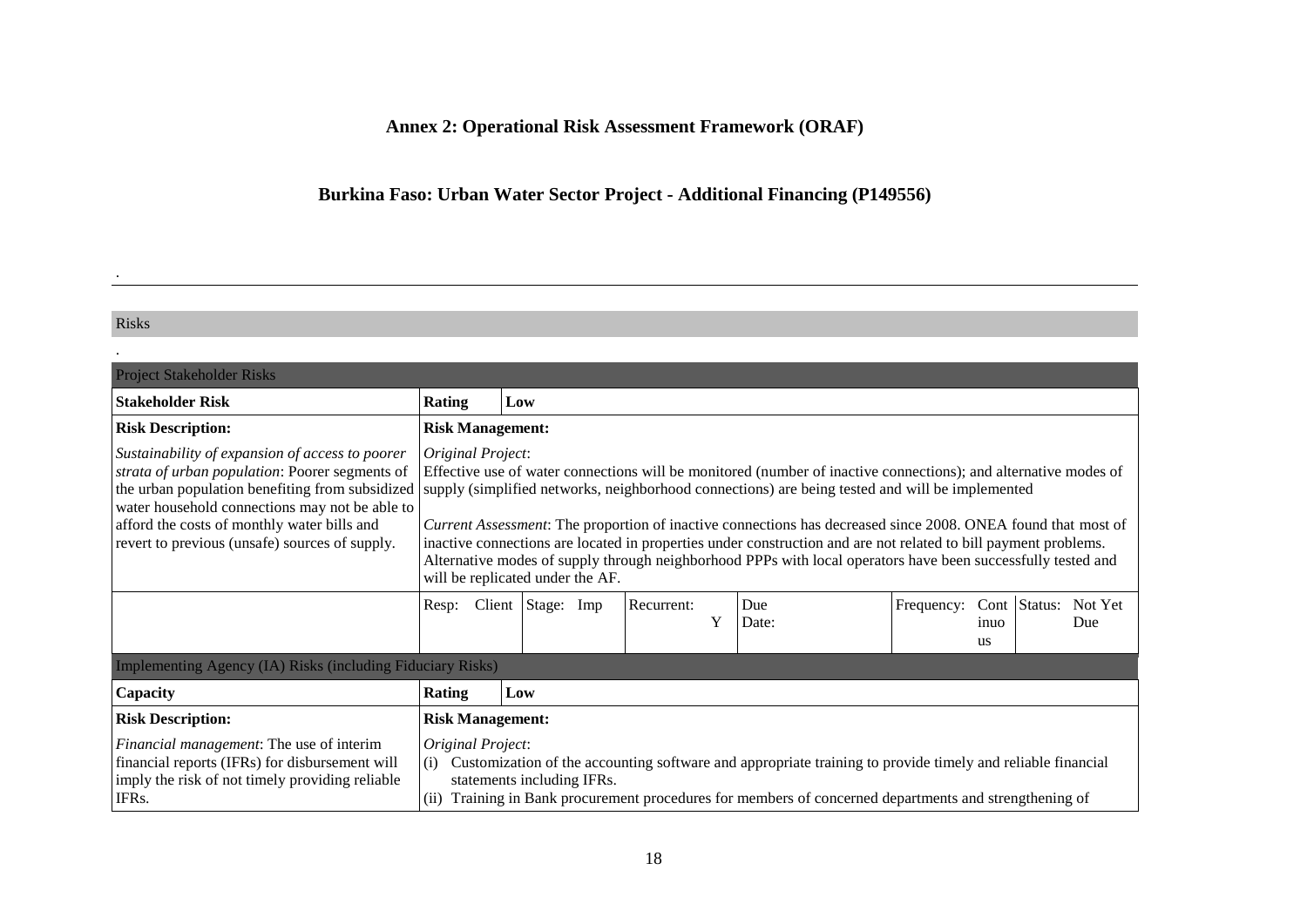| Procurement: ONEA had satisfactorily                                                                                                                                                     | procurement department and recruitment of one additional procurement specialist.                                                                                                                                                                                                                                                                                                                                                                                                                                                                                                                                             |  |                         |  |                                                       |   |                                                                                                                 |                                 |                   |         |     |
|------------------------------------------------------------------------------------------------------------------------------------------------------------------------------------------|------------------------------------------------------------------------------------------------------------------------------------------------------------------------------------------------------------------------------------------------------------------------------------------------------------------------------------------------------------------------------------------------------------------------------------------------------------------------------------------------------------------------------------------------------------------------------------------------------------------------------|--|-------------------------|--|-------------------------------------------------------|---|-----------------------------------------------------------------------------------------------------------------|---------------------------------|-------------------|---------|-----|
| implemented the Ziga Project with respect to<br>procurement, but the proposed project will<br>involve several departments of ONEA that have<br>limited experience with Bank procurement. | Current Assessment: The procurement performance and the financial management performance of the original<br>project have been consistently rated as satisfactory during implementation. IFRs have been produced on time.<br>However, two procurement specialists have recently left ONEA and one procurement specialist is being recruited<br>(October 2014) to maintain procurement capacities.                                                                                                                                                                                                                             |  |                         |  |                                                       |   |                                                                                                                 |                                 |                   |         |     |
|                                                                                                                                                                                          |                                                                                                                                                                                                                                                                                                                                                                                                                                                                                                                                                                                                                              |  | Resp: Client Stage: Imp |  | Recurrent:                                            | Y | Due<br>Date:                                                                                                    | Frequency: Cont Status: Not Yet | inuo<br><b>us</b> |         | Due |
| Governance                                                                                                                                                                               | <b>Rating</b>                                                                                                                                                                                                                                                                                                                                                                                                                                                                                                                                                                                                                |  | Moderate                |  |                                                       |   |                                                                                                                 |                                 |                   |         |     |
| <b>Risk Description:</b>                                                                                                                                                                 | <b>Risk Management:</b>                                                                                                                                                                                                                                                                                                                                                                                                                                                                                                                                                                                                      |  |                         |  |                                                       |   |                                                                                                                 |                                 |                   |         |     |
| The current methodology of the Internal Audit<br>Department may not be sufficient to adequately<br>cover the project and ensure adequate<br>governance.                                  | Original Project:<br>Strengthening Internal Audit Department (IAD) and Audit Committee members' capacities by setting up a risk-<br>based methodology to improve corporate governance and risk management.<br>Current Assessment: The methodology has been developed and applied in 2012 by the IAD. However, the<br>evaluation of risks is not fully mastered. The external Technical Auditor will monitor the effective use of the<br>methodology. In addition, the IAD should carry out ex-post reviews of the UWSP and follow up the<br>implementation of the key recommendations to strengthen the control environment. |  |                         |  |                                                       |   |                                                                                                                 |                                 |                   |         |     |
|                                                                                                                                                                                          |                                                                                                                                                                                                                                                                                                                                                                                                                                                                                                                                                                                                                              |  | Resp: Client Stage: Imp |  | Recurrent:                                            | Y | Due<br>Date:                                                                                                    | Frequency: Cont Status: Not Yet | inuo              |         |     |
|                                                                                                                                                                                          |                                                                                                                                                                                                                                                                                                                                                                                                                                                                                                                                                                                                                              |  |                         |  |                                                       |   |                                                                                                                 |                                 | <b>us</b>         |         | Due |
| <b>Project Risks</b>                                                                                                                                                                     |                                                                                                                                                                                                                                                                                                                                                                                                                                                                                                                                                                                                                              |  |                         |  |                                                       |   |                                                                                                                 |                                 |                   |         |     |
|                                                                                                                                                                                          | <b>Rating</b>                                                                                                                                                                                                                                                                                                                                                                                                                                                                                                                                                                                                                |  | Low                     |  |                                                       |   |                                                                                                                 |                                 |                   |         |     |
| <b>Risk Description:</b>                                                                                                                                                                 | <b>Risk Management:</b>                                                                                                                                                                                                                                                                                                                                                                                                                                                                                                                                                                                                      |  |                         |  |                                                       |   |                                                                                                                 |                                 |                   |         |     |
|                                                                                                                                                                                          |                                                                                                                                                                                                                                                                                                                                                                                                                                                                                                                                                                                                                              |  |                         |  | water supply systems are proven and well established. |   | Current assessment: No design risks are expected to occur under the AF since technical solutions considered for |                                 |                   |         |     |
| (No risk considered for the water supply<br>components of the original project)                                                                                                          | Resp:                                                                                                                                                                                                                                                                                                                                                                                                                                                                                                                                                                                                                        |  | Stage:                  |  | Recurrent:                                            |   | Due<br>Date:                                                                                                    | Frequency:                      |                   | Status: |     |
|                                                                                                                                                                                          | <b>Rating</b>                                                                                                                                                                                                                                                                                                                                                                                                                                                                                                                                                                                                                |  | Low                     |  |                                                       |   |                                                                                                                 |                                 |                   |         |     |
| <b>Design</b><br><b>Social and Environmental</b><br><b>Risk Description:</b>                                                                                                             | <b>Risk Management:</b>                                                                                                                                                                                                                                                                                                                                                                                                                                                                                                                                                                                                      |  |                         |  |                                                       |   |                                                                                                                 |                                 |                   |         |     |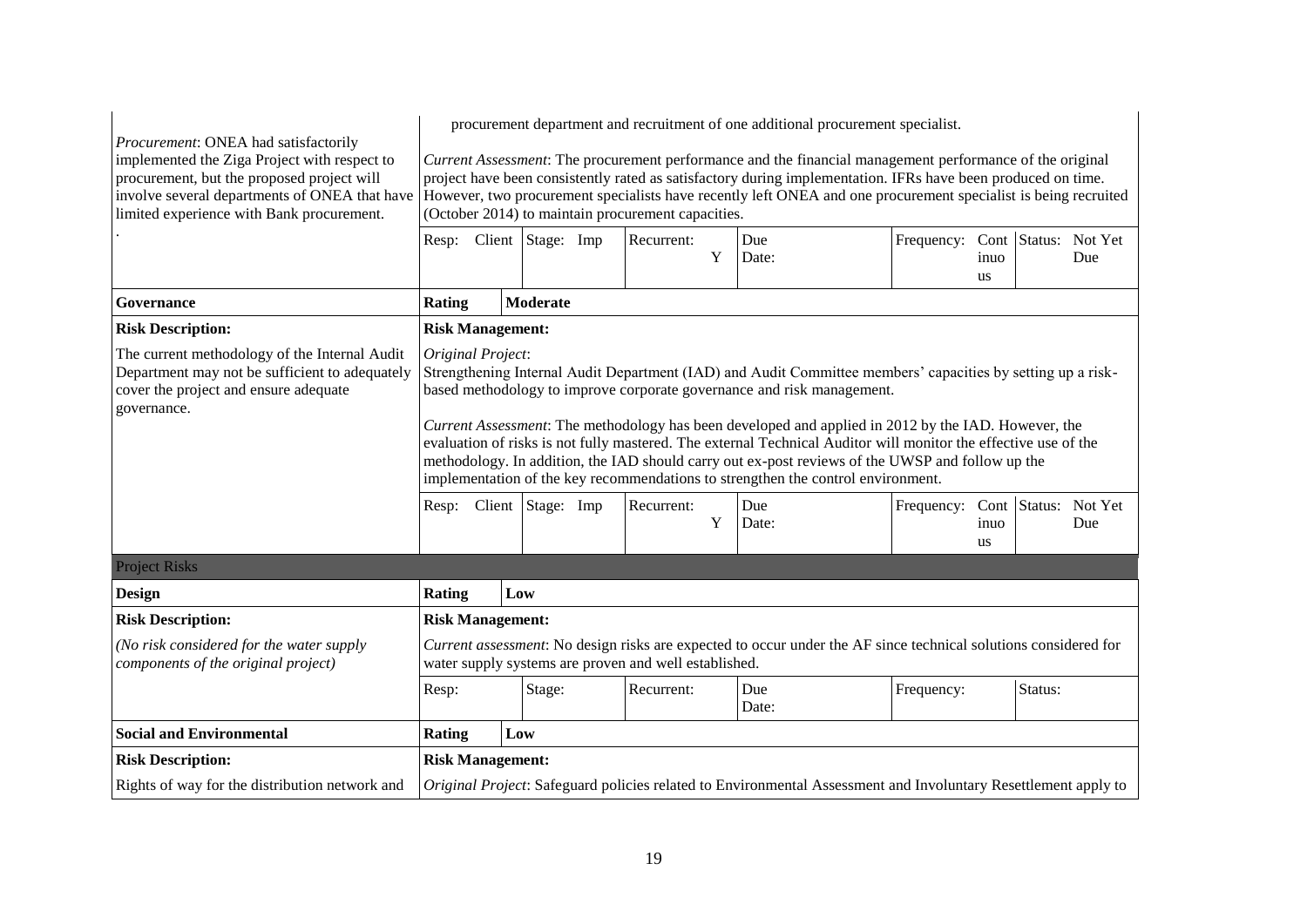| minimal land acquisition for water production,<br>distribution and sanitation facilities may<br>involve compensation in certain cases.                                                                                                                                                  | the proposed project. Since specific sites and areas of intervention could not be confirmed prior to appraisal, the<br>Recipient prepared an ESMF and a RPF.                                                                                                                                                                                                                                                                                                                                                                                                                                                                                                                                                                                                                                                                                                                                                                                                                                                                                                           |     |        |  |                                     |              |     |                                   |            |         |                       |
|-----------------------------------------------------------------------------------------------------------------------------------------------------------------------------------------------------------------------------------------------------------------------------------------|------------------------------------------------------------------------------------------------------------------------------------------------------------------------------------------------------------------------------------------------------------------------------------------------------------------------------------------------------------------------------------------------------------------------------------------------------------------------------------------------------------------------------------------------------------------------------------------------------------------------------------------------------------------------------------------------------------------------------------------------------------------------------------------------------------------------------------------------------------------------------------------------------------------------------------------------------------------------------------------------------------------------------------------------------------------------|-----|--------|--|-------------------------------------|--------------|-----|-----------------------------------|------------|---------|-----------------------|
|                                                                                                                                                                                                                                                                                         | Current assessment: The overall implementation of the safeguard measures of the original project was rated<br>satisfactory by the implementation support missions carried out by the Bank. The ESMF and the RPF have been<br>updated, approved and re-disclosed in country and at the Bank InfoShop on June 5, 2014.                                                                                                                                                                                                                                                                                                                                                                                                                                                                                                                                                                                                                                                                                                                                                   |     |        |  |                                     |              |     |                                   |            |         |                       |
|                                                                                                                                                                                                                                                                                         | Resp: Client Stage: Prep                                                                                                                                                                                                                                                                                                                                                                                                                                                                                                                                                                                                                                                                                                                                                                                                                                                                                                                                                                                                                                               |     |        |  | Recurrent:                          | Due<br>Date: |     | Frequency:                        |            |         | Status: complete<br>d |
| Program and Donor                                                                                                                                                                                                                                                                       | Rating                                                                                                                                                                                                                                                                                                                                                                                                                                                                                                                                                                                                                                                                                                                                                                                                                                                                                                                                                                                                                                                                 |     |        |  |                                     |              |     |                                   |            |         |                       |
| <b>Risk Description:</b>                                                                                                                                                                                                                                                                | Risk Management:                                                                                                                                                                                                                                                                                                                                                                                                                                                                                                                                                                                                                                                                                                                                                                                                                                                                                                                                                                                                                                                       |     |        |  |                                     |              |     |                                   |            |         |                       |
| (Not considered in Original Project)                                                                                                                                                                                                                                                    |                                                                                                                                                                                                                                                                                                                                                                                                                                                                                                                                                                                                                                                                                                                                                                                                                                                                                                                                                                                                                                                                        |     |        |  |                                     |              |     |                                   |            |         |                       |
|                                                                                                                                                                                                                                                                                         | Resp:                                                                                                                                                                                                                                                                                                                                                                                                                                                                                                                                                                                                                                                                                                                                                                                                                                                                                                                                                                                                                                                                  |     | Stage: |  | Recurrent:                          | Due<br>Date: |     | Frequency:                        |            | Status: |                       |
| <b>Delivery Monitoring and Sustainability</b>                                                                                                                                                                                                                                           | Rating                                                                                                                                                                                                                                                                                                                                                                                                                                                                                                                                                                                                                                                                                                                                                                                                                                                                                                                                                                                                                                                                 | Low |        |  |                                     |              |     |                                   |            |         |                       |
| <b>Risk Description:</b>                                                                                                                                                                                                                                                                | <b>Risk Management:</b>                                                                                                                                                                                                                                                                                                                                                                                                                                                                                                                                                                                                                                                                                                                                                                                                                                                                                                                                                                                                                                                |     |        |  |                                     |              |     |                                   |            |         |                       |
| Sustainability<br>The financial equilibrium that was achieved in<br>2006 may be jeopardized by the increasing debt<br>service requirements and to a lesser extent by<br>the payment arrears from public customers<br><b>Delivery Monitoring</b><br>(Not considered in Original Project) | Original Project:<br>Financial equilibrium will be continuously monitored through the financial model that will be updated to<br>(i)<br>assist in regulatory decisions (revision of water and sanitation rates and choice of investments and financing<br>conditions);<br>(ii) Central Government users are making timely payment of water bills; other public users are subject to<br>standard procedures, including cut-off of services and negotiated terms of payment of arrears.<br>Current Assessment: The financial equilibrium has been maintained. The financial model has been adequately<br>used to assess the proposed revision of water rates for the period 2014-2018 (approved and applied to July 2014<br>water bills) and to propose a modification of on-lending conditions. Government users are current on their water<br>bills.<br>ONEA's monitoring of delivery performances is quite satisfactory and stands out as a best practice for water<br>utilities in SSA, with an effective validation of performances by external technical auditors. |     |        |  |                                     |              |     |                                   |            |         |                       |
|                                                                                                                                                                                                                                                                                         | Resp: Client Stage: Imp                                                                                                                                                                                                                                                                                                                                                                                                                                                                                                                                                                                                                                                                                                                                                                                                                                                                                                                                                                                                                                                |     |        |  | Recurrent:<br>Y                     | Due<br>Date: |     | Frequency: Cont   Status: Not Yet | inuo<br>us |         | Due                   |
| <b>Overall Risk</b>                                                                                                                                                                                                                                                                     |                                                                                                                                                                                                                                                                                                                                                                                                                                                                                                                                                                                                                                                                                                                                                                                                                                                                                                                                                                                                                                                                        |     |        |  |                                     |              |     |                                   |            |         |                       |
|                                                                                                                                                                                                                                                                                         |                                                                                                                                                                                                                                                                                                                                                                                                                                                                                                                                                                                                                                                                                                                                                                                                                                                                                                                                                                                                                                                                        |     |        |  | <b>Overall Implementation Risk:</b> |              | Low |                                   |            |         |                       |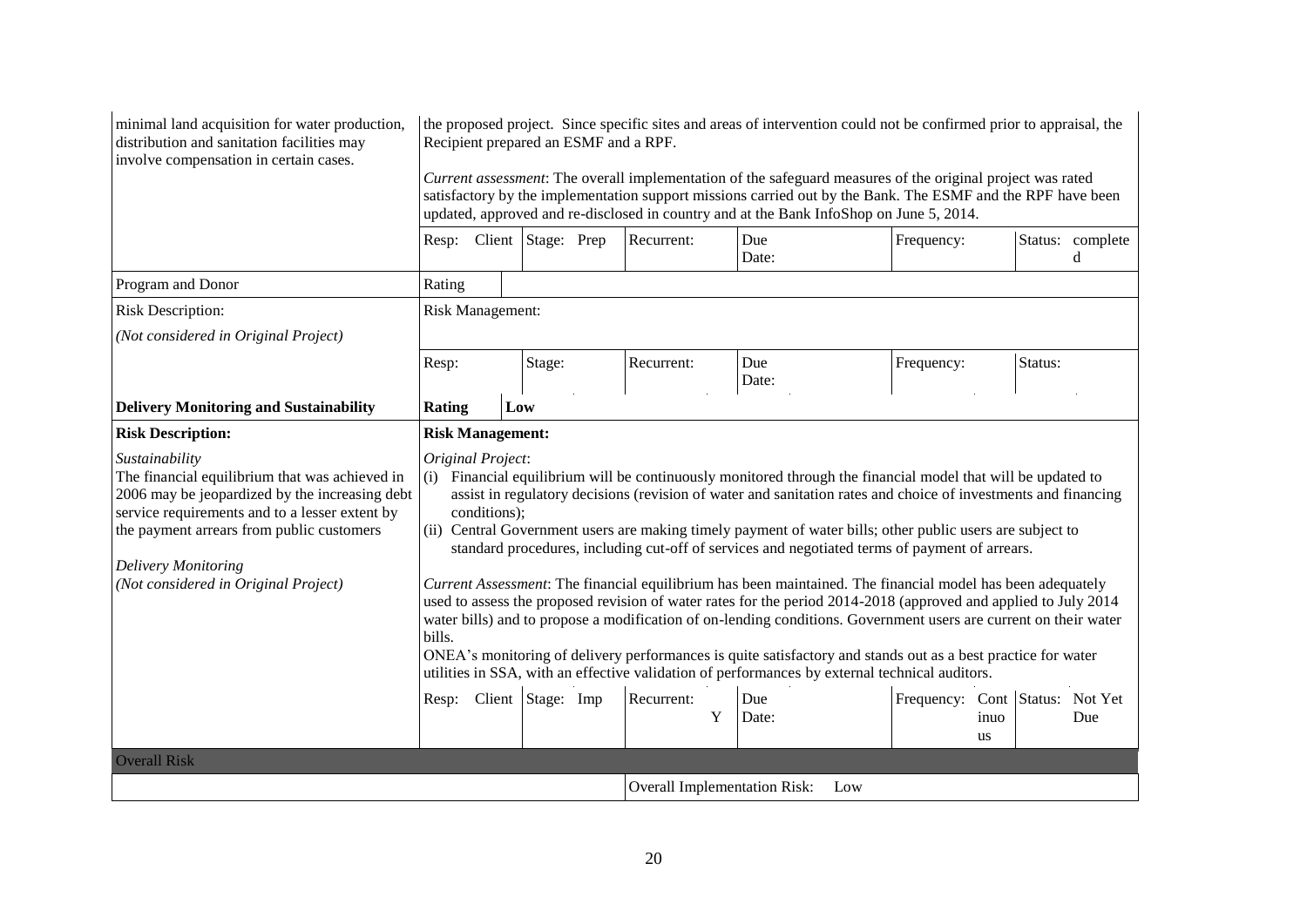| <b>Risk Description:</b>                                                                                                                                                                                                                                                                                                                            |
|-----------------------------------------------------------------------------------------------------------------------------------------------------------------------------------------------------------------------------------------------------------------------------------------------------------------------------------------------------|
| Instruments related to the mitigation of sector and capacity risks are in place and<br>drew on lessons learned from the ongoing project and previous operations in the<br>sector. Effective implementation arrangements are already in place. Detailed<br>design studies of the water storage and transmission facilities are under<br>preparation. |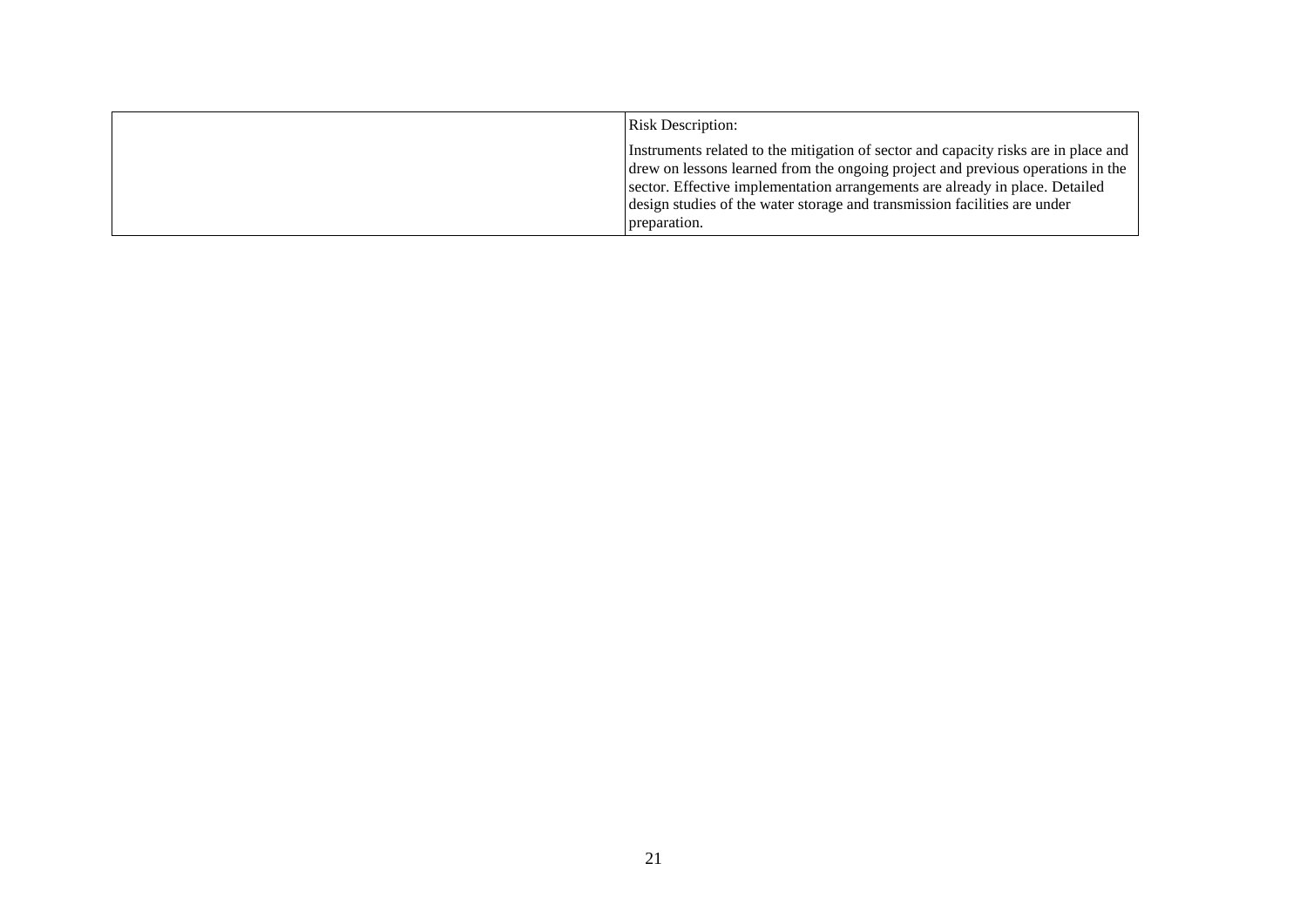# <span id="page-29-0"></span>**Annex 3: Detailed Description of Additional Activities Burkina Faso: Urban Water Sector Project - Additional Financing (P149556)**

1. This Annex reviews how the existing challenges facing urban water services in Ouagadougou and the project development objective are addressed by the proposed Additional Financing (AF) and then provides a detailed description of the activities financed under the AF.

2. The table below shows the progress − from the year preceding the inception of the UWSP to the year 2013 − of access to urban water services throughout the country, together with selected indicators of ONEA performances. All data and indicators are verified and validated by external technical auditors.

| <b>Indicator</b>                       | Unit                            | 2008    | 2013    | <b>Variation</b> |  |
|----------------------------------------|---------------------------------|---------|---------|------------------|--|
| Urban centers served by ONEA           | Number                          | 43      | 50      | $+7$             |  |
| Population of the served urban centers | Million                         | 3.34    | 4.36    | $+30.5%$         |  |
|                                        | Million $m^3$ per year          | 52.7    | 74.5    | $+41.4%$         |  |
| Water production                       | m <sub>3</sub> per day          | 144,000 | 204,000 |                  |  |
| Water distributed                      | Million m <sup>3</sup> per year | 43.1    | 61.8    | $+43.4%$         |  |
| Unaccounted-for-water (UFW)            | $\%$                            | 18.2%   | 17.0%   | $-1.2$           |  |
| Access rate to piped water (global)    | $\frac{0}{0}$                   | 75%     | $86%$ † | $+11$            |  |
| through household connections          | $\%$                            | 52%     | 59%     | $+7$             |  |
| through standposts                     | $\%$                            | 23%     | 27%     | $+4$             |  |
| Service connections                    | Number                          | 174.800 | 304,740 | $+74.3%$         |  |
| Number of staff (ONEA)                 | Number                          | 680     | 906     | $+33.2%$         |  |
|                                        | No. of staff per $1,000$        | 4.4     | 3.4     | $-1.0$           |  |
| <b>Staff Productivity</b>              | connections                     |         |         |                  |  |
| Average water tariff (excluding taxes) | $CFAF$ per m <sup>3</sup>       | 478     | 486     | $+1.7%$          |  |
| Bill collection ratio                  | $\%$                            | 95.0    | 97.5%   | $+2.5$           |  |

**Selected parameters of the urban water services in Burkina Faso (2008-2013)**

† The MDG target is 87% (for 2015)

 *Source: ONEA Activity Reports and Technical Audits*

3. The progress of access and the improvement of ONEA performances are remarkable, as the initial values were already among the best registered in Sub-Saharan Africa. However, the urban development of Ouagadougou creates specific challenges for the development and sustainability of water services.

## **Access and Sustainability Challenges in Ouagadougou**

4. Before 2004, the situation of the water services in Ouagadougou, which represents more than 50% of the urban water activity in Burkina Faso, was particularly difficult and the capital city faced chronic water shortages due to the insufficient production capacity  $(40,800 \text{ m}^3 \text{ per})$ day). The situation improved in October 2004 with the construction of the first phase of the Ziga water treatment plan  $(60,000 \text{ m}^3 \text{ per day})$ , which was reinforced with a second module of 30,000 m<sup>3</sup> per day commissioned in 2011, then enabling 24/7 water service in the capital city.

5. The annual growth rate of Ouagadougou's population in recent years (over 6.5 percent) has, however, substantially exceeded the assumptions made in the design of Ziga treatment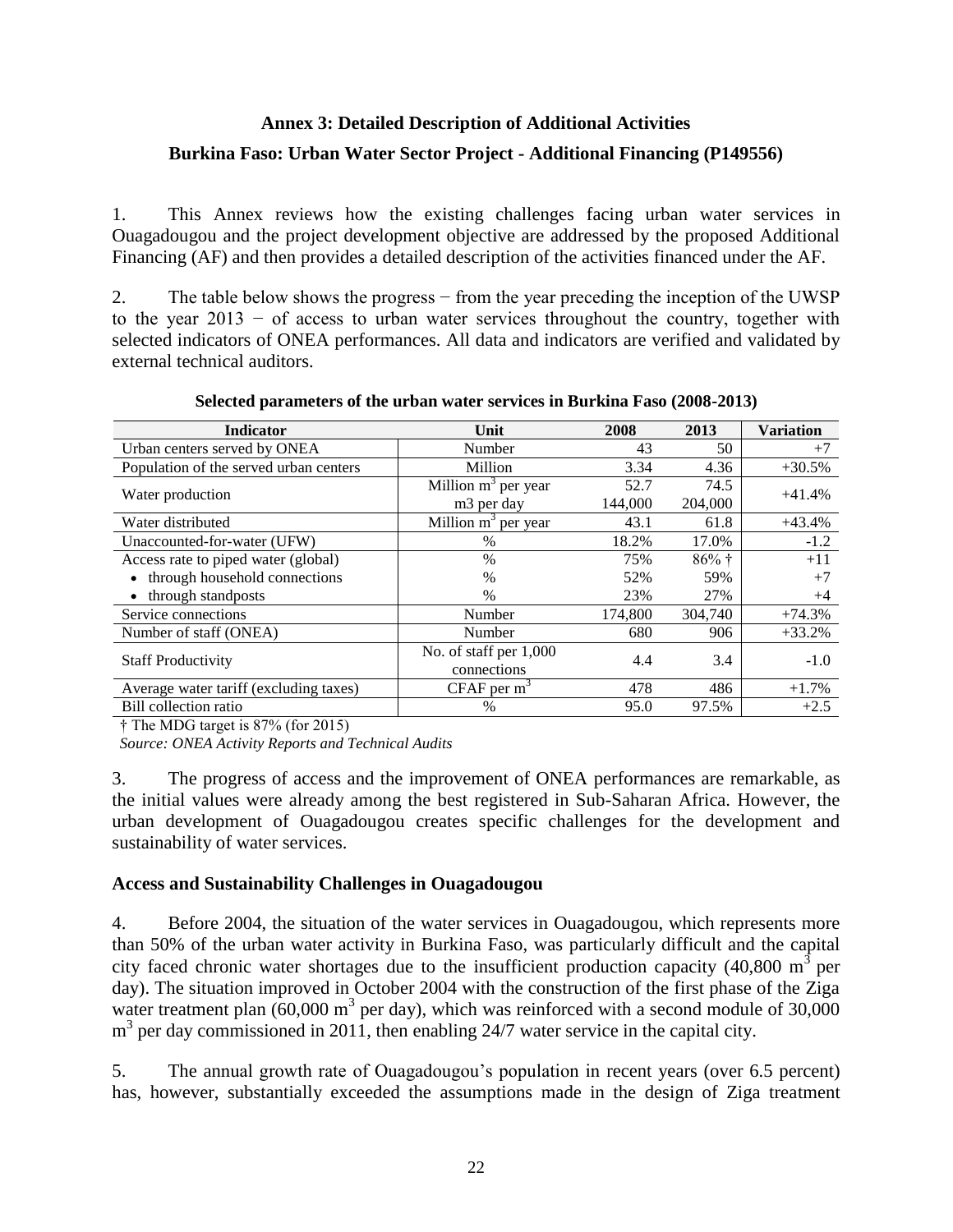facilities. In addition, newcomers tend to spread over peri-urban areas, occupying even more space than the previous city residents. The urbanized areas of Ouagadougou have grown to more than 310 km<sup>2</sup> . The urban growth of Ouagadougou thus led to the following challenges for the water services:

- $\checkmark$  The higher than anticipated population generates a water demand that already exceeds the production capacity in peak months (February-June);
- $\checkmark$  The urbanization is essentially horizontal, with single-story housing, which increases the costs of expanding water distribution networks. This is compounded by the need to reinforce primary networks and feeders and to add storage capacity dictated by the topography (Ouagadougou terrain is deprived of high points), to ensure adequate service conditions;
- $\checkmark$  Most of the newcomers are low-income people who settle in informal peri-urban areas. Providing acceptable water services to those people requires the development of affordable technical solutions while at the same time, maintaining the financial equilibrium of the urban water sector.
- 6. ONEA developed in 2012 a strategy to address the above challenges by:
	- (a) designing and executing an interim investment program to increase quickly the production capacity by  $29,300 \text{ m}^3$  per day through the rehabilitation of water treatment facilities and the drilling of boreholes within the city;
	- (b) developing new solutions to serve informal settlements through public-private partnerships (PPP) with local operators<sup>1</sup> that were successfully tested; and
	- (c) identifying a longer-term solution to ensure sustainable water supply for Ouagadougou.

## **Relationship between Additional Activities, PDO and Challenges**

7. The proposed AF will not change the PDO of the original project which is "*to increase access to sustainable water and sanitation services in selected urban areas".* This will be achieved through: (i) expanding water transmission, storage and distribution capacities and (ii) facilitating access to services through programs for constructing social water connections and public standpipes.

8. The AF activities will address the above-mentioned access challenges and improve the quality of water services in Ouagadougou. The construction of water transmission mains will make the water produced by the recently built/rehabilitated facilities available to the water distribution networks. The transmission mains are also designed to convey water produced by the longer-term solution. The construction of additional water storage tanks combined with new pumping stations will ensure adequate water pressure in the water distribution networks. The development of access will be pursued through the expansion of the secondary and tertiary water

 $\overline{a}$ <sup>1</sup> Local private operators are in charge of delivering services within a specific informal settlement where they install standposts and household connections. End users are billed at ONEA rates and may benefit from social connections. The operators are selected after competitive bidding, on the basis of the price they offer to pay for water delivered by ONEA at a point of entry in the settlement (usually close to the price currently paid by standpost vendors, i.e. about CFAF 200 per  $m<sup>3</sup>$ ). Five operators are currently active in Ouagadougou and serve about 70,000 people.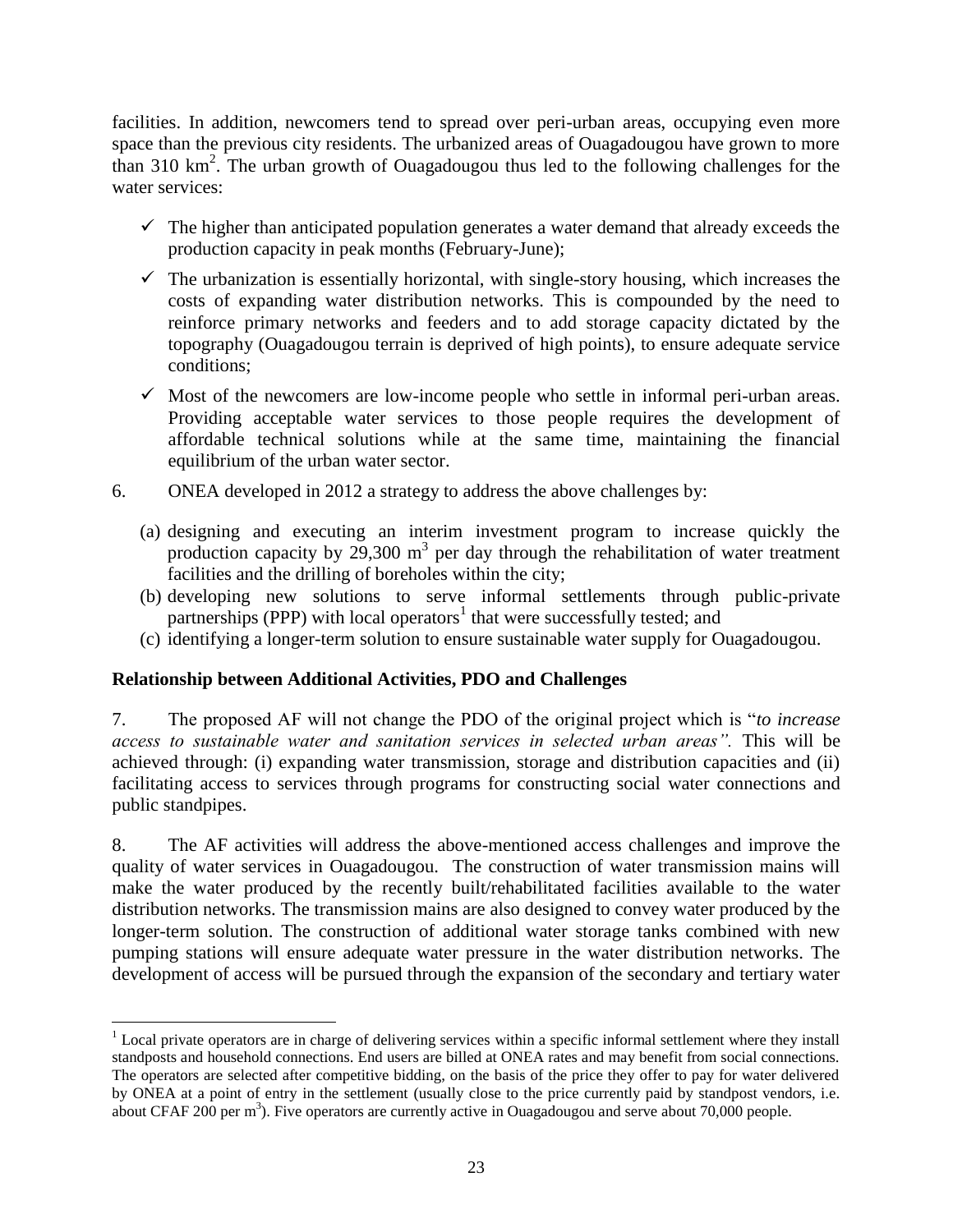distribution networks and the construction of social connections and standposts in peri-urban areas, and also through the replication of PPP arrangements in informal settlements.

## **Detailed Project Activities**

9. The detailed project activities, together with their costs (including contingencies but excluding taxes) are listed below.

*Water transmission mains (US\$56.30 million).* Works will help build a 23.7-km ductile cast iron (DCI) pipe with a 1,600 mm nominal diameter (*diamètre nominal*, DN) to which the following feeders will be connected:

- (a) a 8.1-km DCI gravity pipe (DN 1,400 mm) to supply the South branch of the water distribution network;
- (b) a 10-km DCI gravity pipe (DN 1,200 mm) to supply the North branch of the water distribution network.

*Water storage and pumping stations (US\$7.88 million)*. Works will include the following activities:

- (a) Increasing water storage capacity by  $6,000 \text{ m}^3$  (US\$3.19 million):
	- (i) Construction of two ground tanks  $(2 \times 2,000 \text{ m}^3)$  upstream of pumping stations;
	- (ii) Construction of one elevated tank  $(2,000 \text{ m}^3)$  at a strategic position of the water distribution system;
- (b) Pumping stations (US\$4.69 million): to build and connect to the grid (also equipped with standby generators) four pumping stations in different locations of the water distribution network to ensure adequate water pressure in the system.

### *Water Distribution (US\$12.88 million)*. Works will include the following activities:

- (a) *Expansion of water distribution networks (US\$5.93 million)*, to help construct about 344 km of secondary and tertiary water distribution pipes;
- (b) *Construction of Social Water Connections (US\$2.48 million)*, to help build about 26,000 water service connections;
- (c) *Construction of public standposts (US\$0.17 million)*, to help build about 80 standposts, in areas where the density of population does not warrant the construction of social connections, including two autonomous water systems in selected informal settlements that will be managed by local private operators;
- (d) *Supply of 52,000 water connection kits (US\$4.30 million).*

*Consultant services for the supervision of works (US\$2.94 million)*. This sub-component will finance consulting services: (i) to supervise the execution of above mentioned civil works (US\$1.50 million); and (ii) technical and institutional studies (US\$1.44 million).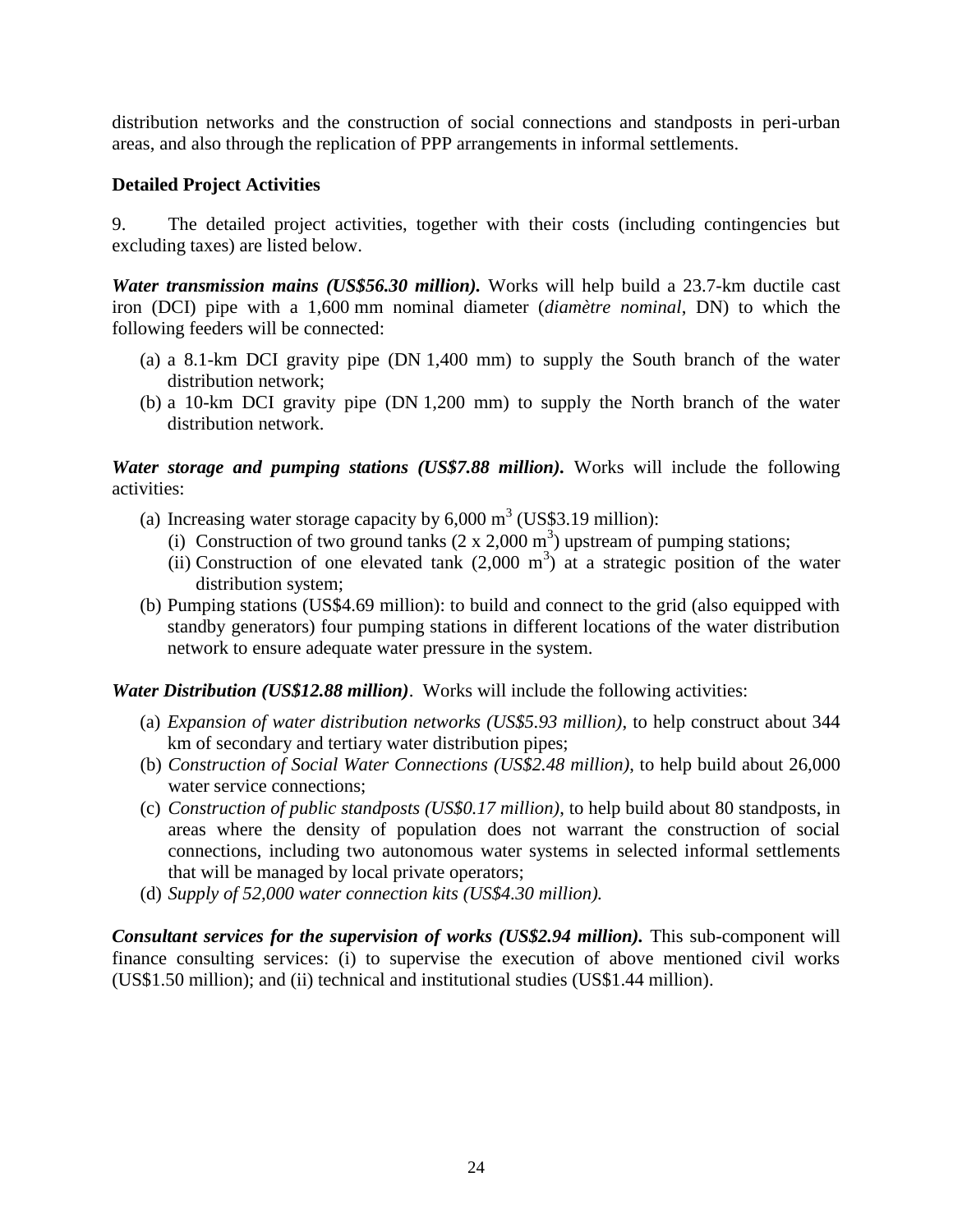# <span id="page-32-0"></span>**Annex 4: Detailed Costs of Additional Activities Burkina Faso: Urban Water Sector Project - Additional Financing (P149556)**

| <b>Proposed Activities/Location</b>                                                                         | Unit   | Quantity     | <b>Unit Price</b><br>(US \$) | Cost (US\$ M) |
|-------------------------------------------------------------------------------------------------------------|--------|--------------|------------------------------|---------------|
| <b>Transmission lines</b>                                                                                   |        |              |                              | 56.30         |
| Boudtenga-RC feeder (DN 1600 mm)                                                                            | km     | 23.7         | 1,575,900                    | 37.27         |
| Boudtenga-RC feeder (South branch - DN 1400 mm)                                                             | km     | 8.1          | 1,228,400                    | 9.95          |
| SP3 bis-RB feeder (North branch - DN 1200 mm)                                                               | km     | 10.0         | 908,000                      | 9.08          |
| <b>Storage and pumping stations</b>                                                                         |        |              |                              | 7.88          |
| <b>RB</b> Site (North branch)                                                                               |        |              |                              | 2.41          |
| Ground storage tank RB $(2,000 \text{ m}^3)$                                                                | Number | $\mathbf{1}$ | 960,000                      | 0.96          |
| Pumping station RB3<br>Flow rate: $2,600 \text{ m}^3/\text{h}$ -Head: 30 m                                  | Number | $\mathbf{1}$ | 1,450,000                    | 1.45          |
| <b>RI</b> Site                                                                                              |        |              |                              | 3.19          |
| Ground storage tank RI $(2,000 \text{ m}^3)$                                                                | Number | $\mathbf{1}$ | 960,000                      | 0.96          |
| Booster pumping station RI                                                                                  | Number | 1            | 560,000                      | 0.56          |
| Elevated storage tank CE-RI $(2,000 \text{ m}^3)$                                                           | Number | 1            | 1,670,000                    | 1.67          |
| <b>RC Site (South branch)</b>                                                                               |        |              |                              | 1.97          |
| Pumping station RC-RE (existing pump house)<br>Flow rate: $3,000 \text{ m}^3/\text{h}$ - Head: 55 m         | Number | 1            | 1,970,000                    | 1.97          |
| <b>R11AD Site</b>                                                                                           |        |              |                              | 0.31          |
| Pumping station R11AD (existing pump house)<br>Flow rate: $430 \text{ m}^3/\text{h}$ - Head: $30 \text{ m}$ | Number | 1            | 310,000                      | 0.31          |
| <b>Distribution</b>                                                                                         |        |              |                              | 12.88         |
| Secondary and tertiary networks                                                                             | km     | 344          | Lump sum                     | 5.93          |
| Standposts                                                                                                  | Number | 80           | 2,125                        | 0.17          |
| Service connections (laying)                                                                                | Number | 26,000       | 95                           | 2.48          |
| Kits for service connections (supply parts)                                                                 | Number | 52,000       | 82                           | 4.30          |
| <b>Consulting services</b>                                                                                  |        |              |                              | 2.94          |
| Control and supervision                                                                                     |        |              |                              | 1.50          |
| Technical and institutional studies                                                                         |        |              |                              | 1.44          |
| <b>Total</b>                                                                                                |        |              |                              | 80.00         |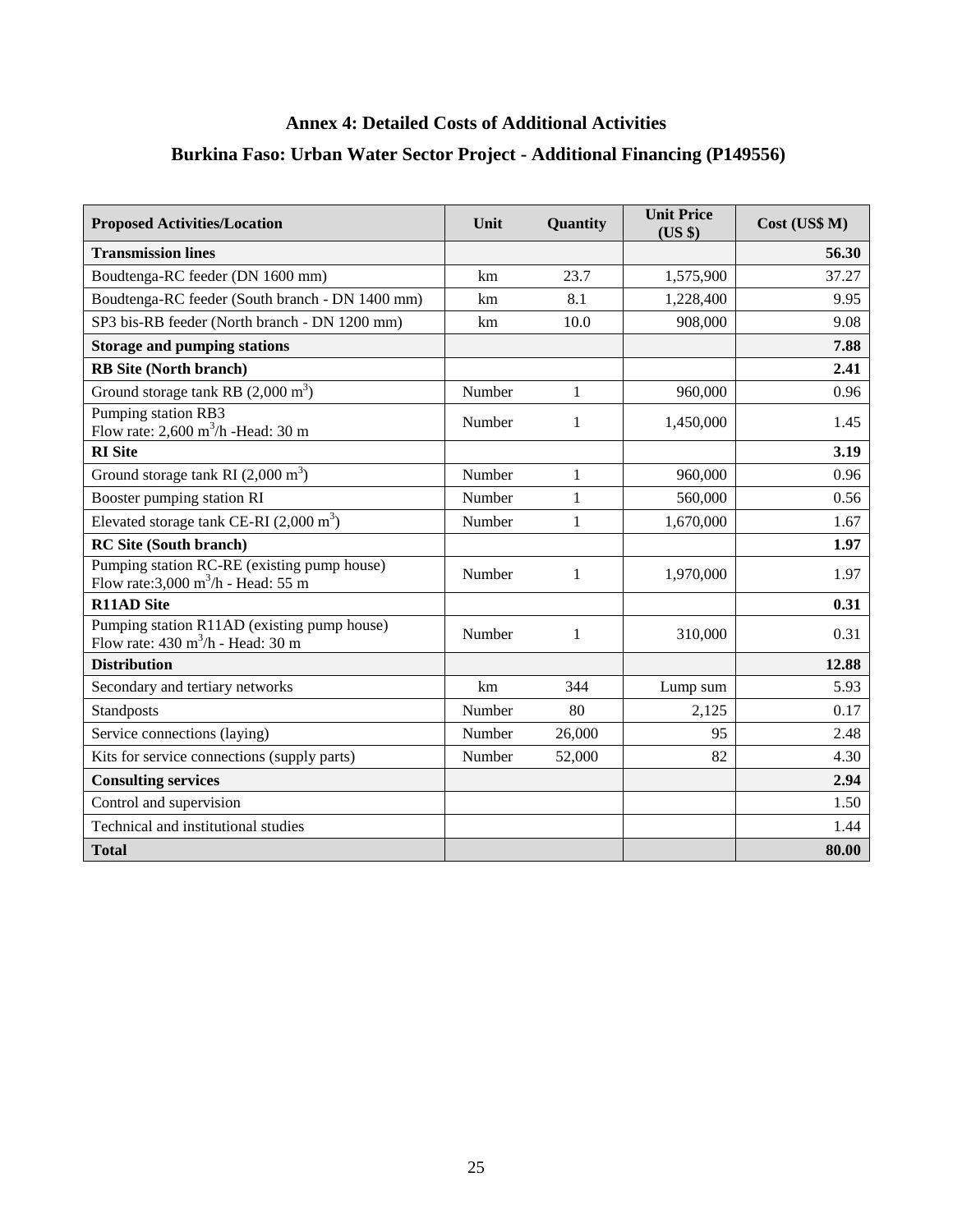# <span id="page-33-0"></span>**Annex 5: Economic and Financial Analysis Burkina Faso: Urban Water Sector Project - Additional Financing (P149556)**

1. The Economic Analysis Section aims to update the costs- benefits analysis carried out for the original project by taking into account the impact of the activities proposed in the Additional Financing. The original costs-benefits analysis focused on the urban water supply activities, the benefits of which are quantifiable. The sanitation activities of the original project, the benefits of which are certain but not readily quantifiable were subjected to a cost-effectiveness analysis. The latter will not be updated as the AF does not include a sanitation component.

2. The Financial Analysis Section of this Annex aims to: (i) update the financial assessment of the viability of ONEA as a whole, on the basis of its recent financial performance and the results of the financial model, and (ii) assess the impact of the AF's activities on the financial position of ONEA.

3. These assessments show: (i) that ONEA will maintain its financial equilibrium, subject to socially-acceptable tariff revisions and to the recourse to concessional lending; (ii) that the original project and the AF generate satisfactory financial and economic rates of return; and (iii) that the project activities in Ouagadougou will generate cash-flows that will support the development of WSS services in other urban centers throughout the country.

## **Economic Analysis**

4. The cost-benefit analysis has been updated to assess the impact of the additional activities on the Economic Internal Rate of Return (EIRR) and the Net Present Value (NPV). The PAD assumptions and methodology remain the same. However, the discount rate has been adjusted from 12 percent to 10 percent to better reflect the current practice for water supply projects and the decrease of the opportunity cost of capital. Project benefits include the increased water consumption and the consumer surplus accruing to beneficiaries shifting from other water sources to water service connections or standposts.

5. The updated analysis takes into account the impact of the reallocation of grant proceeds that took place after the MTR and the actual project outcome in terms of development of water services. Project costs include investment costs, incremental operating costs, and renewal costs. The investment costs of the AF have been adjusted to eliminate the impact of longer-term design of transmission facilities. In fact, the transmission lines are designed to accommodate yields that are twice as high as the ones that would be sufficient to convey the volumes required by the new service connections scheduled in the AF. Therefore the costs of the transmission lines are reduced by 30 percent in the economic analysis (this reduction does not apply to the calculations of the FIRR).

6. The results of the updated analysis are summarized in the table below, which shows the results for the overall water supply component of the project and for each of the urban centers covered in the original project.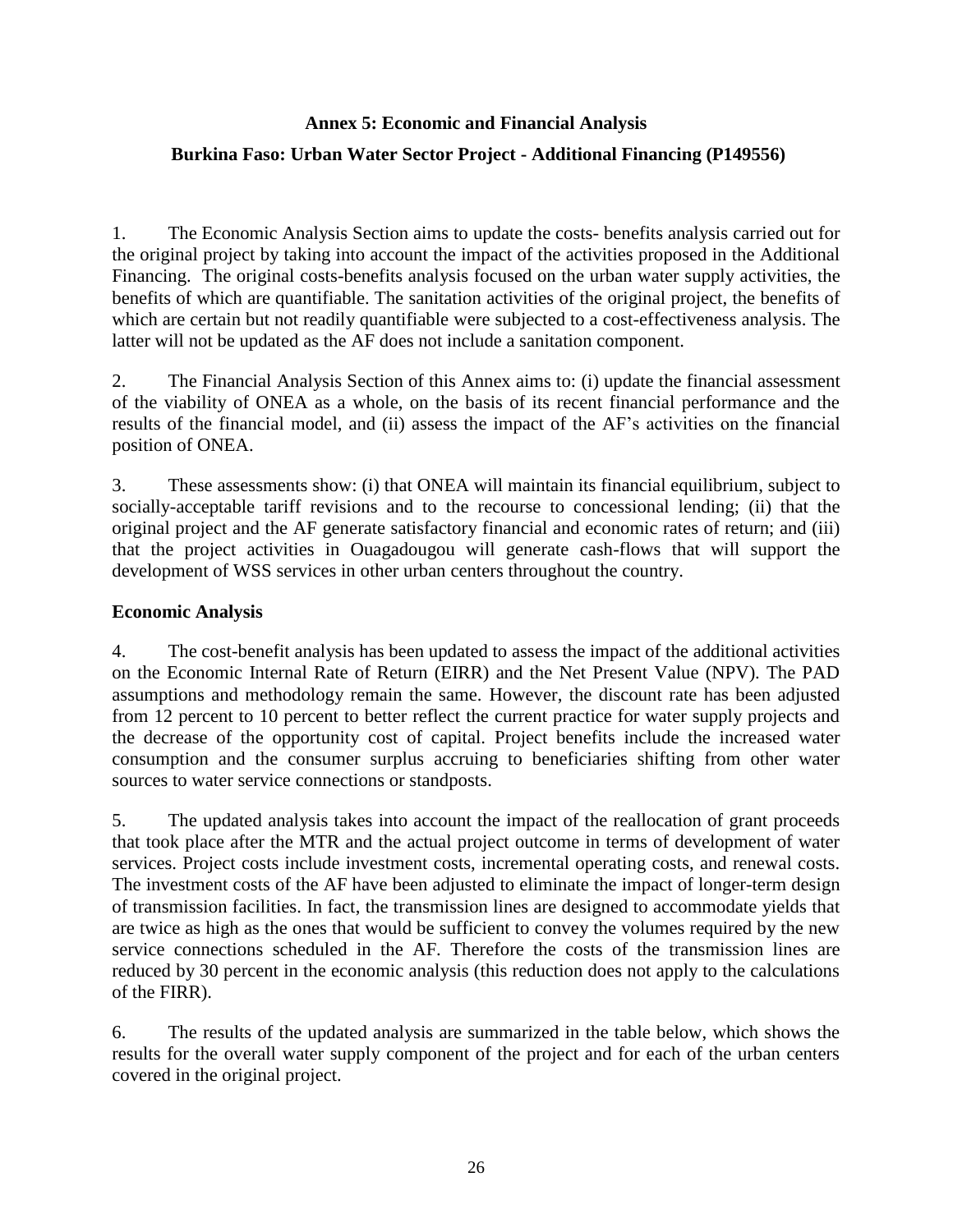|                        | Unit          | Original<br>Project | Original<br><b>Project and AF</b> |
|------------------------|---------------|---------------------|-----------------------------------|
| NPV @10%:              |               |                     |                                   |
| Ouagadougou            |               | 16.5                | 18.4                              |
| Bobo-Dioulasso         | US\$ M        | 8.3                 | $-8.5$                            |
| Koudougou              |               | $-3.7$              | $-4.0$                            |
| Dedougou               |               | $-2.0$              | $-1.5$                            |
| <b>Overall</b>         |               | 19.1                | 4.4                               |
| EIRR:                  |               |                     |                                   |
| Ouagadougou            |               | 31.8%               | 17.7%                             |
| Bobo-Dioulasso         | $\frac{0}{0}$ | 13.5%               | 6.0%                              |
| Koudougou              |               | 8.0%                | 3.5%                              |
| Dedougou               |               | 3.7%                | 2.4%                              |
| <b>Overall Project</b> |               | 16.8%               | 10.9%                             |

**Results of the Updated Economic Analysis**

7. The AF exclusively focuses on Ouagadougou. The EIRR of the Ouagadougou works, including the AF, is close to 18 percent, which is satisfactory. The difference with the value computed for the original project is attributable to the fact that the original project consisted only of distribution works −which have an immediate impact on water sales−, whereas the additional activities include a large portion (70 percent) of transmission reinforcements. The latter are essential to maintain the continuity and quality of water services in Ouagadougou for both the customers already served and for the new customers. In hindsight, these reinforcements should have been foreseen in the economic analysis of the original project, which would have led to a lower initial EIRR. The updated NPV of Ouagadougou works is higher than in the original project.

8. The decrease of the NPV of the updated overall project is largely independent of the additional activities and is linked to the actual execution of the original project. It is mostly attributable to: (i) the two to three years delay observed in the actual construction of the connections of the original project in Ouagadougou, Kedougou and Dedougou; and (ii) the substantial reduction of the demand for service connections that was observed in Bobo-Dioulasso, and strongly impacted the EIRR of the local works. The overall results remain, however, satisfactory.

### **Financial Analysis**

9. **Financial viability of ONEA**. Since the project's start, ONEA has maintained financial equilibrium and a satisfactory working ratio (cash operating expenditures/operating revenues), as shown below. This was achieved through improvements of ONEA's operating performances, and without revising the water rates (the last revision occurred in July 2008).

|                               | 2009  | 2010  | 2011  | 2012  | 2013  |
|-------------------------------|-------|-------|-------|-------|-------|
| Net Cash Balance (CFAF M)     | 8.481 | 6.425 | 5.994 | 6.509 | 9.451 |
| Working ratio (%)             | 67.4% | 68.4% | 64.0% | 66.1% | 67.4% |
| Debt service coverage (times) | 2.5   |       | ıа    | 4.6   |       |

#### **Selected Financial Indicators – 2009-2013**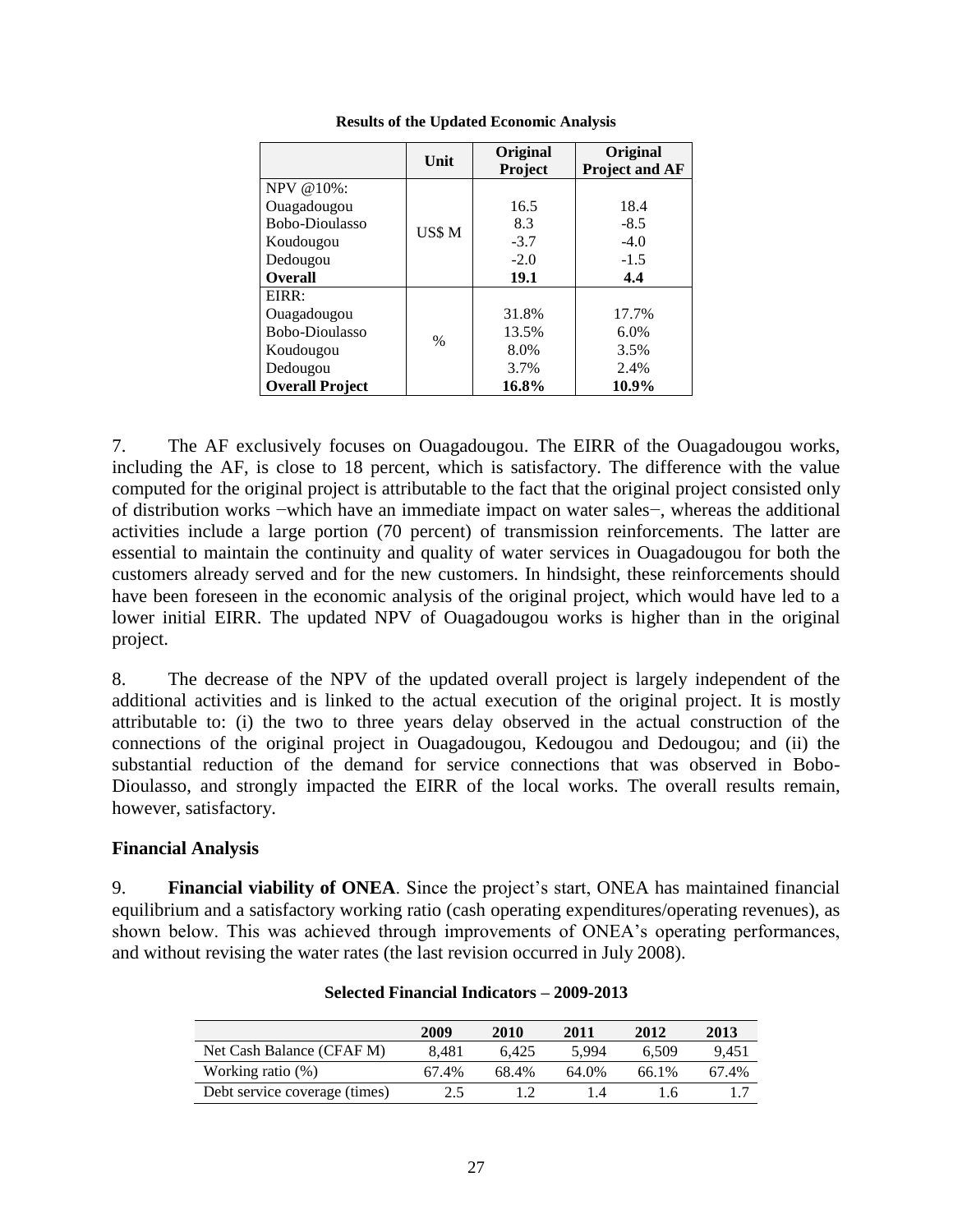10. ONEA's financial model and the recent (November 2013) tariff study demonstrated that a modest (4 percent) increase of the water rates, spread over 2014-2017, would enable ONEA to maintain its financial equilibrium until 2018. A tariff revision was agreed by the Government in March 2014 and is applicable to the July 2014 water bills. The agreed changes of the rate schedule are socially acceptable, as the rates applicable to standposts and to the first block of the domestic consumption will not be modified.

11. The tariff study and the financial model also point out that the financial equilibrium is quite sensitive to the financing conditions of the investment programs. This is acknowledged in the 2013-2015 Performance Contract, under which the Government is expected to on-lend the proceeds of external financing at conditions similar to the original financing, while ONEA is expected to borrow exclusively at concessional terms. The proceeds of the AF will thus be made available to ONEA as a grant.

12. **Financial impact of the proposed AF**. The financial impact of the water supply components of the original project and of the additional activities is measured by the Financial Internal Rate of Return (FIRR), which amounts now to 8.4 percent. The FIRR was estimated in the PAD at 13.6 percent. The reasons for the decrease are similar to the ones encountered for the EIRR.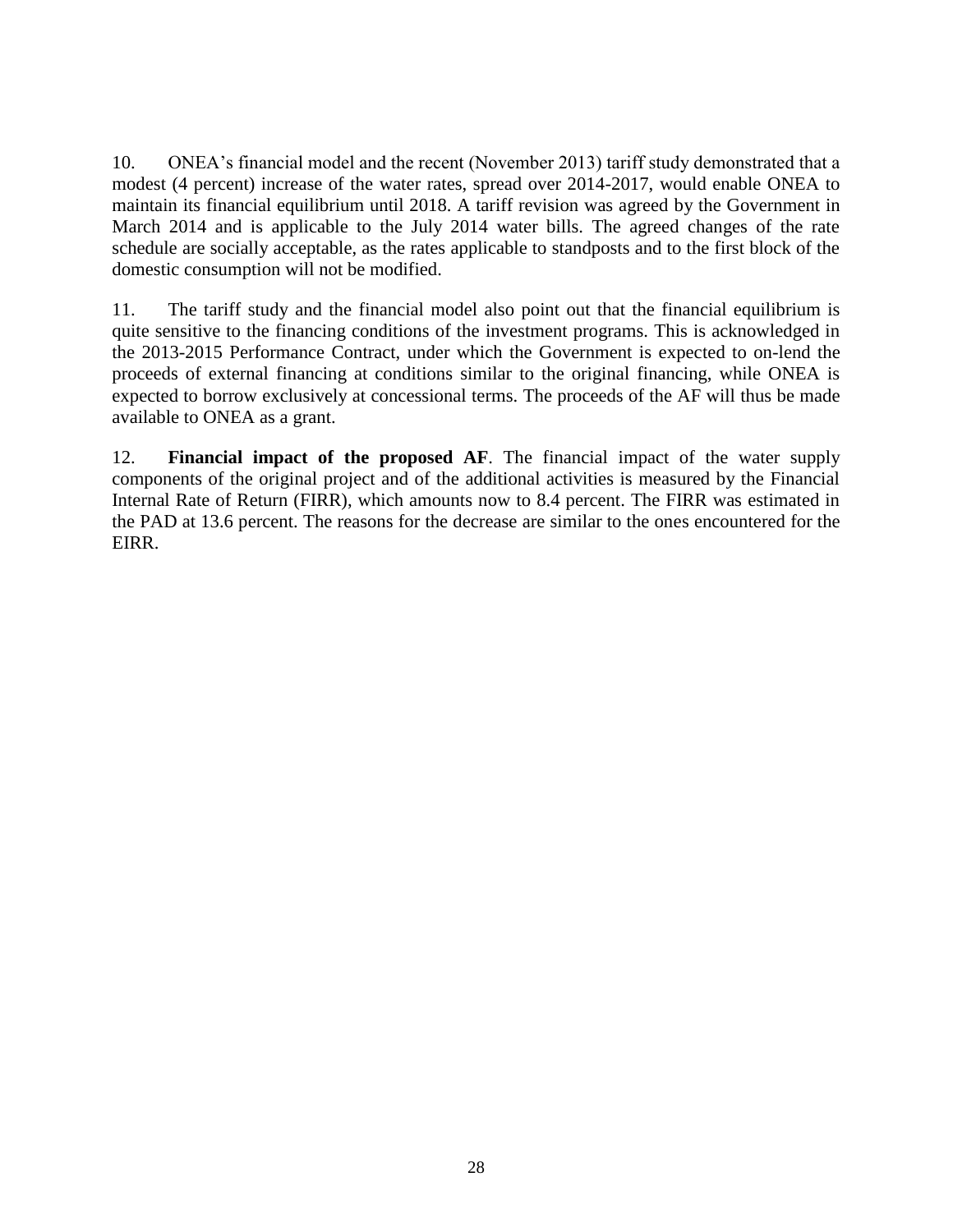## **Annex 6: Implementation Arrangements**

## <span id="page-36-0"></span>**Burkina Faso: Urban Water Sector Project - Additional Financing (P149556)**

1. **The implementation arrangements under the AF will remain unchanged**. The following gives an update on the existing implementation arrangements, and provides updated information on fiduciary aspects and monitoring and evaluation.

2. ONEA will remain the executing agency under the AF. Due to the diverse nature of the components of the original project, several departments of ONEA were involved in implementation. As the additional activities focus on water supply in Ouagadougou, they will be implemented exclusively by the Ouagadougou Works Department (DPAEP, formerly DMOZ), which will plan activities, manage procurement, control execution and prepare the progress reports.

3. *Financial Management*. Activities funded through the Additional Financing will be subjected to the same arrangements for financial management as the original Grant. The unaudited Interim Financial Report (IFR) format of the original project has been updated to include the new elements introduced under additional financing. In addition, in order to maintain the continuous security and reliability of information produced by ONEA and the safeguard of the assets and funds, the internal audit department should be more involved in the risk analysis of the projects, carry out ex-post reviews of the UWSP and follow up the implementation of the key recommendations to strengthen the control environment. Financial auditors have been contracted to review ONEA's financial statements over the period 2013-2015.

4. *Disbursements*. A separate designated account (DA) will be established to deposit the Additional Financing proceeds separately from the proceeds of the original Grant. The DA will be opened at the Central Bank in Ouagadougou and will receive funds on the basis of the project cash needs. The DA will be used as a transit account and as such, funds will be transferred from the DA to a transactions account, which will be opened at a commercial bank.

5. *Procurement*. Taking into account lessons learned from the original project, the following recommendations will be considered to improve procurement: (i) to upgrade postqualification requirements for large civil works contracts, with regard to the limited capacity of local entrepreneurs to carry out simultaneously more than one or two contracts; (ii) exclude from the bidding process the non performing entrepreneurs whose contracts have been terminated under the ongoing UWSP; and (iii) conduct due diligence on technical /financial capacities of better ranked candidates before contract awarding. Also, two procurement specialists have left ONEA since 2011 and the procurement unit that is responsible for all activities financed by external funds is understaffed with only one specialist with limited experience in Bank procurement procedures. Therefore, ONEA is recruiting an experienced procurement specialist, who will be operational before end of October 2014 to strengthen the procurement unit.

6. The Procurement Plan of the Additional Financing has been prepared on the basis of the current Guidelines. It was reviewed during project appraisal and agreed at negotiations.

7. *Monitoring and Evaluation (M&E)*. The M&E arrangements of the original project will continue to apply. ONEA's management information system stands out as a best practice in Sub